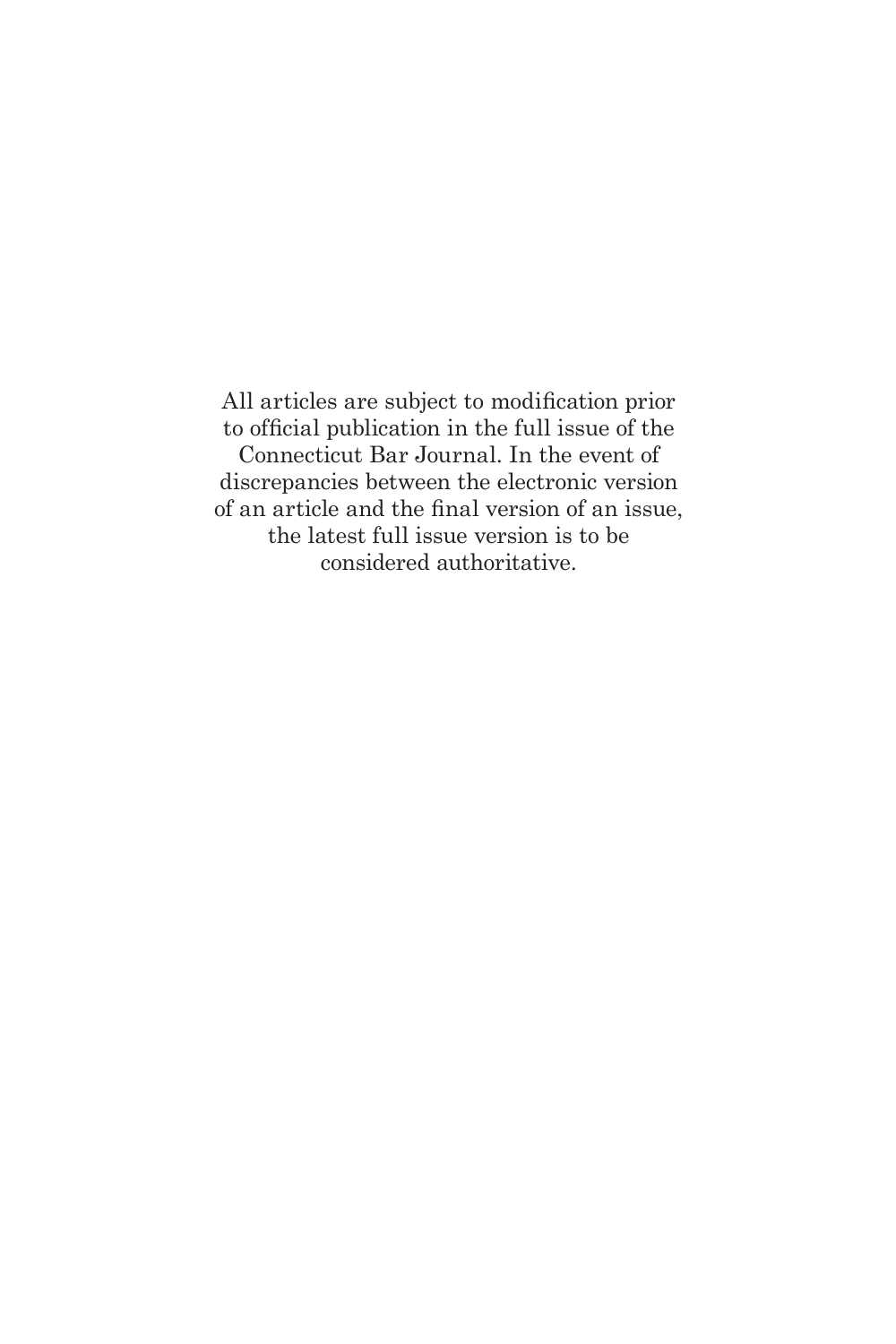#### BUSINESS LITIGATION: 2021 IN REVIEW

# BY WILLIAM J. O'SULLIVAN<sup>1</sup>

In 2021, Connecticut's appellate courts decided numerous cases of interest to business litigators. Following is a summary of the year's most noteworthy decisions.

### I. CREDITORS' RIGHTS

#### A. *Foreclosing bank can seek damages for breach of mortgage provisions, without need for obtaining deficiency judgment*

The Appellate Court's decision in *LLP Mortgage Ltd. v.*  Underwood Towers Ltd. Partnership,<sup>2</sup> a commercial foreclosure case involving a large apartment complex, illustrates the difference between a lender enforcing its rights under the mortgage and enforcing its rights under the note secured by the mortgage.

In *Underwood Towers*, the substitute plaintiff was the assignee of the loan obligation and mortgage, but the promissory note had been lost before the assignment.<sup>3</sup> Accordingly, although the substitute plaintiff retained the right to enforce the mortgage,<sup>4</sup> it was barred from pursuing a deficiency judgment or otherwise enforcing the note.<sup>5</sup>

Aside from seeking foreclosure of its mortgage, the substitute plaintiff sought, in separate counts of its complaint, money damages for the breach of certain mortgage covenants, including an assignment of rents and income. Because the substitute plaintiff lacked the power to seek a deficiency judgment, and because the underlying note had been a nonrecourse obligation,<sup>6</sup> the defendant argued that the substitute plaintiff lacked the right to seek this additional relief.

<sup>&</sup>lt;sup>1</sup> Of the Hartford Bar.<br><sup>2</sup> 205 Conn App. 763.

<sup>2</sup> 205 Conn. App. 763, 260 A.3d 521 (2021).

<sup>3</sup> *Id*. at 769.

<sup>4</sup> New England Savings Bank v. Bedford Realty Corp., 238 Conn. 745, 680 A.2d 301 (1996).

<sup>5</sup> Seven Oaks Enterprises, L.P. v. DeVito, 185 Conn. App.534, 198 A.3d 88, *cert. denied* 330 Conn. 953, 197 A.3d 803 (2018); Conn.Gen.Stat. § 42a-3-309.

<sup>6</sup> 205 Conn. App. at 786.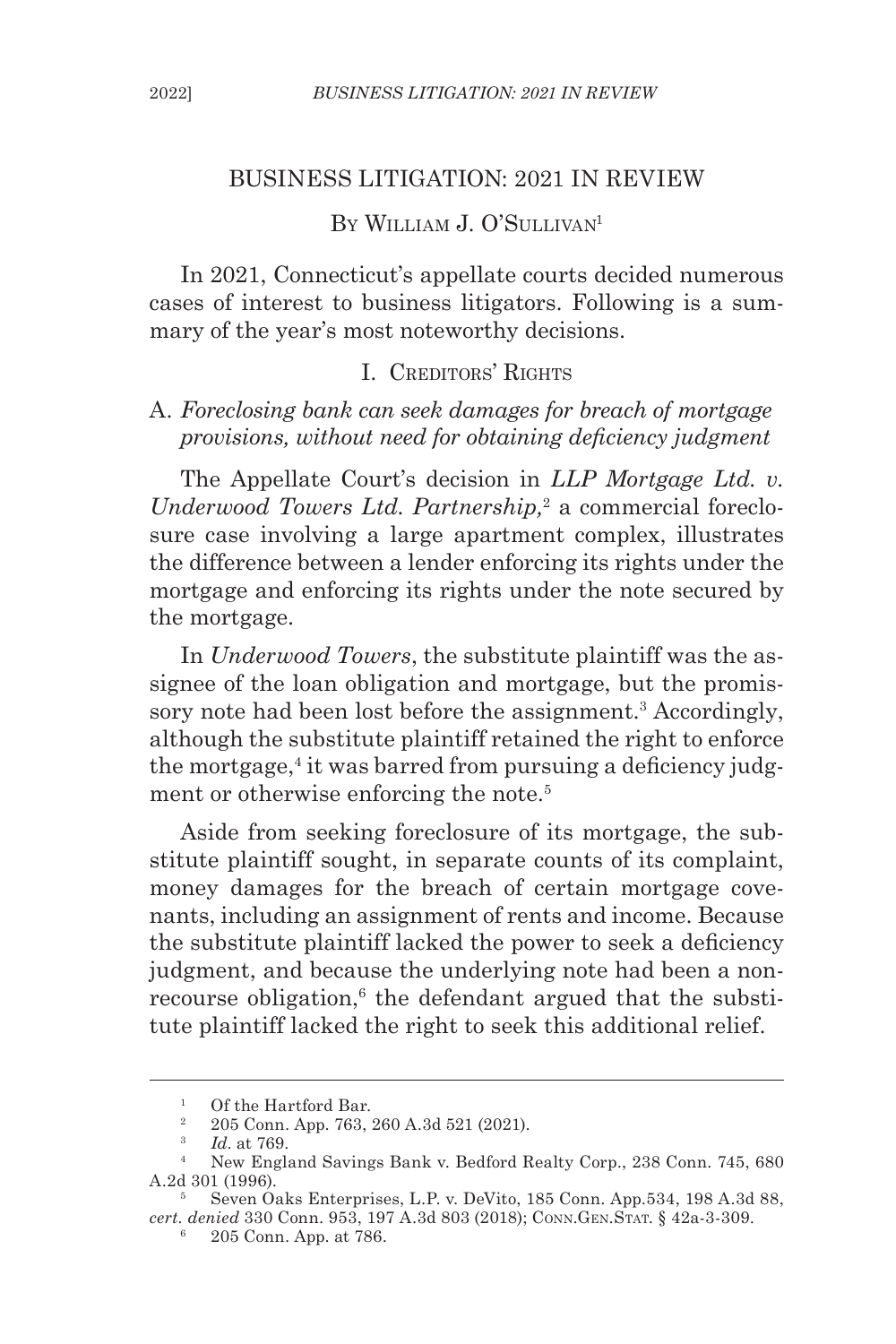The trial court rejected this argument, and the Appellate Court agreed. Separate from its rights under the note, "a mortgagee may sue a mortgagor for damages for violation of a covenant or provision in the mortgage."7 More particularly, "a mortgagee may proceed with an action for money damages based on a debtor's failure to pay rents, despite the existence of a nonrecourse clause in the loan documents."8 The court rejected the proposition that the substitute plaintiff was, in effect, seeking to convert a nonrecourse loan into a recourse loan. The substitute plaintiff "is not relying on the mere fact that the defendants owe principal plus interest as provided in the note, as it would in a deficiency proceeding. Rather, the plaintiff relies on a separate provision in a separate document – the covenants in the second mortgage concerning rental income – and must assume the higher burden of proving the contract and tort causes of action it has pleaded."9

### B. *Noteholder that did not take assignment of mortgage has standing to foreclose*

In *Goshen Mortgage, LLC v. Androulidakis*, 10 a foreclosure action, the Appellate Court reaffirmed the principle that the holder of the note has standing to foreclose, even if another party holds the mortgage. The original plaintiff, Goshen Mortgage, LLC, had assigned the mortgage to itself, as trustee for a mortgage pool, denominated Goshen Mortgage, LLC, as Separate Trustee for GDBT I Trust 2011-1 (Goshen Trustee), four days before commencing the foreclosure action. The plaintiff then moved to substitute Goshen Trustee as plaintiff. The defendant objected, claiming the original plaintiff had lacked standing to commence suit at the time the case began.

The Appellate Court noted, "whether or not the plaintiff had standing to initiate the action depends on whether it had

<sup>7</sup> *Id*. at 825.

<sup>8</sup> *Id*. at 826.

<sup>9</sup> *Id*. at 826, 827.

<sup>10</sup> 205 Conn. App. 15, 257 A.3d 360 (2021).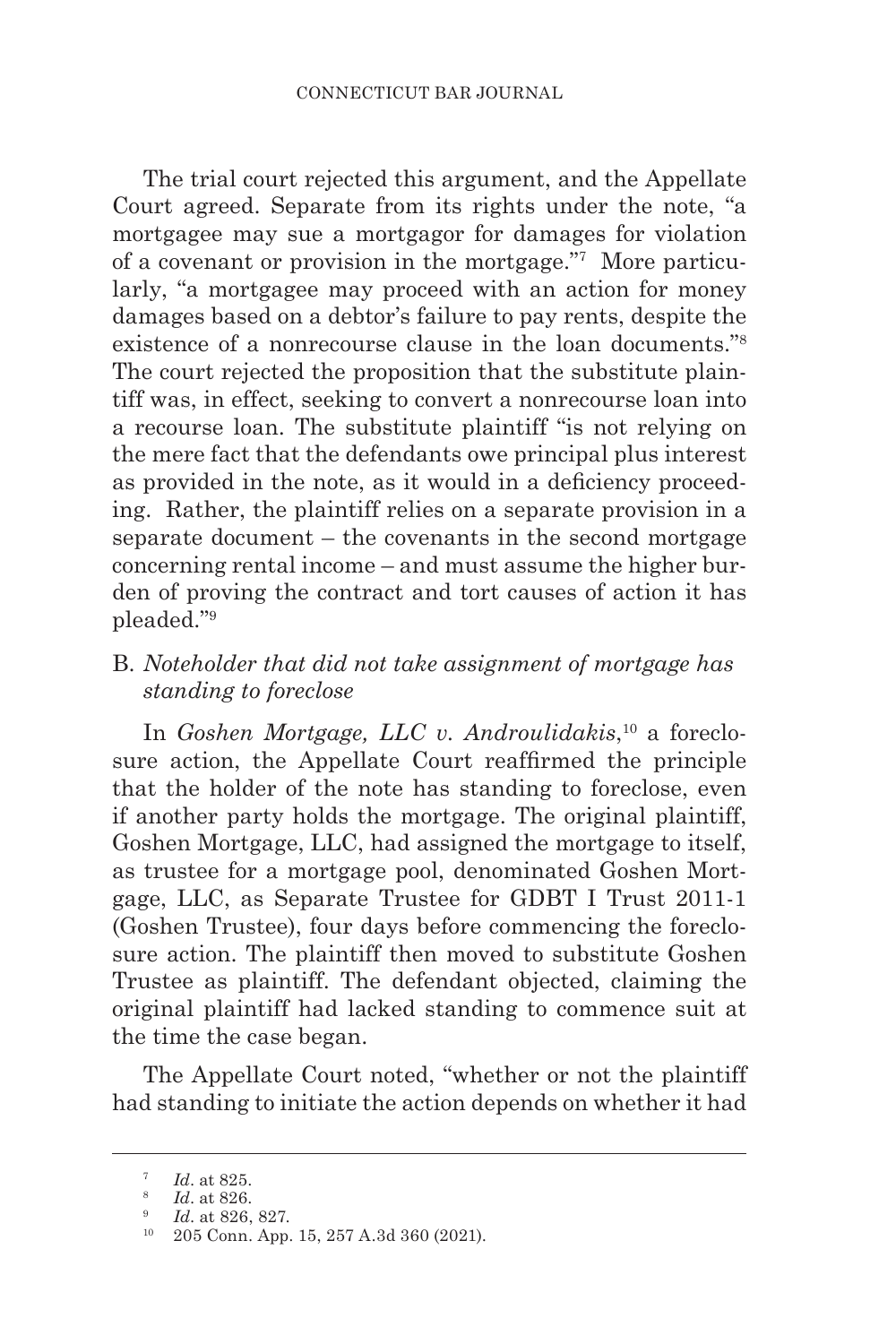physical possession of the note" on the date the action was commenced. The court observed that the mortgage assignment predated the suit, but "the note itself never changed hands. Because the plaintiff transferred the note to itself as trustee, the physical possession of the note never changed."11 Because it is "well established that the holder of a note has standing to enforce a mortgage even if the mortgage is not assigned to that party,"<sup>12</sup> the original plaintiff had had standing to commence suit, and the trial court had acted properly in allowing Goshen Trustee to be substituted as plaintiff and the case to proceed to a judgment of foreclosure.

# C. *Trial court in foreclosure case erred in rendering judgment for defendant based on unconscionability*

In *Rockstone Capital, LLC v. Caldwell*, 13 a residential foreclosure case, the Appellate Court ruled that the trial court erred when it found that one of the defendants had proven her special defense of unconscionability.

The plaintiff sued the defendant Morgan J. Caldwell, Jr., and his business, Wesconn Automotive Center, LLC, on an unpaid line of credit. To resolve the case, the plaintiff entered into a settlement agreement with Caldwell, Wesconn, and Caldwell's life partner, Vicki A. Ditri, with whom Caldwell co-owned their residence in Norwalk (property). Ditri had no obligation under the line of credit, but mortgaged her interest in the property as part of the settlement. Following default under the settlement agreement, the plaintiff brought a second action, this time to foreclose the mortgage.

Ditri filed a special defense, claiming that, as to her, the settlement agreement was unconscionable and unenforceable. Following a bench trial, the trial court agreed, based on its findings that Ditri "lacked business acumen; the closing was rushed because the defendant was on her lunch break; the defendant was unrepresented at the closing; neither Caldwell nor Caldwell's attorneys explained the settlement

<sup>11</sup> *Id*. at 26.

<sup>12</sup> *Id*. at 27.

<sup>13</sup> 206 Conn. App. 801, 261 A.3d 1171 (2021).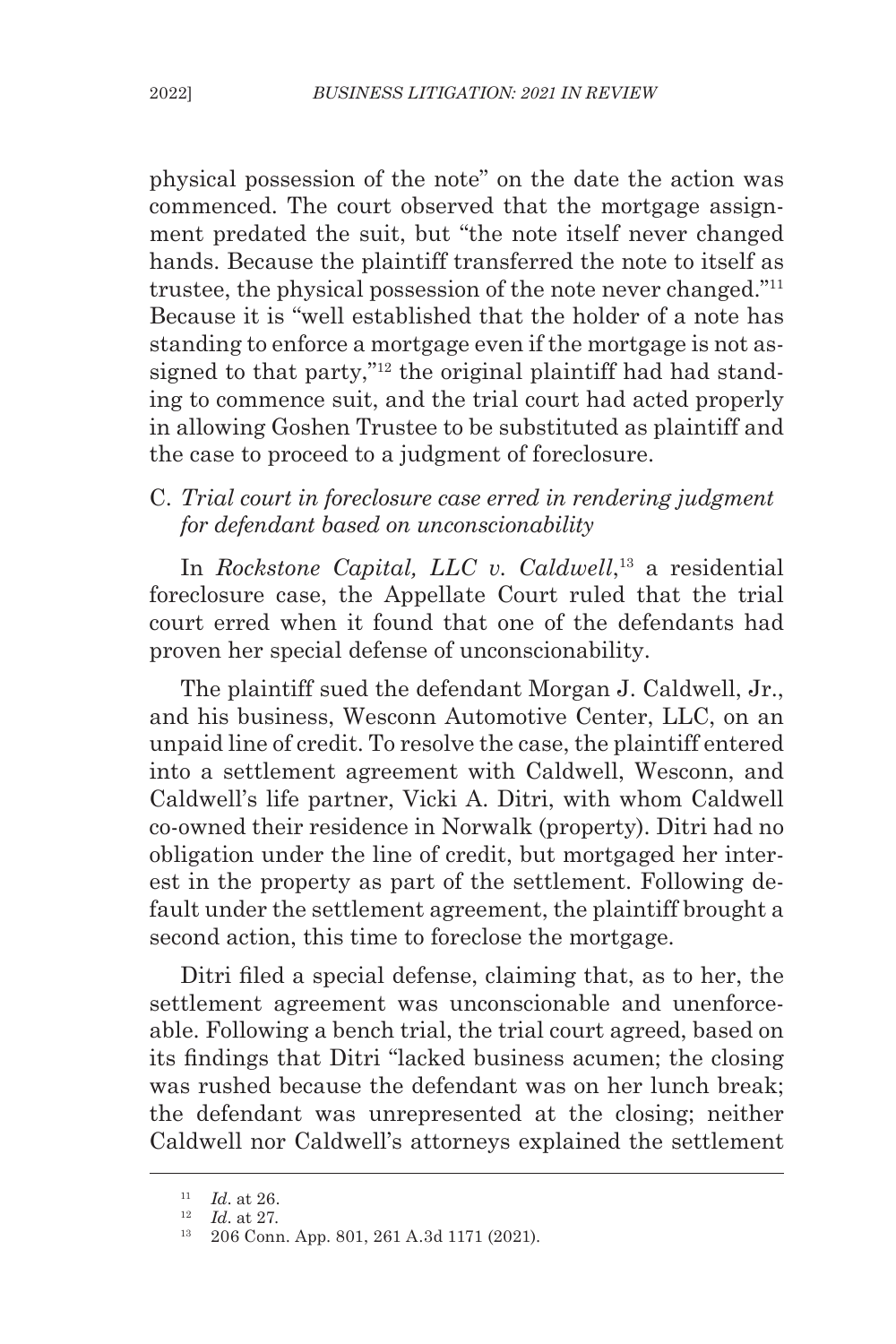agreement or the mortgage to the defendant; and the documents for the defendant to sign were folded back so that only the signature page was exposed."14

Applying plenary review to the legal conclusion of unconscionability, the Appellate Court reversed. The court noted that, for purposes of analyzing a claim of procedural unconscionability, the relevant factors include

the contracting party's business acumen, the party's awareness of material preconditions to the contract, whether the party was represented by counsel during the transaction period … the existence of a language barrier between the contracting parties … the contracting party's level of education, the party's ability to read and understand the agreement at issue … the reasonableness of the party's expectation to fulfill the contractual obligations … [and] the conduct of the parties during the contract's formation, focusing on the process by which the allegedly unconscionable terms found their way into the agreement.<sup>15</sup>

Applying these factors to the trial record, the Appellate Court found that Ditri had failed to prove her defense. The court found her level of education and business sophistication to be "largely immaterial" under the circumstances, given that "her alleged surprise regarding the contractual terms derives from her failure to read the agreement. Where a party does not attempt to understand its contractual obligations before signing, considerations such as education level, business acumen, and complexity of the contractual language becomes less relevant to our analysis."16

Furthermore, even if there had been some procedural impropriety, that could not be imputed to the plaintiff, which "was not even present at the time the defendant signed the settlement agreement."17 Rather, "the alleged rushed nature of the signing, folded pages, and failure to explain the settle-

<sup>14</sup> *Id*. at 811.

<sup>15</sup> *Id*. at 810, 811.

<sup>16</sup> *Id*. at 812.

<sup>17</sup> *Id*. at 814.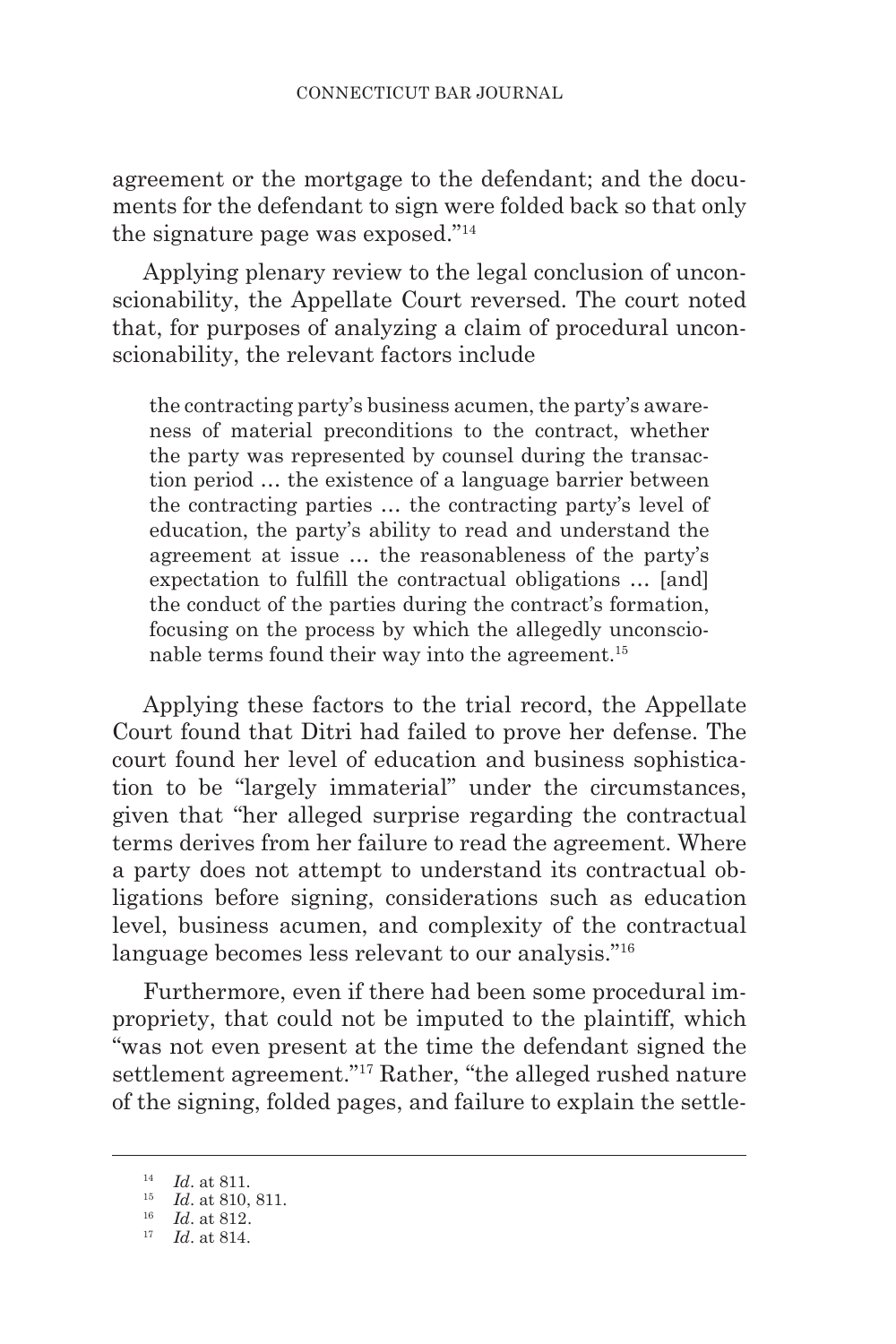ment agreement and mortgage each stem from Caldwell, his attorneys, or the defendant's own constraints."18 There was no showing that Caldwell had somehow acted as an agent for the plaintiff, and "[w]here the claim of unconscionability is directed at the actions and representations of third parties, rather than the plaintiff, we have required that an agency relationship exist between the plaintiff and the third party."19

Finally, the Appellate Court found that Ditri had failed to prove not only procedural unconscionability, but substantive unconscionability as well. She argued that she had received "no direct consideration" for mortgaging her interest in the property in connection with the loan workout – a loan for which she was not already an obligor. But under settled law, "the intangible benefit of assisting one's family is sufficient to constitute valuable consideration."20 Furthermore, "our courts have upheld contractual agreements as enforceable where one party incurs personal liability for a third person's debts in exchange for the other party's offer to forgo pursuing legal action on those debts."21

# D. *Foreclosure court retained equitable jurisdiction to open judgment after running of law days*

In *U.S. Bank National Association v. Rothermel*, 22 the Connecticut Supreme Court revisited the issue of when, notwithstanding the language of General Statutes Section 49- 15, our courts have jurisdiction to open a judgment of strict foreclosure after the law days have passed. The statute provides, in relevant part, "no such judgment shall be opened after the title has become absolute in any encumbrancer…"

In previous caselaw, the state Supreme Court and Appellate Court, noting the equitable nature of mortgage foreclosure, have "recognized that trial courts possess inherent powers that support certain limited forms of continuing eq-

<sup>18</sup> *Id*.

<sup>19</sup> *Id*. at 813.

<sup>20</sup> *Id*. at 815.

<sup>21</sup> *Id*. at 816.

<sup>22</sup> 339 Conn. 366, 260 A.3d 1187 (2021).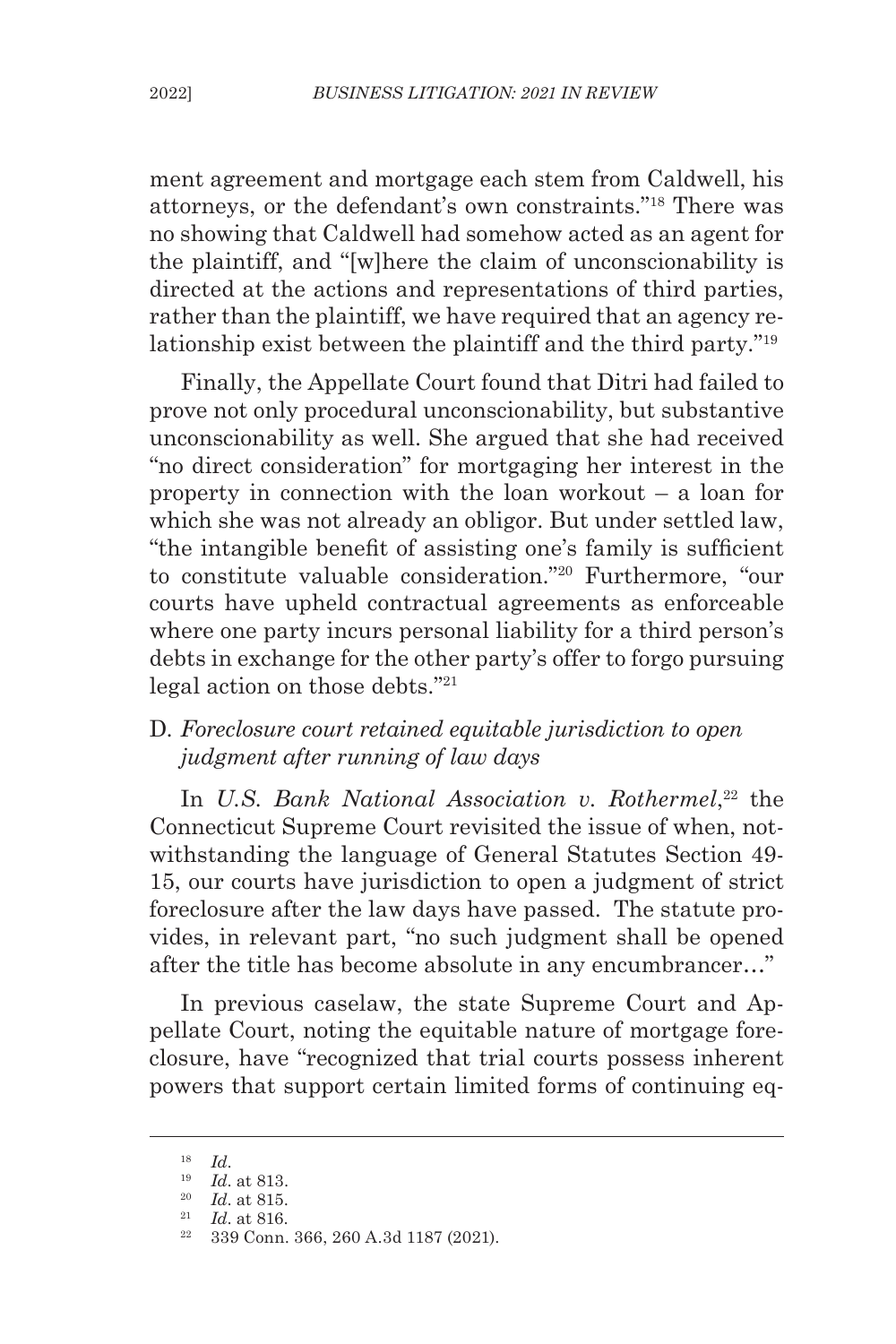uitable authority [which] can be exercised in a manner consistent with  $\S$  49-15 after the passage of the law days."<sup>23</sup> For example, in *Wells Fargo Bank, N.A. v. Melahn*, 24 the plaintiff "had falsely certified that it had complied with the terms of a court order requiring it to provide notice to all nonappearing defendants."25 The Appellate Court ruled that under those circumstances, "[d]espite the constraints imposed by § 49- 15 … the trial court possessed an inherent, continuing, and equitable authority to enforce its previous order," including opening the judgment after title had passed to the foreclosing plaintiff. This authority may be exercised in "rare and exceptional cases."26

The defendant in *Rothermel* filed a motion to open a judgment of strict foreclosure one day after the law days had run. She claimed she had relied on certain "misrepresentations" by the plaintiff's loan servicer, which "caused her failure to file a motion to open before the passage of the law day." $27$ The trial court denied her motion, finding that the court lacked "jurisdiction or authority" to grant her the relief she requested, but then went on to rule, on the merits, that "the equities of the case did not warrant granting relief" inconsistent with General Statutes Section 49-15.28

The Supreme Court disagreed with the trial court's finding that it lacked jurisdiction to open the judgment. "[T]he defendant's motion raised a colorable claim falling within a class generally recognized in equity and sought relief through the court's inherent, continuing jurisdiction as previously established in *Melahn*."29 But the court nevertheless ruled that the trial court had properly denied the defendant's motion. Applying the "abuse of discretion" standard of review to the trial court's decision on the merits, the Supreme Court found sufficient basis for the trial court's ruling.

<sup>23</sup> *Id*. at 376, 377.

<sup>24</sup> 148 Conn. App. 1, 85 A.3d 1 (2014).

<sup>25</sup> 339 Conn. at 378.

<sup>26</sup> *Id*. at 379.

<sup>27</sup> *Id*. at 371.

<sup>28</sup> *Id*.

<sup>29</sup> *Id*. at 380.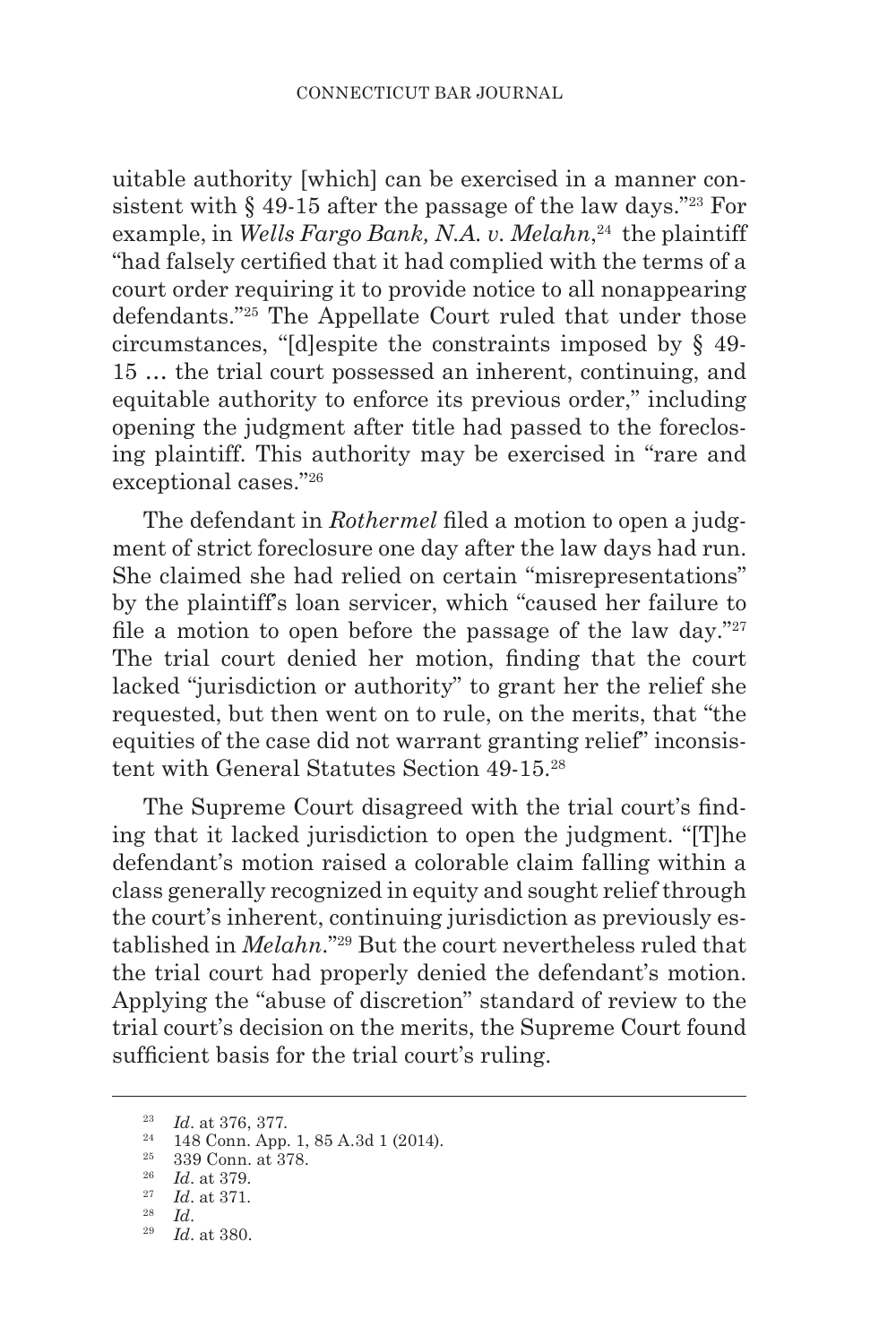### E. *Supreme Court reverses Appellate Court decision requiring defendant in pending foreclosure to pay property taxes and insurance premiums*

In *JPMorgan Chase Bank v. Essaghof*, 30 a foreclosure case, the Connecticut Supreme Court reversed a decision of the Appellate Court affirming the trial court's order that the defendant homeowners reimburse the plaintiff bank for its advances of property taxes and insurance premiums during the pendency of the appeal.

The court noted the essentially *in rem* nature of mortgage foreclosure, and characterized the interim reimbursement order as a remedy *in personam*, because it did not directly relate to title to the mortgaged premises. "To the contrary, it operated on the defendants personally with respect to *other*  property owned by them, by requiring them to pay over money under threat of contempt."31

But it was improper for the court to order relief *in personam* in this manner. Under Connecticut foreclosure law, "a deficiency judgment is the only procedure by which a court may order a mortgagor to pay money to a mortgagee in the context of a strict foreclosure."32 The court noted that the state's eviction statutes provide for use and occupancy payments by a defendant while an eviction case is pending or on appeal, but that no counterpart exists in the foreclosure statutes. "Where the legislature has taken action in an area, [this court] generally interpret[s] the legislature's failure to take similar action in a closely related area as indicative of a decision not to do so."<sup>33</sup>

### F. *Municipal rent receiver has limited powers*

In *Boardwalk Realty Associates, LLC v. Gateway Associates, LLC*, 34 the Connecticut Supreme Court narrowly cir-

<sup>30</sup> 336 Conn. 633, 249 A.3d 327 (2021).

<sup>&</sup>lt;sup>31</sup> *Id.* at 645. (Emphasis supplied by the court.)

<sup>32</sup> *Id*. at 643.

<sup>&</sup>lt;sup>33</sup> *Id.* at 644, quoting Bell Atlantic NYNEX Mobile, Inc. v. Commissioner of Revenue Services, 273 Conn. 240, 255, 869 A.2d 611 (2005).

<sup>34</sup> 340 Conn. 115, 263 A.3d 87 (2021).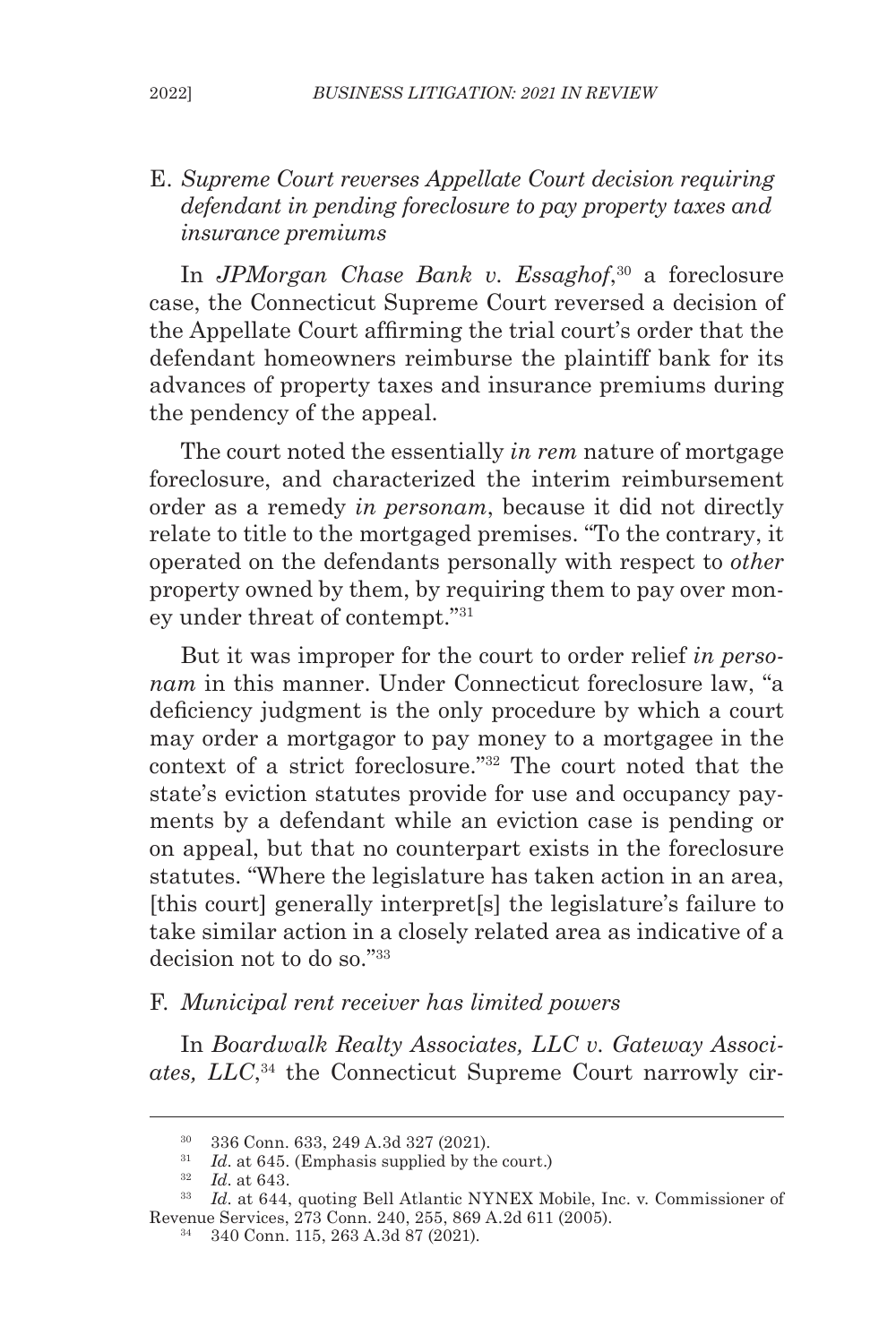cumscribed the powers of a municipal rent receiver, which had been appointed, pursuant to General Statutes Section 12-163a (receivership statute), to collect rent payments and apply them to unpaid property taxes. That statute provides, in relevant part, that a receiver appointed thereunder is empowered to "collect all rents or payments for use and occupancy forthcoming from the occupants of the building in question in place of the owner, agent, lessor or manager," and from those proceeds, pay the property taxes owing to the town. The court held that, upon the peculiar facts of this case, in which the landlord had abandoned the property and its tenant remained on the property subject to no lease, the rent receiver was effectively powerless.

The subject property was a commercial parcel in Canton leased to the defendant Gateway Associates, LLC (Gateway) and occupied by Gateway's subtenant, Mitchell Volkswagen, LLC (Mitchell), a car dealership. The owner of the property, Cadle Properties of Connecticut, Inc. (Cadle), effectively abandoned the property shortly after the Superior Court issued an order, on December 4, 2000, requiring Cadle to comply with a pollution abatement order.35 At about that time, effective October 31, 2001, Cadle's lease of the property to Gateway expired. Since then, neither Cadle nor Gateway has rendered real property taxes to the town, and Mitchell has remained on the property.

In 2011, the town successfully petitioned to have the plaintiff appointed as rent receiver for the property. The plaintiff then served Gateway with a notice to quit, which sparked litigation that led to an Appellate Court decision holding that under the receivership statute, the receiver lacked authority to evict a tenant or lease the property to a new tenant.36 The plaintiff then brought a new action against Gateway and Mitchell for use and occupancy payments.

The trial court granted the defendants' motion for summary judgment, noting that, in light of Cadle's abandonment

<sup>35</sup> *Id*. at 119.

<sup>&</sup>lt;sup>36</sup> *Id.* at 121, summarizing the holding in Canton v. Cadle Properties of Connecticut, Inc., 188 Conn. App. 36, 204 A.3d 62 (2019).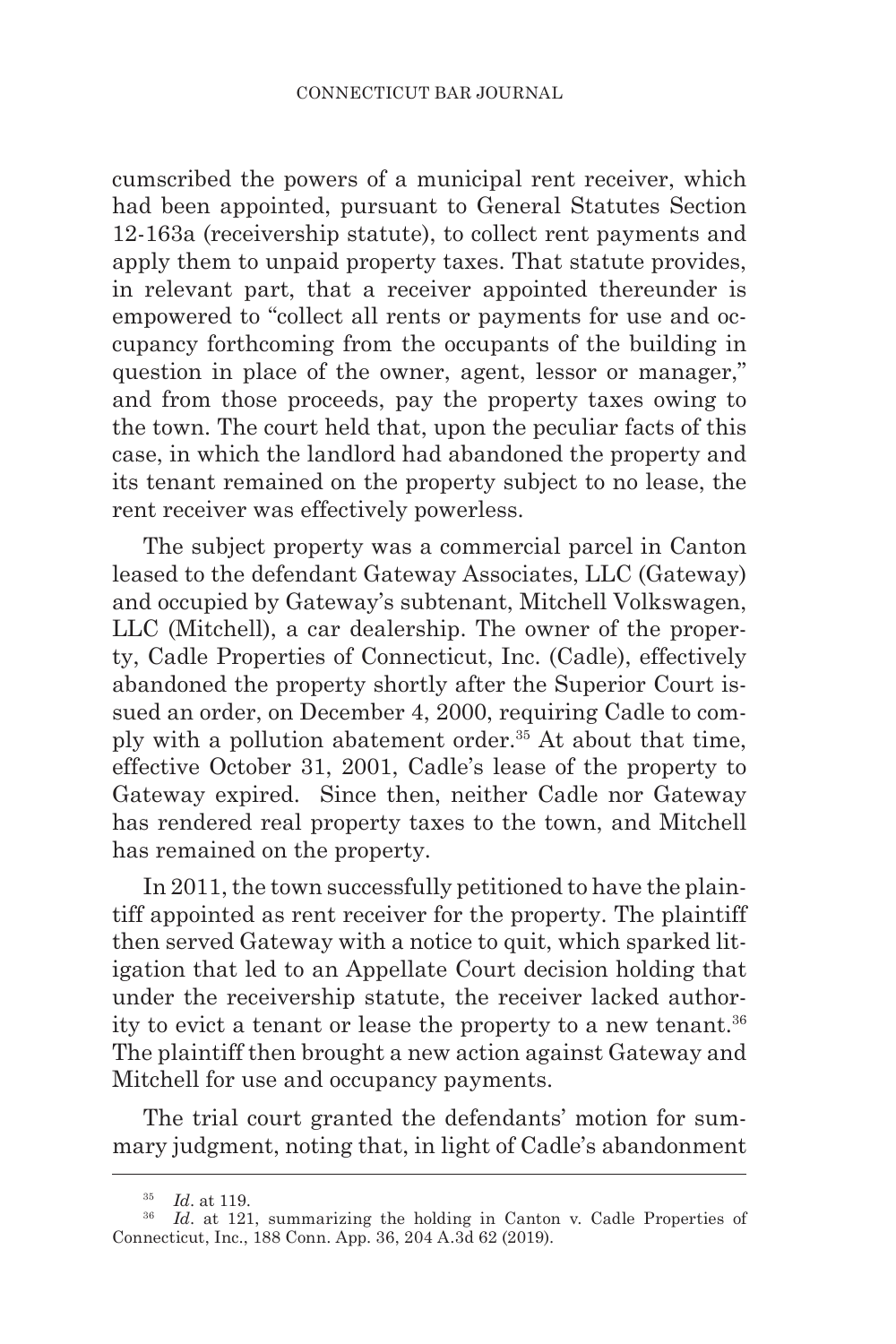of the property and the termination of the lease, "there is no 'rent' for the receiver to collect."37 The trial court observed that the plaintiff was bound by "the consequences of Cadle's abandonment of the property in 2001," and noted that the lease lacked "holdover provisions, which, after the lease expired, would (1) have defined the defendants' status on the property, and (2) have set forth the tenants' payment obligations while in this status."38

The Supreme Court affirmed. The court observed that the receivership statute "authorizes the collection of 'all' rents or use and occupancy payments 'in place of the owner, agent, lessor or manager' but is silent as to whether the receiver may establish those use and occupancy payments in the first instance, or whether such payments are limited to those that are the product of an existing landlord-tenant relationship."39 The court then focused on the statute's reference to payments that are "forthcoming," and determined that that language "suggests an existing obligation as between the property owner and the tenants."40 Given that interpretation, the receiver was "not statutorily authorized to impose and collect rent or use and occupancy payments under the circumstances of this case, when the property has been abandoned by the owner prior to the appointment of the receiver and there is no existing obligation for the receiver to enforce."41

The court noted that the town's ultimate recourse "lies with the legislature."<sup>42</sup>

### G. *Appellate Court finds substantial compliance with note provision concerning method of transmitting default notice*

In *Onthank v. Onthank*, 43 the Appellate Court discussed the principle of "substantial compliance" with a contract requirement, as applied to the method of transmitting a de-

 $rac{37}{38}$  *Id.* at 123.

<sup>38</sup> *Id*. 39 *Id*. at 127.

<sup>40</sup> *Id*. at 127, 128. <sup>41</sup> *Id*. at 118.

<sup>42</sup> *Id*. at 136.

<sup>43</sup> 206 Conn.App. 54, 260 A.3d 575 (2021).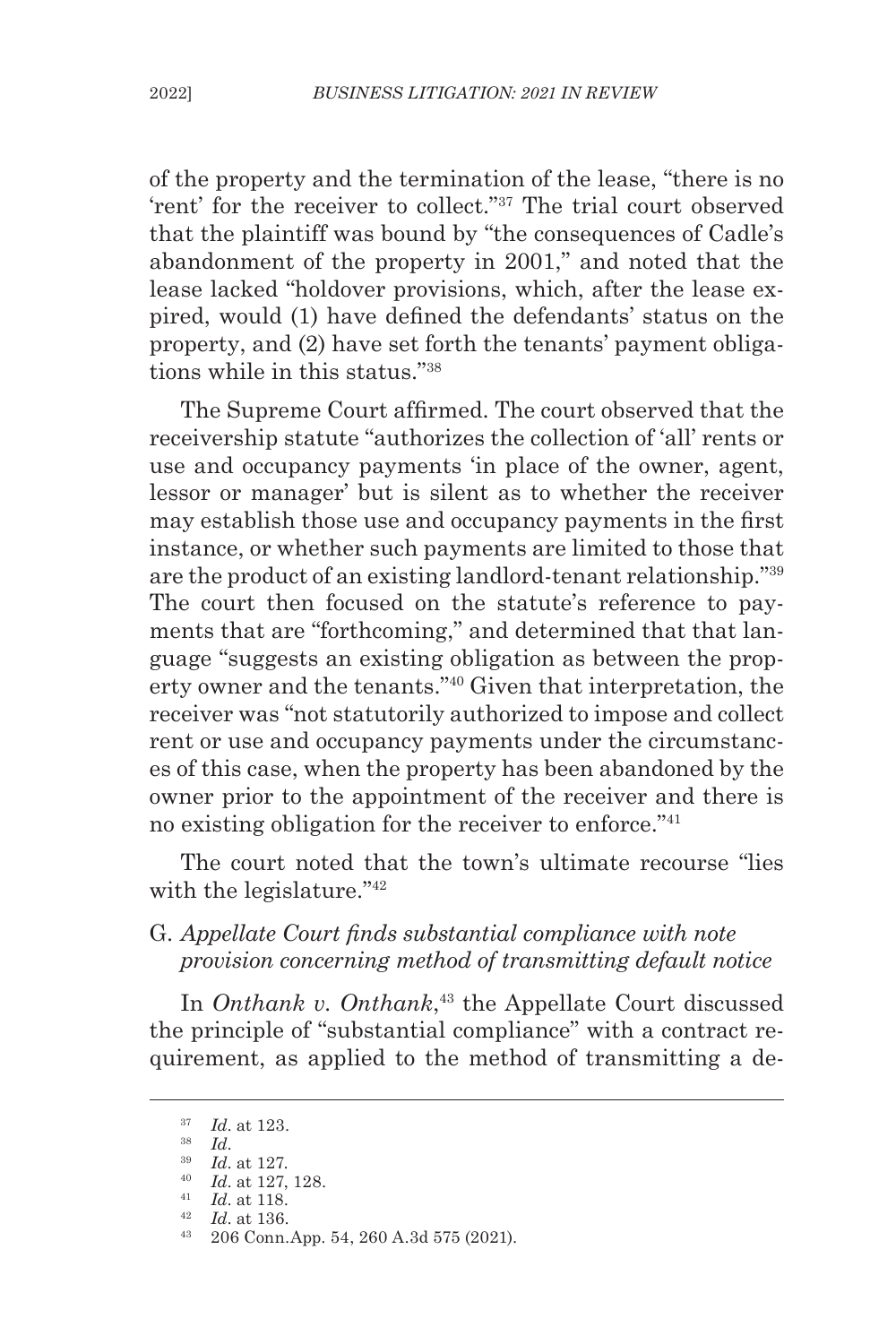#### fault notice.

The case involved a promissory note, which required notices of default to be transmitted "by certified mail, postage prepaid or personal delivery." It was undisputed that the plaintiff, the holder of the note, sent a default notice by regular mail, not by certified mail, which was actually received by the defendants. In rendering judgment for the plaintiff, the trial court found that the plaintiff had strictly complied, or, alternatively, had substantially complied, with the notice requirement.

The Appellate Court affirmed, finding substantial compliance while declining to address the alternative conclusion of actual compliance. The court noted that "substantial compliance" is "closely intertwined with the doctrine of substantial performance," by which "a technical breach of the terms of a contract is excused, not because compliance with the terms is objectively impossible, but because actual performance is so similar to the required performance that any breach that may have been committed is immaterial."44 The principle applies "only where performance of a *nonessential* condition is lacking, so that the benefits received by a party are far greater than the injury done to him by the breach of the other party."45

The Appellate Court found that the trial court had properly applied this doctrine to the situation at hand, given the circumstances that "there is no contractual requirement of proof of actual delivery, actual delivery is not contested, and any noncompliance with the requisite method of delivery did not result in any prejudice to the defendants."<sup>46</sup>

#### II. BUSINESS TORTS

A. *Terminated fraternity's tort claims against Wesleyan University stymied by terminable-at-will provision in contract*

*Kent Literary Club of Wesleyan University at Middletown*

<sup>44</sup> *Id*. at 63.

<sup>45</sup> *Id*. 46 *Id*. at 65.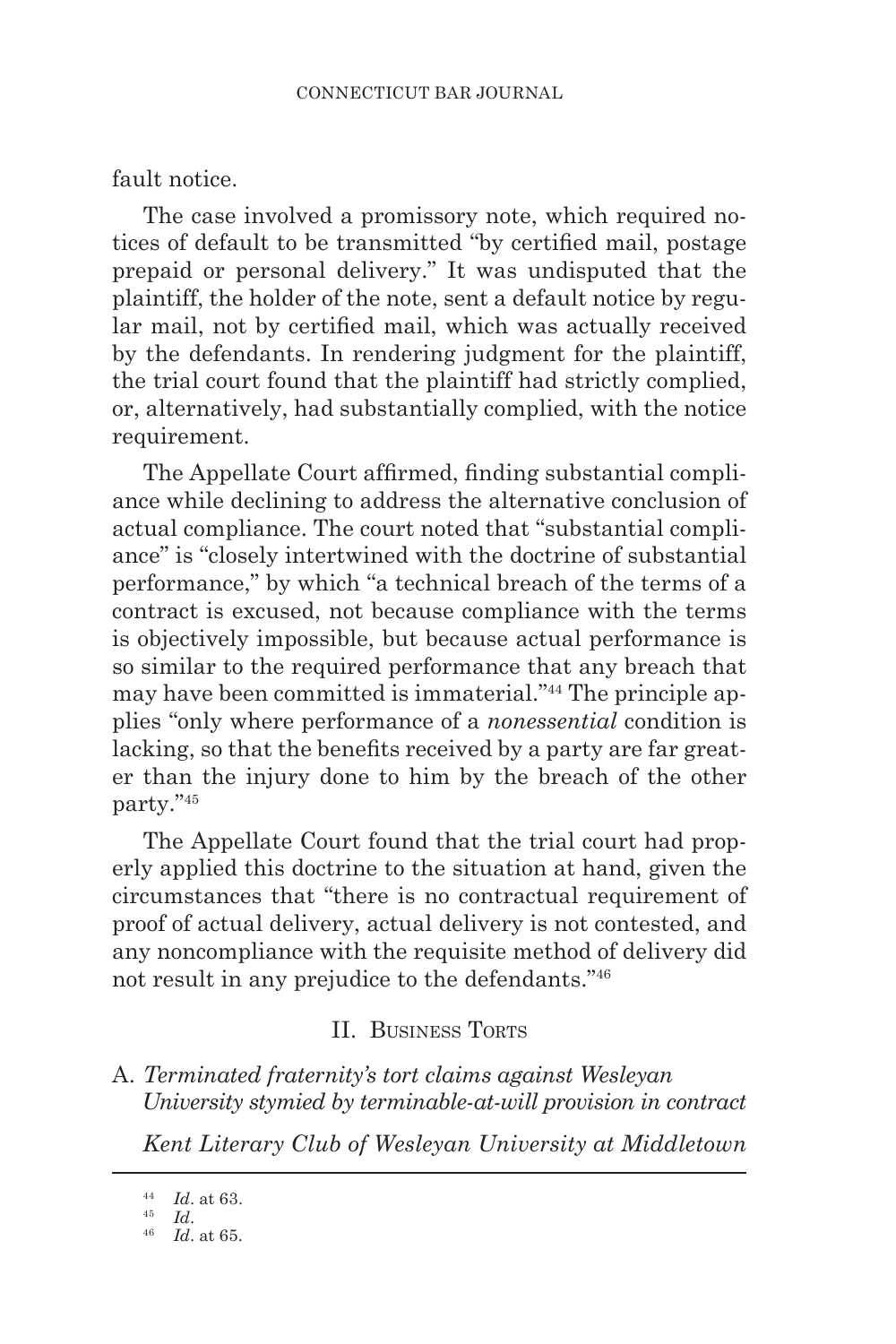*v. Wesleyan University*47 was a business tort case arising from Wesleyan University's decision, announced on September 22, 2014, to require all residential fraternities on campus to coeducate.

Following the announcement of that policy, the university negotiated with the all-male fraternities on campus, including Delta Kappa Epsilon (DKE), over the terms of their coeducation plans. The DKE chapter resided in a fraternity house owned by an affiliated entity, Kent Literary Club of Wesleyan University at Middletown (Kent). When negotiations with DKE broke down, on February 7, 2015, the university notified the fraternity that it was terminating their Greek Organization Standard Agreement (agreement), the contract that governed their relationship, effective at the end of that academic year. As a result, Wesleyan students would no longer be allowed to reside in or use the DKE fraternity house. DKE, Kent, and a student member of DKE responded by bringing suit.

The plaintiffs claimed that the university failed to negotiate in good faith. They alleged the university had falsely reassured them that, under the new policy, they would be deemed in compliance if they allowed female students to live in fraternity housing even without full membership in the fraternity. They framed this as a promise that "they relied [on] to their detriment, such as by taking steps necessary to prepare a residential coeducation plan."48 They also claimed the university reneged on a promise to give them three years to coeducate, so long as they fulfilled certain criteria, and broke a promise to prospective and incoming students that the DKE house would be a housing option for them.<sup>49</sup>

The agreement between the university and DKE contained a provision that allowed either party to terminate the relationship, for any reason, upon thirty days' notice.<sup>50</sup> The plaintiffs sought to sidestep that barrier by refraining from

<sup>47</sup> 338 Conn. 189, 257 A.3d 874 (2021).

<sup>48</sup> *Id*. at 199.

<sup>49</sup> *Id*.

<sup>50</sup> *Id*. at 196.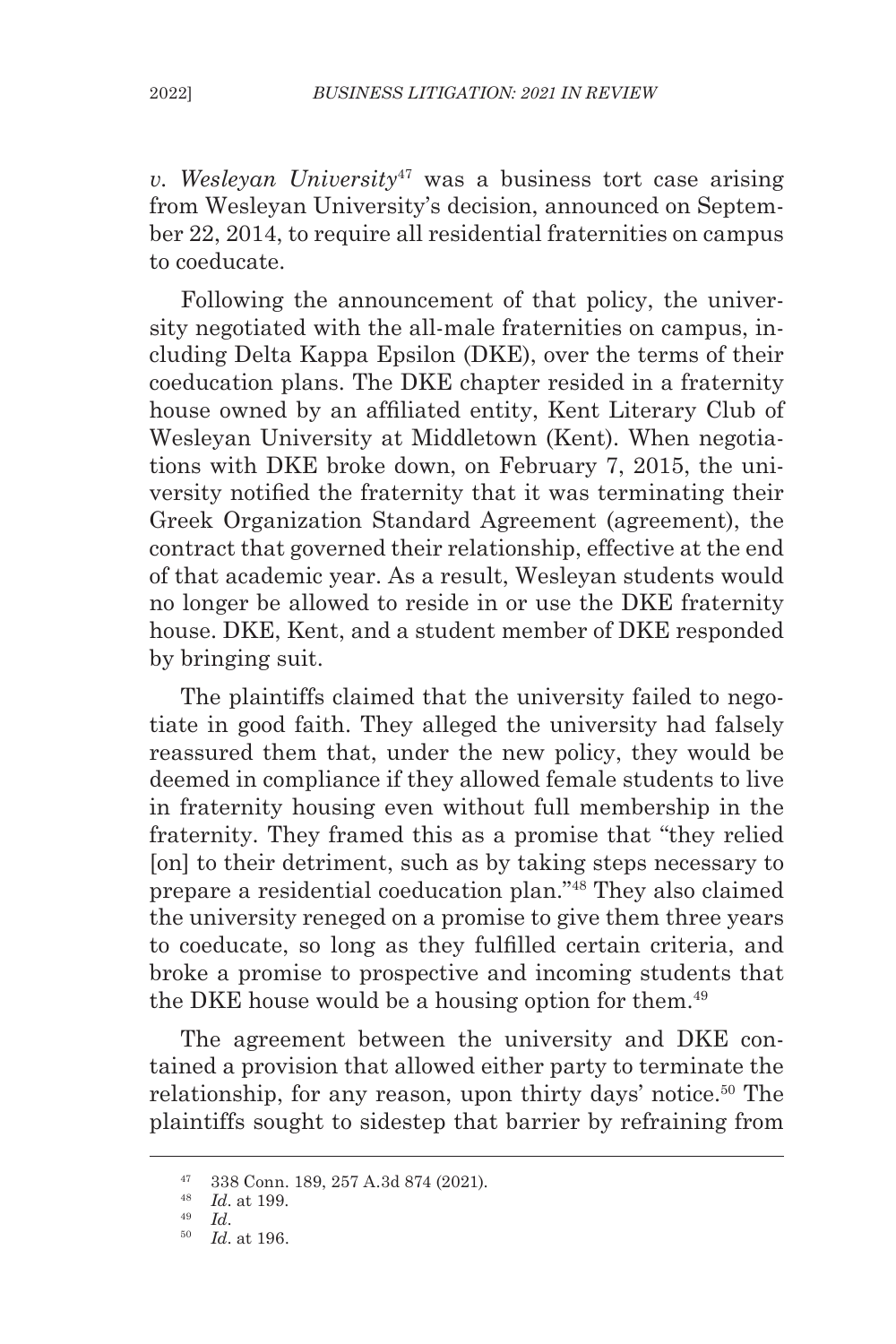alleging breach of contract. Instead, they claimed promissory estoppel, negligent misrepresentation, tortious interference with business expectancies, and violations of the Connecticut Unfair Trade Practices Act, General Statutes Section 42- 110a set seq. (CUTPA).

Following a jury trial, the court entered judgment for the plaintiffs in the amount of \$386,000, plus attorneys' fees and costs under CUTPA, and injunctive relief. But the Supreme Court reversed.

The court observed, "if the plaintiffs have any enforceable rights, those rights are grounded, first and foremost, in the parties' contracts," under which the fraternity's "ability to lease its property to Wesleyan students under the auspices of the university's official program housing system could be curtailed at Wesleyan's sole discretion."51 Given that reality, the plaintiff assumed the burden of establishing that "Wesleyan's allegedly deceptive and misleading conduct was *independently tortious*," and "gave rise to a separate, supracontractual, but enforceable, obligation for Wesleyan to continue to conduct business with Kent and to assign students to live in the DKE House<sup>"52</sup>

The court acknowledged, "it is possible, under certain limited circumstances, to commit a tort or an unfair trade practice in the context of exercising one's legitimate contractual rights."53 For example, this may arise "if one party negotiates in bad faith so as to cause the other party reasonably to rely on a false belief that an annual contract will be renewed or extended."54 Thus, "[t]o this limited degree, the plaintiffs' claims are cognizable."55 But this is subject to the limiting principle that "a party generally cannot recover more in tort than it would have been entitled to recover under the contract."56

- <sup>53</sup> *Id*.
- $\begin{array}{cc} 54 & Id. \\ 55 & Id. \end{array}$
- 
- <sup>56</sup> *Id*.

<sup>51</sup> *Id*. at 202.

<sup>52</sup> *Id*. at 203 (emphasis in original).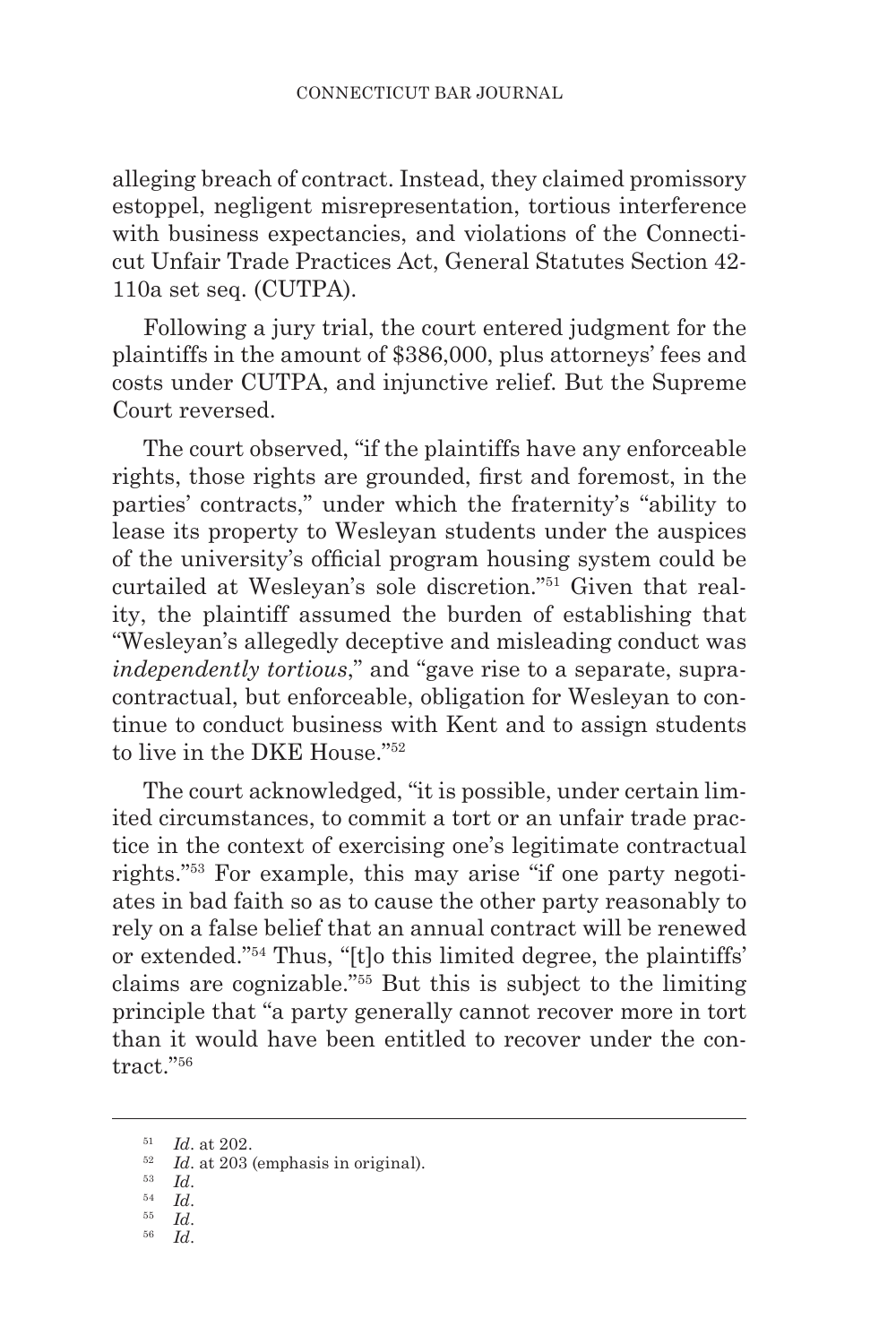Here, "Kent and DKE's right to house Wesleyan students was grounded entirely in, and limited by, the terms of the Greek Organization Standards Agreement, to which they repeatedly had assented."57 As a result, any liability on the part of Wesleyan "extends only so far as they made misrepresentations regarding the renewal or extension of the contract or otherwise bargained in bad faith between September 22, 2014, and February 13, 2015 (the negotiation period)."58 It follows that Kent's damages are "limited to any documented costs it accrued during that negotiation period in reliance on Wesleyan's alleged misrepresentations."59

The court turned to the plaintiffs' claim of promissory estoppel. The court agreed that the defendants had properly sought a jury instruction that "[a] party cannot prevail on a claim for promissory estoppel based on alleged promises that contradict the terms of a written contract."60 But the defendants went too far when they sought a further instruction that "promissory estoppel applies only when there is no enforceable contract between the parties."61 The court noted, "[t]hat is not strictly the law. The existence of a contract does not create an absolute bar to a promissory estoppel claim when that claim addresses aspects of the parties' relationship that are collateral to the subject matter, and does not directly vary or contradict the terms, of the written agreement."<sup>62</sup>

As applied here, the plaintiffs' claim of promissory estoppel was cognizable, but to a limited extent: "only insofar as they allege that Wesleyan made promises and commitments that did not alter or contradict the terms of the Greek Organization Standards Agreement."63 Given Wesleyan's termination rights under the agreement, the plaintiffs had "no legal grounds for contesting Wesleyan's unilateral decision

 $\begin{array}{cc} 57 & Id. \text{ at } 204. \\ 58 & Id. \end{array}$ <sup>58</sup> *Id*. 59 *Id*. <sup>60</sup> *Id*. at 210, 211. <sup>61</sup> *Id*. at 211. <sup>62</sup> *Id*.

<sup>63</sup> *Id*. at 211, 212.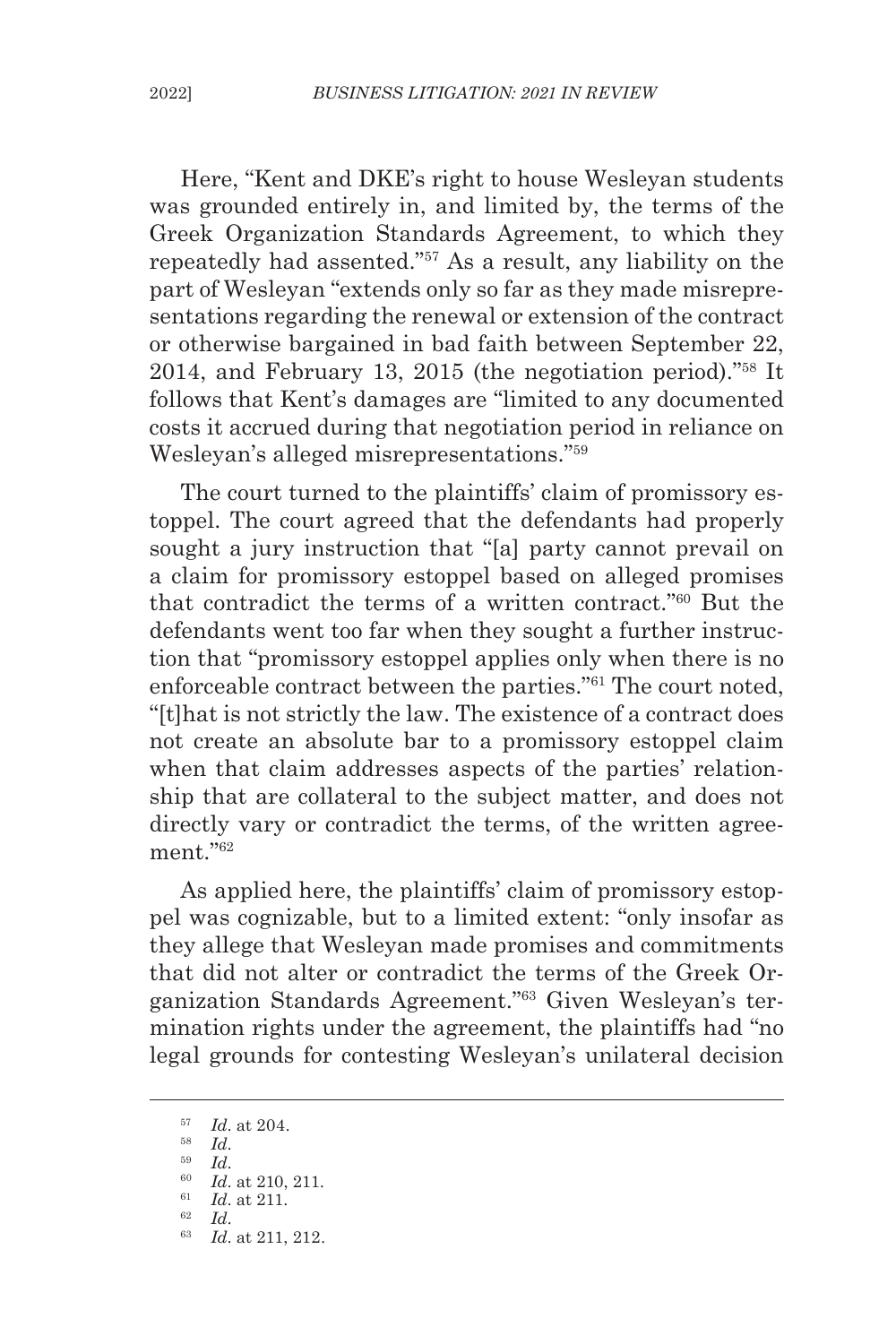not to readmit DKE into program housing for the 2015–2016 academic year."64

The Supreme Court found the trial court's jury instructions on these principles had been inadequate. Along similar lines, the court faulted the trial court's instructions with respect to the plaintiff's claims of unfair trade practice and tortious interference, noting "the trial court should have instructed the jury that the Greek Organization Standards Agreement limited the defendants' potential exposure to only those losses—if any—that Kent incurred prior to the expiration of that contract on June 18, 2015."65

The court also took issue with the jury instructions concerning the plaintiffs' claim of negligent misrepresentation. The court noted, "[a]s a general matter, the damages available to a plaintiff in connection with a claim for negligent misrepresentation are measured by the plaintiff's costs incurred in reliance on the defendant's misstatements and false promises, rather than by the profits that the plaintiffs hoped to accrue therefrom."<sup>66</sup>

Here, the plaintiffs had provided evidence of detrimental reliance, such as "hiring an architect and otherwise preparing for coeducation of the DKE House,"67 but the jury's damages clearly extended beyond reliance damages into "benefit of the bargain losses."68 The Supreme Court found the trial court's jury instructions had provided insufficient guidance as to the proper measure of damages.

In its remand instructions, the court noted that in previous decisions, the Connecticut Supreme Court has questioned the continuing vitality of the "cigarette rule" as the framework for deciding CUTPA cases. Under the cigarette rule, which arose from the U.S. Supreme Court's decision in *Federal Trade Commission v. Sperry & Hutchinson Co*.,69

<sup>64</sup> *Id*. at 214.

<sup>65</sup> *Id*. at 220.

<sup>66</sup> *Id*. at 223.

 $\frac{67}{68}$  *Id.* at 224.

<sup>68</sup> *Id*. 69 405 U.S. 233, 244-45 n. 5 (1972).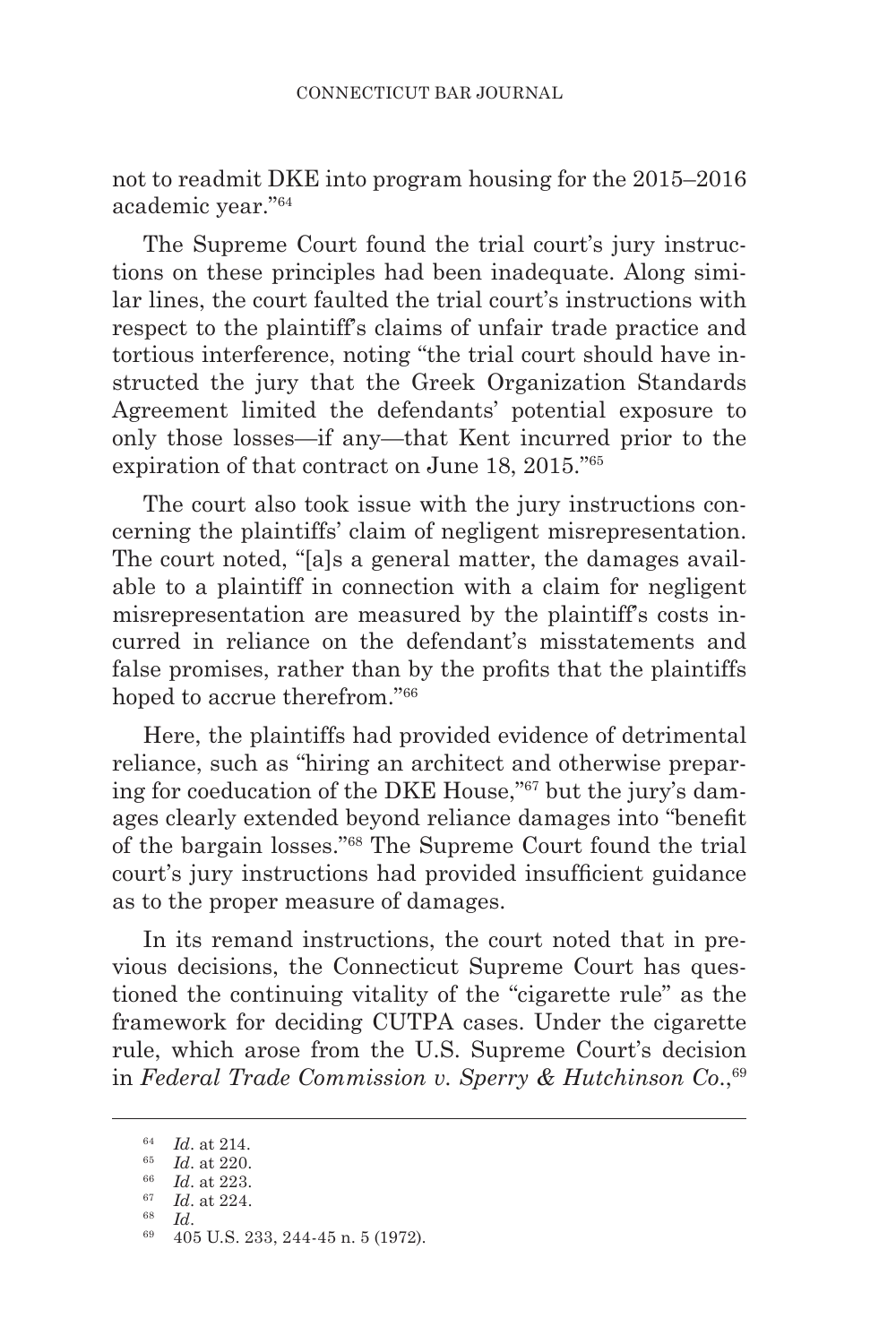the FTC's standard for identifying an unfair trade practice is "(1) [w]hether the practice, without necessarily having been previously considered unlawful, offends public policy as it has been established by statutes, the common law, or otherwise—in other words, it is within at least the penumbra of some common law, statutory, or other established concept of unfairness; (2) whether it is immoral, unethical, oppressive, or unscrupulous; [or] (3) whether it causes substantial injury to consumers, [competitors or other businesspersons]."<sup>70</sup> Connecticut's courts have long applied that analysis to CUT-PA cases.

The court in *Wesleyan University* noted that the FTC and federal courts no longer apply the cigarette rule in unfair trade practice cases, having abandoned it in favor of the "unjustified injury test."71 Accordingly, in several decisions of the Connecticut Supreme Court, the court has weighed the possibility of following suit, and nudged the state legislature to consider clarifying legislation. But, in *Wesleyan University*, the court resolved the issue, finding that the legislature has clearly acquiesced in the application of the cigarette rule. Accordingly, our Supreme Court expressly confirmed that that remains the proper standard.

### B. *Appellate Court unravels liability issues in defective construction case*

In *Onofrio v. Mineri*, 72 the Appellate Court addressed significant liability issues concerning the sale of a defective new house. Defendant Joseph Mineri (Mineri) was a fifty percent owner of defendant Timberwood Homes, LLC (Timberwood), a house builder, and he also owned fifty percent of G & M Properties, LLC (G & M), a buyer and seller of real property. The plaintiffs bought from G & M a new house, which had been built by Timberwood on an old foundation.

Mineri knew, but did not disclose to the plaintiffs, that the property was vulnerable to flooding. After repeated in-

<sup>70</sup> 338 Conn. at 232.

<sup>71</sup> *Id*. at 231.

 $72 \quad 207 \text{ Conn.}$ App. 630, \_\_\_ A.3d \_\_\_ (2021).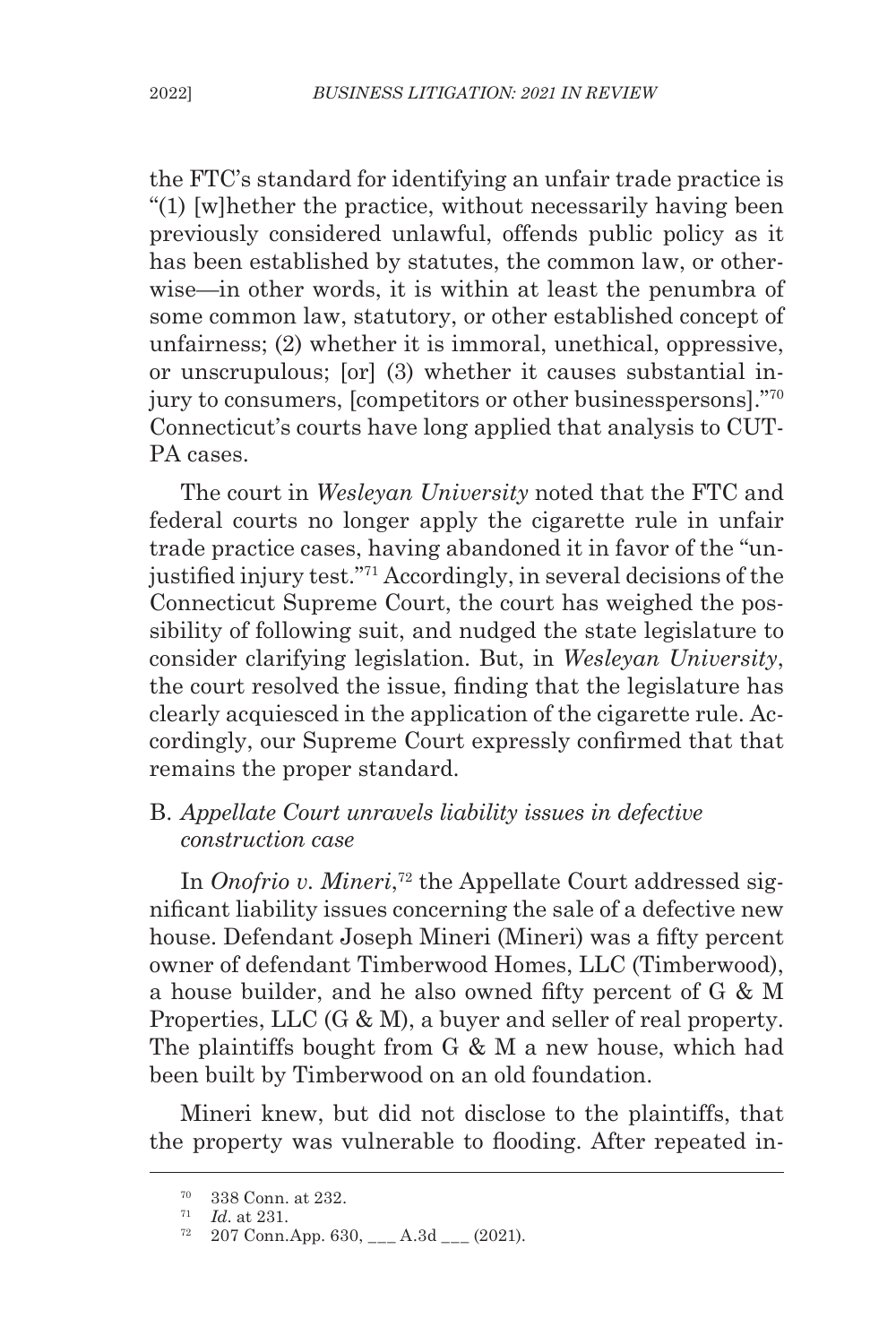stances of flooding in the house's basement, the plaintiffs sued Mineri, Timberwood and G & M under a variety of theories. Following a courtside trial, the trial court determined, among other things, that all three defendants were liable to the plaintiffs under the Connecticut Unfair Trade Practices Act, General Statutes Section 42-110a et seq. (CUTPA), and that Timberwood, a non-party to the sale transaction, was also liable under the New Home Warranties Act, General Statutes Section 47-116 et seq. Mineri and Timberwood, but not G & M, appealed.

Mineri claimed the trial court erred when it extended G & M's liability under CUTPA to him personally. The Appellate Court disagreed, finding sufficient evidence in the record to support this conclusion. The court noted that under existing law, such personal liability may be imposed based on proof of "(1) the entity's violation of CUTPA; (2) the individual's participation in the acts or practices, or the authority to control them; and (3) the individual's knowledge of the wrongdoing at issue."73

But the Appellate Court agreed with Timberwood that the trial court erred when it also imputed G & M's liability under CUTPA to Timberwood, upon the court's finding that G & M, Mineri and Timberwood had "jointly coordinated" the activities that constituted an unfair trade practice. The Appellate Court noted that the Connecticut Supreme Court had previously imposed CUTPA liability upon "an individual who engages in unfair or unscrupulous conduct on behalf of a business entity," but has never gone so far as to extend such liability to "another entity that has a controlling shareholder or officer in common with the entity found to have engaged in unfair or unscrupulous conduct."74 The Appellate Court was unwilling to take that further step.

The Appellate Court also considered whether Timberwood, which built the house but was not the direct seller to the plaintiffs, could be held liable under the New Home

<sup>73</sup> *Id*. at 643.

<sup>74</sup> *Id*. at 644.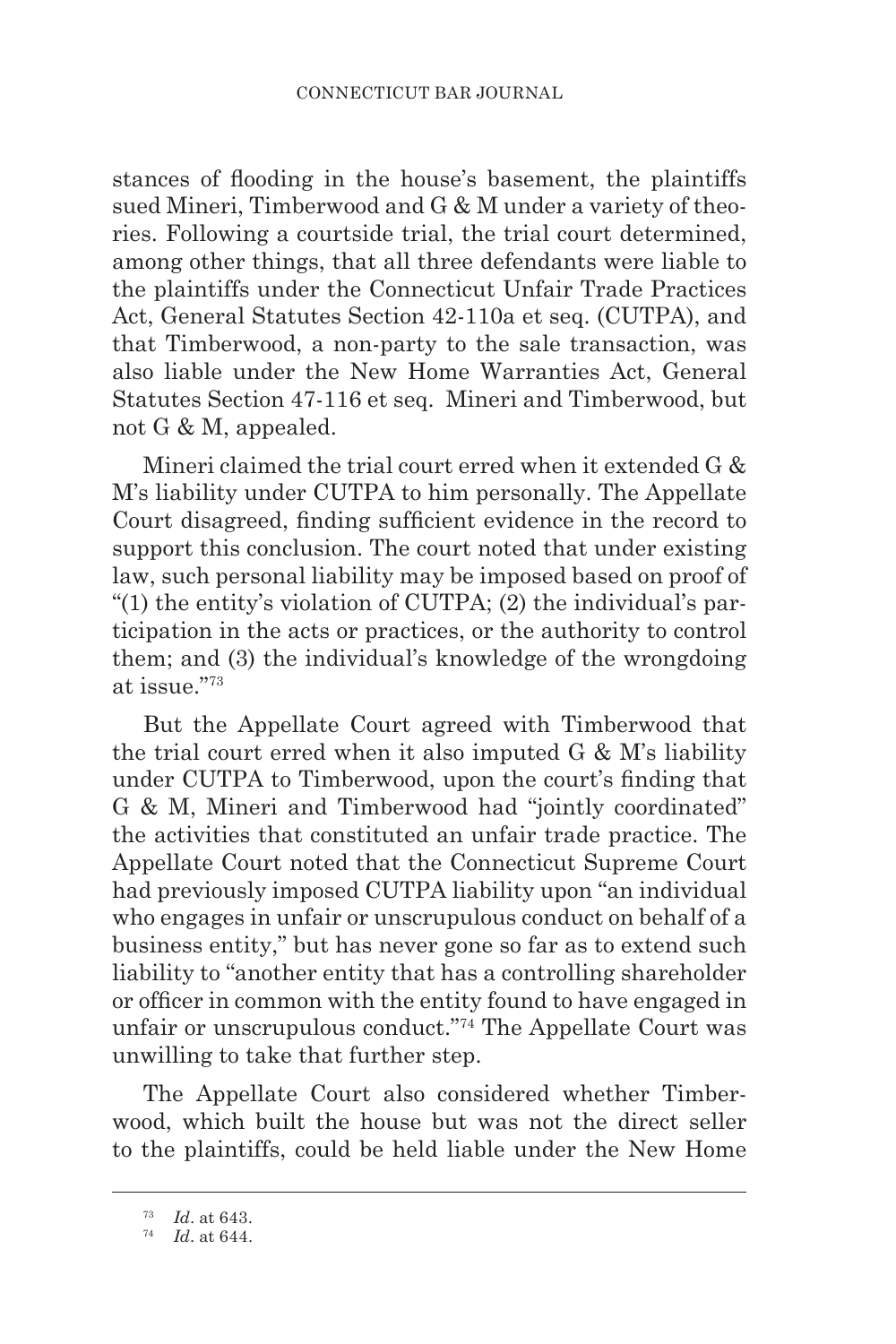Warranties Act. The court framed the issue, one of first impression, as "whether the implied warranties created by § 47-118 '[i]n every sale of an improvement by a vendor to a purchaser'; General Statutes § 47-118 (a); are owed by the builder/vendor of such improvement to the original purchaser notwithstanding the fact that the home was sold by an intermediary vendor."75 The court answered that question in the affirmative.

C. *Alleged fraudulent nondisclosure in public filings did not support private fraud claim*

In *Asnat Realty, LLC v. United Illuminating Company*, 76 the plaintiffs, the purchasers of environmentally contaminated property previously owned by the principal defendant, United Illuminating Company (UI), alleged that that company had fraudulently failed to disclose its knowledge, based on a confidential environmental report, about the condition of the property. The plaintiffs brought suit against UI and various affiliated entities and persons.

The plaintiffs and the defendants did not deal with each other directly; UI conveyed the parcel to a third party in 2000, which in turn conveyed the property to the plaintiffs in 2006. The defendants' alleged fraudulent nondisclosures arose in the context of testimony at a public hearing before the Connecticut Department of Public Utility Control, and Form 10-K statements that UI filed with the Securities and Exchange Commission.77

The defendants moved to strike the plaintiffs' claims, asserting that these alleged nondisclosures in public forums could not support a fraud claim. The trial court agreed with the defendants, granting the motion to strike and entering judgment on the stricken counts.

The Appellate Court affirmed. The court "agree[d] with the trial court that the complaint failed to allege, with the

<sup>75</sup> *Id*. at 648.

<sup>76</sup> 204 Conn. App. 313, 253 A.3d 56 (2021).

<sup>77</sup> *Id*. at 316, 317.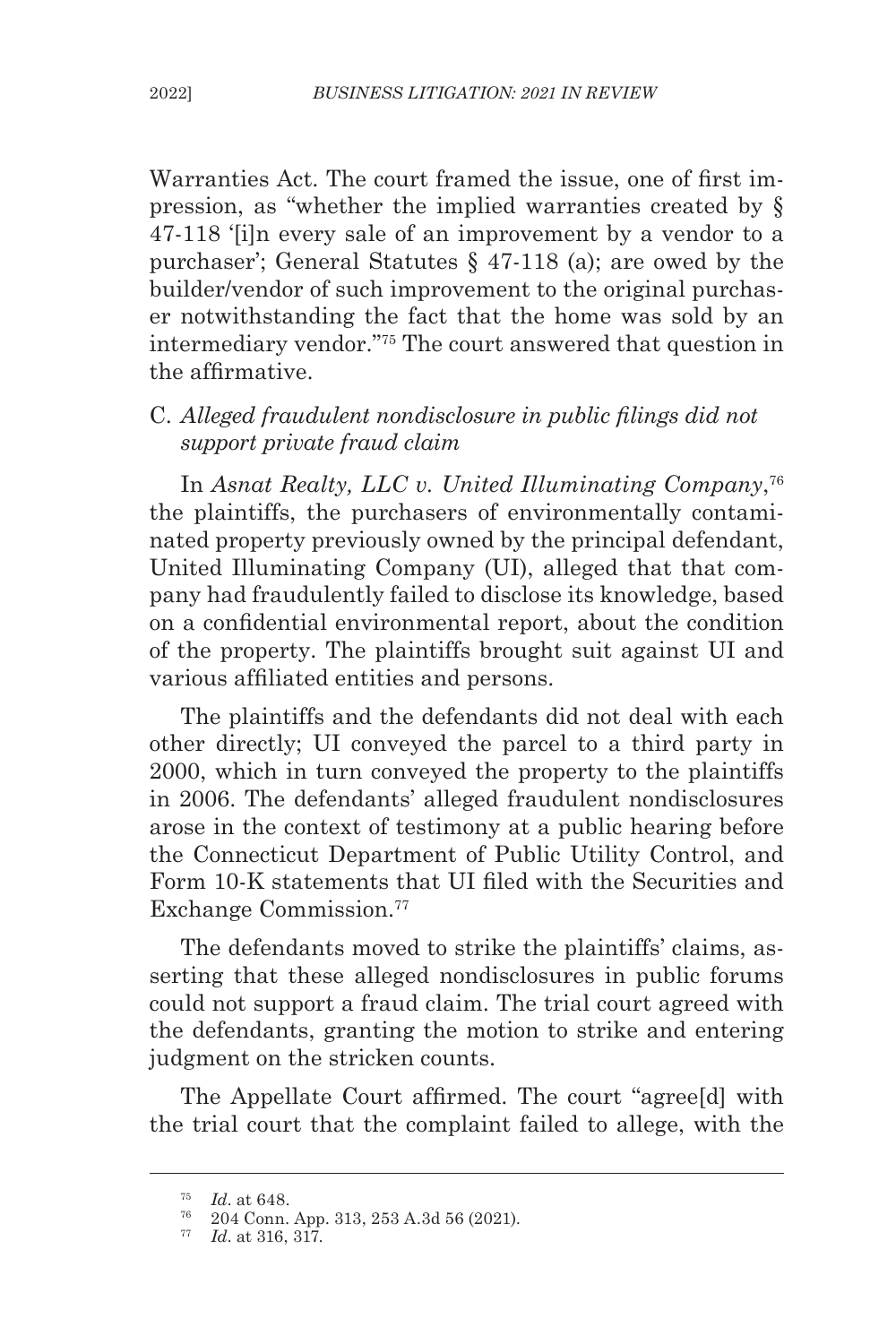requisite specificity, that the defendants' alleged fraud was done to induce the plaintiffs to act…. [T]he plaintiffs' broad claims alleging the existence of an indeterminate future market of potential purchasers of the property are insufficient to properly allege the intent 'to induce action' that is necessary to plead claims of fraud."78 The plaintiffs failed to allege fraudulent misconduct on the part of the defendants that was "done with the intention or purpose to induce *these*  plaintiffs to act to their detriment."79 The court noted that the plaintiffs had been parties to neither the DPUC proceedings nor to UI's initial sale of the property.80

As for UI's SEC filing, the Appellate Court agreed with the trial court's conclusion that UI owed the plaintiffs no legal duty of disclosure. "[T]he class of persons intended to be protected by [the Securities Exchange Act of 1934] consists of investors in the securities market…Accordingly, the plaintiffs as purchasers of the site, do not come within the class of persons that the [act] is intended to protect. … [A]lthough the defendants' duty to disclose truthfully likely was owed to securities investors, it was not owed to the plaintiffs here."<sup>81</sup>

### D. *Mutual withdrawal of claims did not provide predicate for later claim for vexatious litigation*

In *Carolina Casualty Insurance Company v. Connecticut* Solid Surface, LLC,<sup>82</sup> the Appellate Court affirmed the trial court's grant of summary judgment for the defendant in a claim for vexatious litigation. The underlying case, which included a counterclaim, had been resolved by way of cross motions to dismiss, which had been simultaneously granted by agreement of the parties. The trial court ruled, and the Appellate Court agreed, that upon that record, a party alleging vexatious litigation could not prove an essential element: that the underlying case had terminated in its favor.

<sup>78</sup> *Id*. at 324.

<sup>79</sup> *Id*. at 324, 325.

<sup>80</sup> *Id*. at 325.

<sup>81</sup> *Id*. at 327.

<sup>82</sup> 207 Conn. App. 525, 262 A.3d 885 (2021).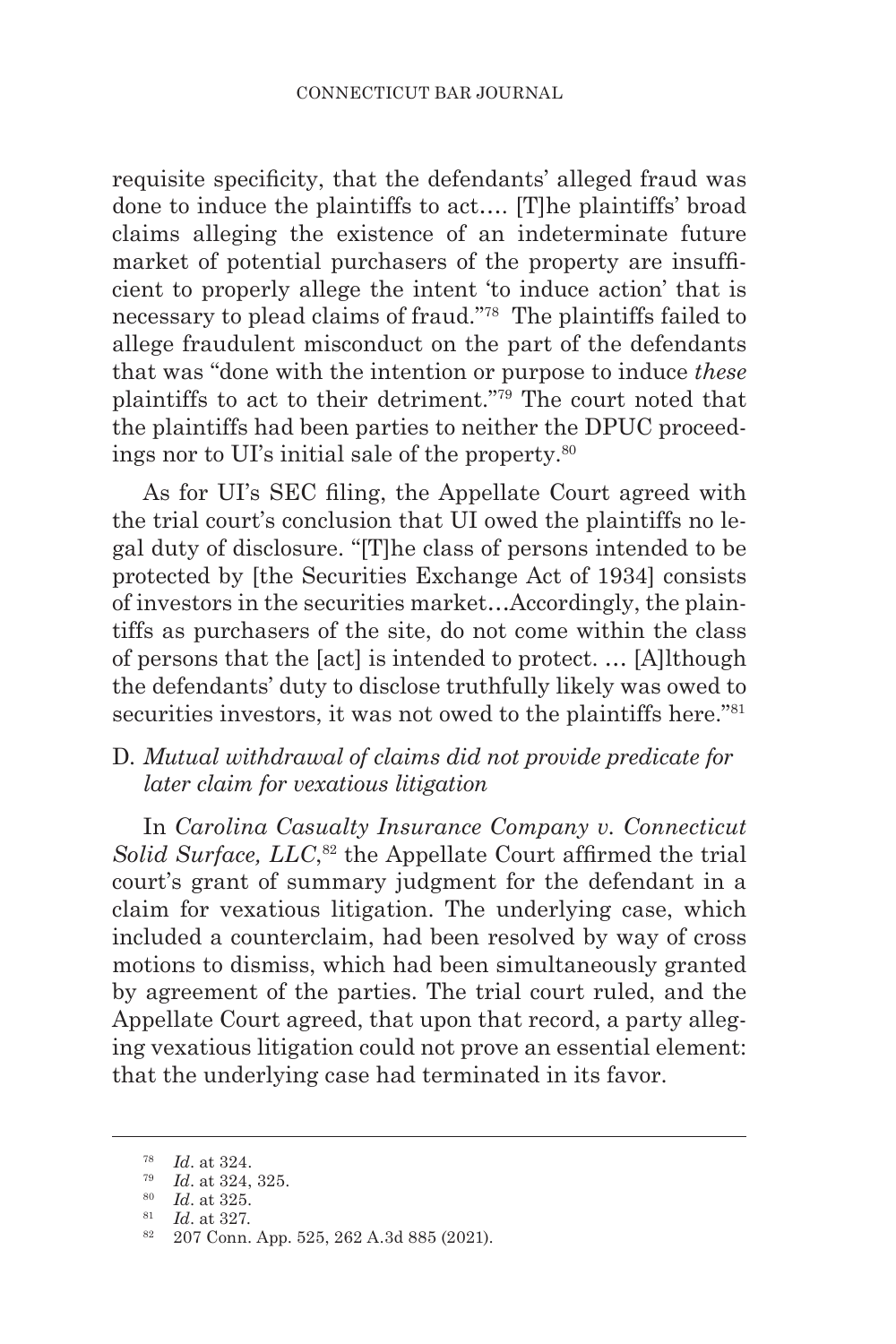For purposes of a vexatious litigation claim, it is true that "final determination on the merits is not necessary to satisfy the favorable termination requirement … [P]roof of a dismissal or abandonment of a prior action is sufficient so long as the proceeding has terminated without consideration."83 But here, the parties' stipulation to mutual dismissals "constituted a contractual agreement supported by consideration akin to a negotiated settlement of the action."84 This outcome "was not, as a matter of law, a termination of the action in favor of the party claiming vexatious litigation.<sup>85</sup>

# E. *Paralegal fired for refusing to witness false affidavit stated claim for wrongful termination*

The plaintiff in *Sieranski v. TJC Esq., A Professional Services Corporation*, <sup>86</sup> a paralegal at a law firm, brought suit for wrongful termination, claiming among other things that she had been terminated for refusing to notarize an affidavit that she knew to be false. As alleged in her complaint, the defendant law firm had missed a deadline to appeal from an arbitrator's decision, and the plaintiff's supervising attorney instructed her to prepare and notarize an affidavit falsely asserting that the firm had never received the arbitrator's decision. When she refused, she was fired.

In the first count of the plaintiff's complaint, she alleged common-law wrongful discharge in violation of public policy. She relied upon the public policies embodied in General Statutes Section 3-94h, which provides in relevant part "A notary public shall not (1) perform any official action with intent to deceive or defraud…," and General Statutes Section 53a-157b, the provision from the penal code that defines the crime of making a false statement.

But the trial court did not perceive a violation of public policy, taking a narrow view of the plaintiff's duties as a notary public. The court observed, "a notary has the authority

<sup>83</sup> *Id*. at 531; internal punctuation and citation omitted.

<sup>84</sup> *Id*. at 536.

<sup>85</sup> *Id*. 86 203 Conn.App. 75, 247 A.3d 201 (2021).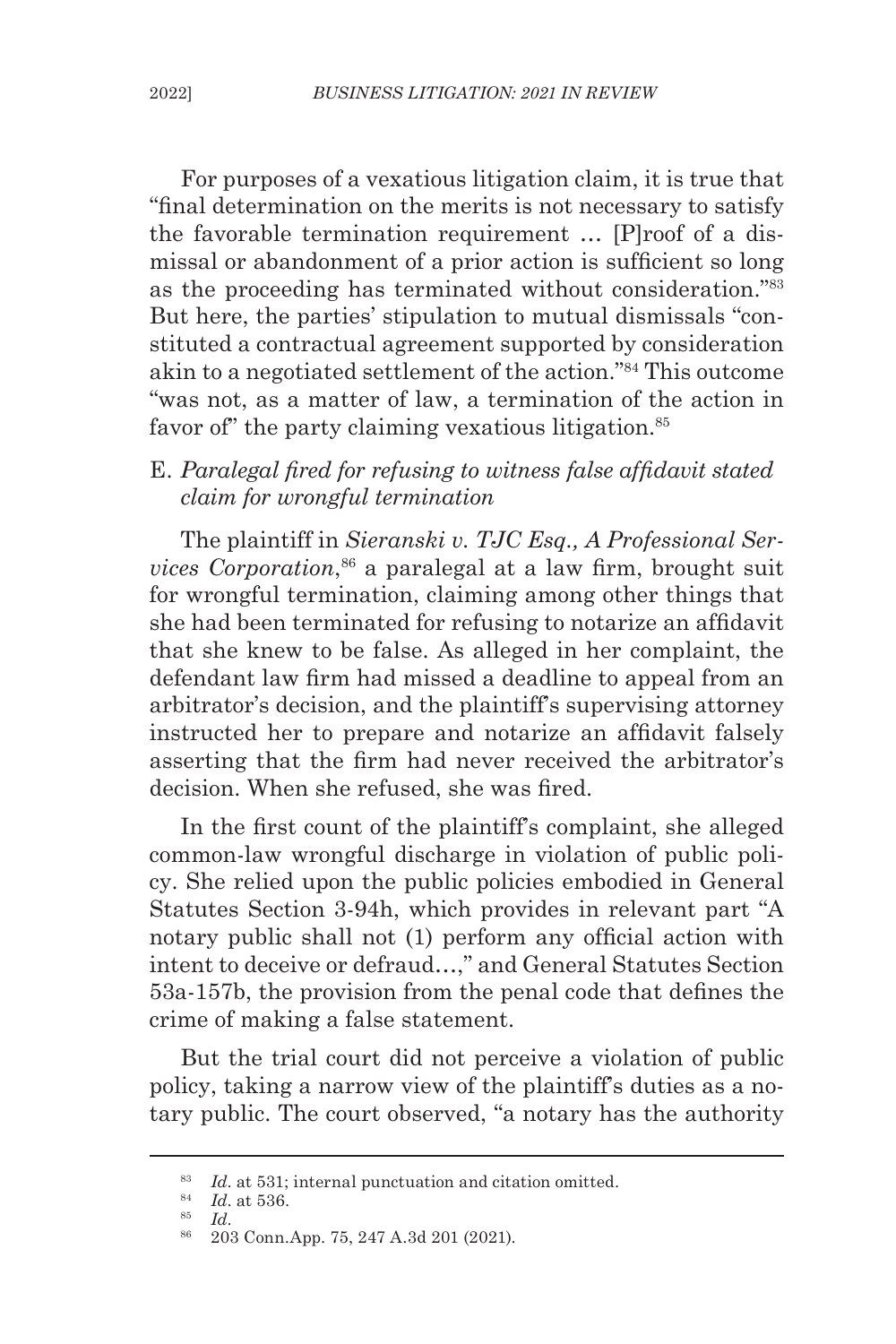to administer oaths, take an acknowledgement, and provide a jurat, but does not have the power to themselves affirm the truth of the contents of the document signed by another."87 The court granted the defendant's motion to strike this count of the complaint.

The Appellate Court reversed. The court found that, given the plaintiff's actual knowledge of the falsity of the affidavit, by notarizing it she "would have performed her notarial duties in a manner that knowingly assisted the affiant in deceiving the court."88 The statutes that she relied upon "outline a public policy" against this kind of conduct.<sup>89</sup> Accordingly, her complaint had "sufficiently pleaded facts that, if proven, would fall under the public policy exception to the at-will employment doctrine."90

#### III. CONTRACTS

### A. *Non-solicitation provision in partnership agreement held unenforceable*

In *DeLeo v. Equale & Cirone, LLP*, 91 the Appellate Court affirmed the judgment of the trial court voiding the nonsolicitation provision<sup>92</sup> in an accounting firm's partnership agreement. That provision applied to former partners who provided auditing, tax or consulting services to clients of the firm during the five years after the partner separated from the firm. A partner who breached the provision would be required to pay to the firm 150% of the firm's average annual billings to the client during the two years before the partner's separation from the firm. The partner would also forfeit deferred compensation payments that would otherwise have

 $\frac{87}{88}$  *Id.* at 78, 79.

 $\frac{88}{89}$  *Id.* at 88.

<sup>89</sup> *Id*. at 89.

 $\frac{90}{91}$  *Id.*<br> $\frac{202}{91}$  Conn.App. 650, 246 A.3d 988 (2021).

 $92$  The court consistently referred to the provision at issue as a "noncompete" provision. However, the provision applied only to the plaintiff's provision of services to former clients of the defendant firm, not to working in the accounting field in general. Client-specific provisions of this type are typically referred to as nonsolicitation provisions.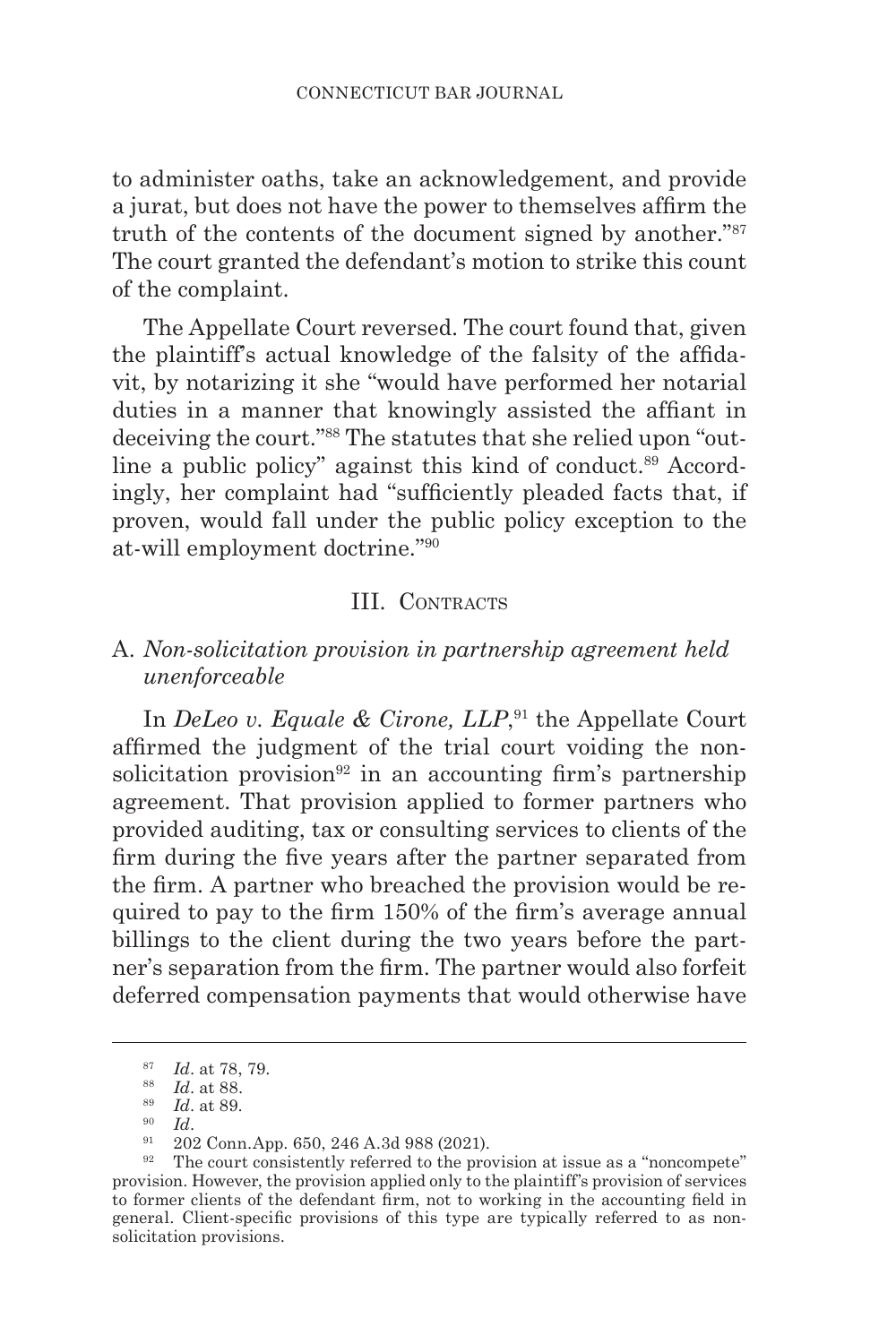been payable by the firm.

The court applied the familiar five-prong test for assessing the reasonableness of a noncompete. Those are: "(1) the length of time the restriction is to be in effect; (2) the geographic area covered by the restriction; (3) the degree of protection afforded to the party in whose favor the covenant is made; (4) the restrictions on the employee's ability to pursue his occupation; and (5) the extent of interference with the public's interests."93

The trial court found the five-year proscription period to be excessive. "The five year term is considerably longer than the one to two year terms usually considered reasonable if needed to protect an established business interest. ... [A]ny business for a former or present [partnership] client during the five year period would trigger the penalty even if that client had not been [a partnership] client during most of the restricted period, or had left [the partnership] for reasons unrelated to [the plaintiff], or had stayed with [the partnership] but used [the plaintiff] for only part of the work during the period or had only come to [the plaintiff] years after the client left [the partnership] for other reasons without any solicitation by [the plaintiff]."<sup>94</sup>

As for "reasonableness" prong number three, the court found the provision's restraints were greater than necessary to protect the firm's legitimate interests. For example, the provision "does not distinguish between clients brought into the firm by [the plaintiff] and those he serviced while at [the partnership] who were integrated firm clients or clients developed and/or referred to [the plaintiff] by others at the firm."95

This broad language was significant, given the trial court's finding that the plaintiff's clientele "identified with him and the client relationship was primarily with him, not [with the partnership]. When he left nearly 100 percent of his clients

<sup>93</sup> *Id*. at 672.

<sup>94</sup> *Id*. at 662.

<sup>95</sup> *Id*. at 662, 663.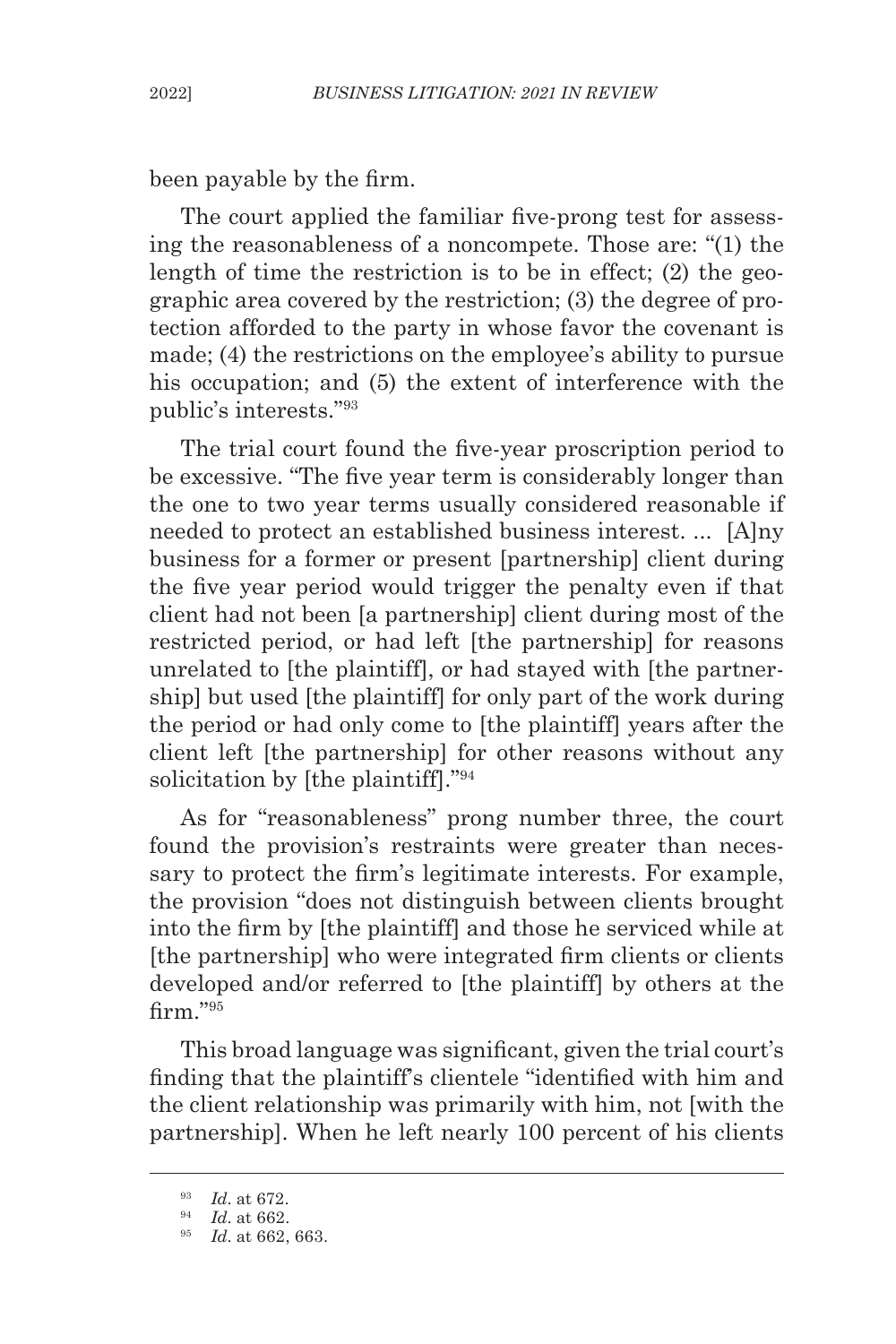at [the partnership] followed him to his new firm. This is compelling evidence the clients did not consider themselves [partnership] clients."96 Along similar lines, "There is no evidence that [the partnership] did anything special to generate goodwill in [the plaintiff's] client base other than to pay the ordinary overhead attributable to providing accounting services (i.e., staff, technology, fixed costs, etc.)…"<sup>97</sup>

The trial court further found that the plaintiff had not benefited from proprietary information of the partnership. "Any customer list would be a list of [the plaintiff's] own clients. … His familiarity with the clients and their needs would not alone suffice as specialized knowledge of [the partnership] to uphold the restrictions as that information could easily have been obtained from the clients themselves when they engaged [the plaintiff's] services."98 The court concluded that enforcing the non-solicitation provision would result in a "'windfall' to the defendants that is 'disproportionate to the goodwill of the former [partnership's] clients who followed [the plaintiff] to his new practice."<sup>99</sup>

Turning to "reasonableness" prong number four, the trial court found the provision "interferes with the plaintiff's ability to pursue his occupation as a certified public accountant…. [T]he court found credible the plaintiff's testimony that he would be unable to continue his accounting practice if he were required to pay the fees called for under the noncompete provision….[The plaintiff's] livelihood and welfare would be jeopardized if he had no access to the client base he developed…"100

Finally, the trial court found that the provision would "adversely affect the public's interest in freely engaging with the certified public accountant of its choice."101 The court noted that the relationship between accountant and client is one of

<sup>96</sup> *Id*. at 663, 664.

<sup>97</sup> *Id*. at 664.

<sup>98</sup> *Id*. at 664.

<sup>99</sup> *Id*. at 665.

<sup>100</sup> *Id*. at 668, 669.

<sup>101</sup> *Id*. at 670.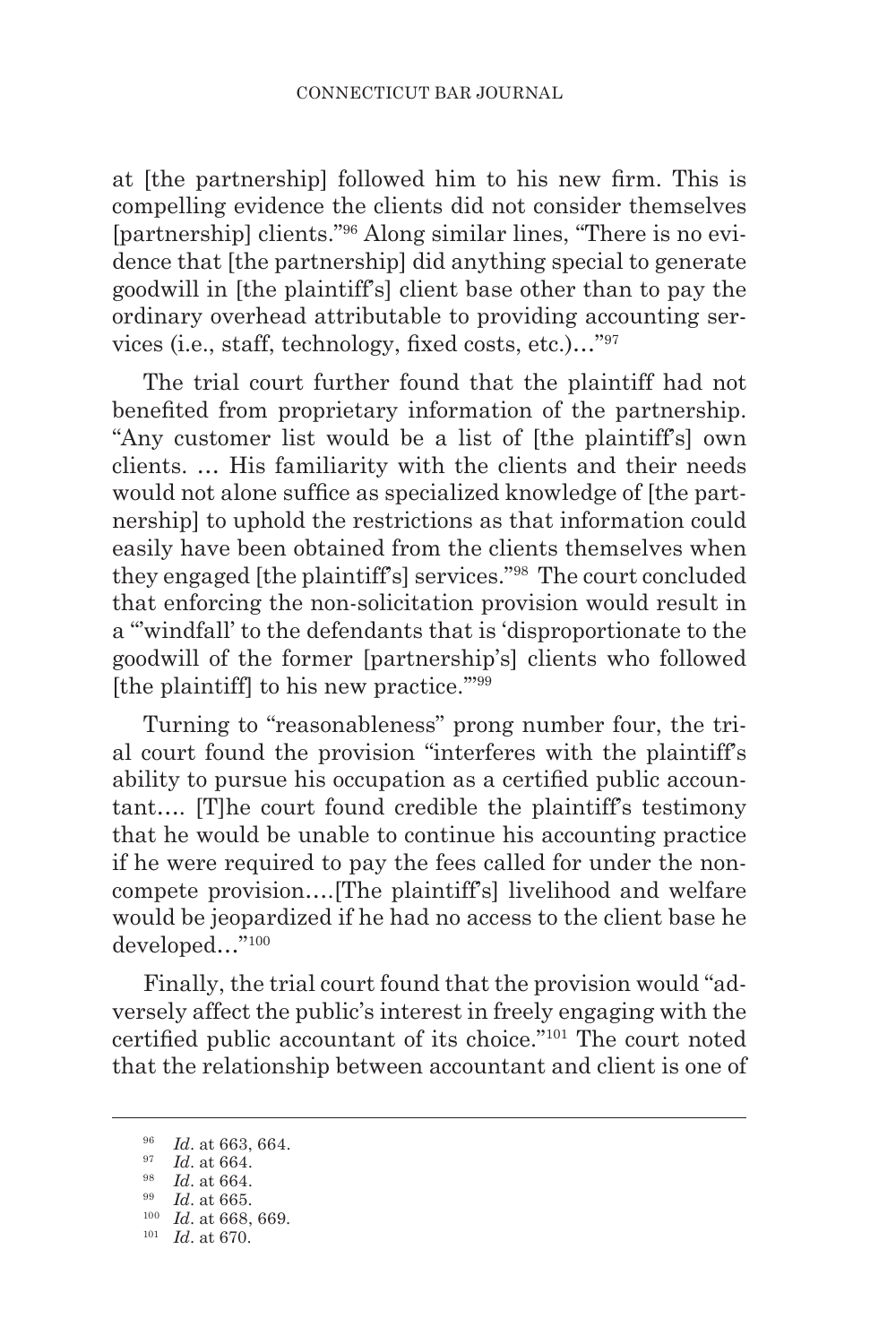"trust and knowledge of the clients' affairs and businesses," one that would be "difficult to recreate elsewhere."<sup>102</sup>

Applying "clearly erroneous" review to the trial court's findings of fact and plenary review to the legal conclusion of unreasonableness, the Appellate Court agreed that the provision was unenforceable. The court was unmoved by the firm's argument that "the parties' equal bargaining power and sophisticated knowledge of the industry are compelling reasons to uphold the enforcement of the noncompete provision $"$ <sup>103</sup>

# B. *Appellate Court explains law of third-party beneficiaries*

In *Anderson v. Bloomfield*, 104 the Appellate Court expounded on the law of third-party beneficiaries to contracts. The plaintiff, a homeowner in Bloomfield, needed a new roof for her house. She availed herself of a residential rehabilitation assistance program, by which the town would retain a contractor and pay for the work at no immediate cost to the homeowner. In exchange, the plaintiff granted the town a lien on her house in an amount equal to the contract price, to be settled when she sold or transferred ownership of the property.

The town retained the defendant Plourde Enterprises, LLC, to perform the work. Within months after the job was completed, water began entering the house through the ceilings and walls. An inspection led to the determination that the defendant had installed a defective roof. The plaintiff sued the contractor, claiming to be a third-party beneficiary of the contract between the town and the contractor.

The defendant moved to dismiss, claiming that the plaintiff lacked standing to pursue a contract claim. The trial court agreed, and granted the motion. The court noted that, although the plaintiff was a foreseeable beneficiary of the contract between the defendant and the town, that was in-

<sup>102</sup> *Id*. 103 *Id*. at 673.

<sup>104</sup> 203 Conn.App. 182, 247 A.3d 642 (2021).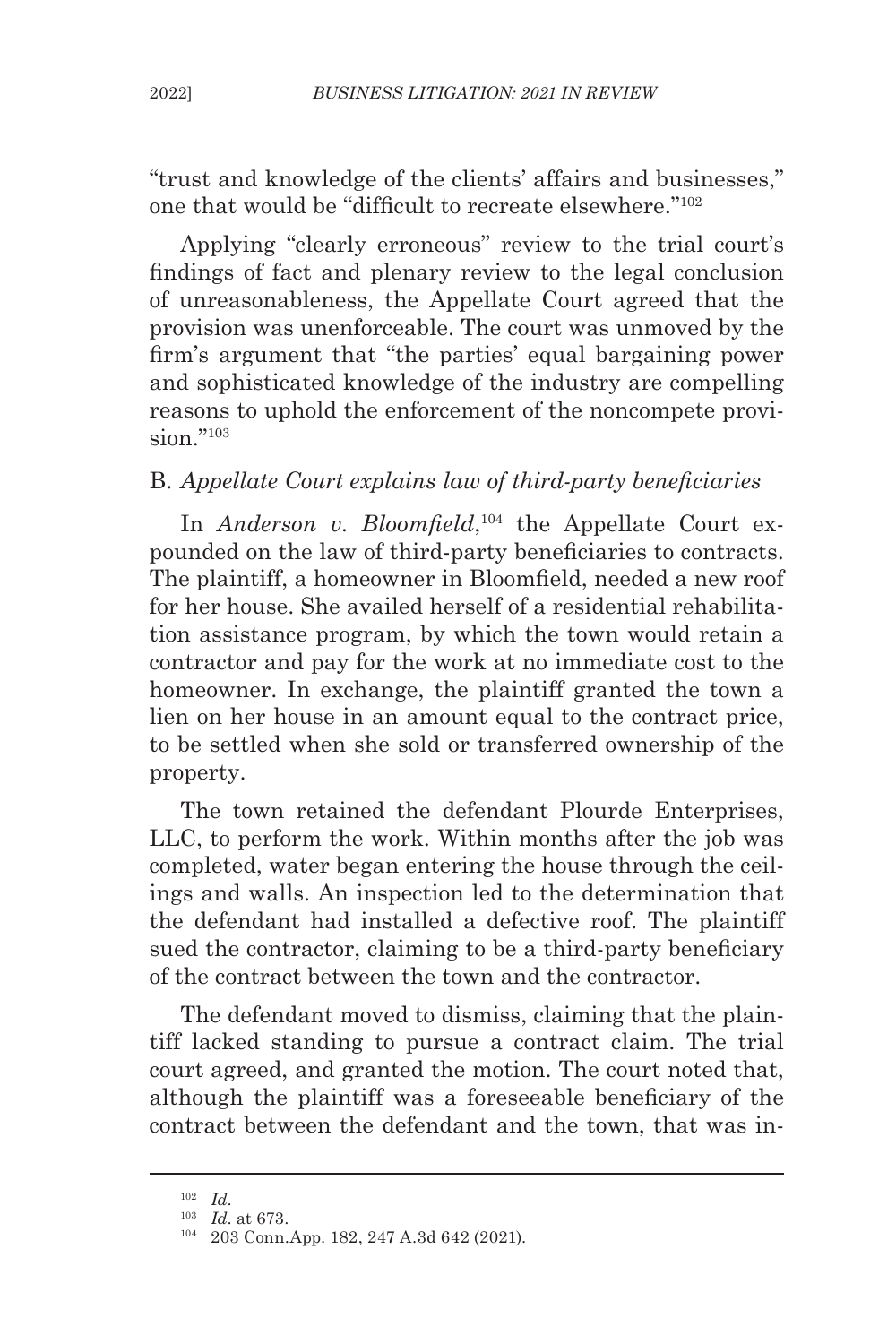sufficient to confer third-party beneficiary status upon the plaintiff. The trial court reasoned, "although the plaintiff's home is specifically referenced in the contract, and although the purpose of the contract includes, inter alia, performing work on the plaintiff's home, there is no expressed intent to create an obligation on the part of [the defendant] directly to the plaintiff. Instead, all of the contract terms were negotiated with the town ... [I]t is incumbent on the plaintiff to identify specific language in the contract evidencing [the defendant's] intent to create a direct obligation to her."<sup>105</sup>

The plaintiff appealed, claiming that, because she was the intended beneficiary of the work, and because the property address was identified in the contract, she had third-party beneficiary status. At the very least, she contended, the contract was ambiguous on this point, and the issue should have been submitted to the finder of fact.

The Appellate Court agreed with the latter argument, and reversed. The court noted that a person cannot claim thirdparty beneficiary status based only on the fact that that person was a foreseeable beneficiary of the contract. "[A] third party seeking to enforce a contract must allege and prove that the contracting parties intended that the promisor should assume a direct obligation to the third party."106 To have standing, that person must prove status as an intended beneficiary, as defined by Section 302 of the Restatement (Second) of Contracts: "(1) Unless otherwise agreed between promisor and promisee, a beneficiary of a promise is an intended beneficiary if recognition of a right to performance in the beneficiary is appropriate to effectuate the intention of the parties and either (a) the performance of the promise will satisfy an obligation of the promisee to pay money to the beneficiary; or (b) the circumstances indicate that the promisee intends to give the beneficiary the benefit of the promised performance."107

<sup>105</sup> *Id*. at 186, 187.

<sup>106</sup> *Id*. at 190, quoting Stowe v. Smith, 184 Conn. 194, 196, 441 A.2d 81 (1981).

<sup>107</sup> *Id*. at 190.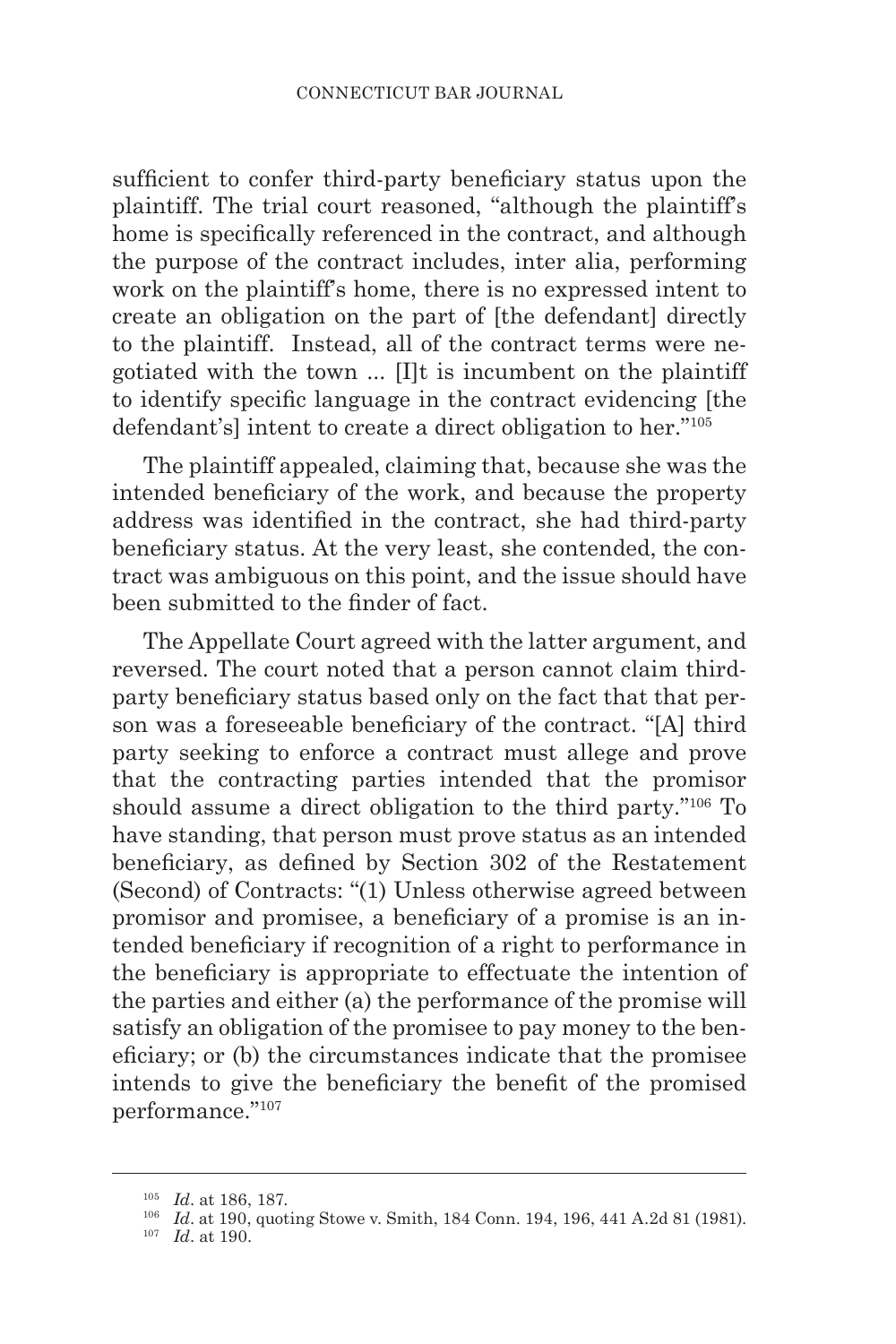In this context, "intent is to be determined from the terms of the contract read in the light of the circumstances attending its making, including the motives and purposes of the parties ... [I]t is not in all instances necessary that there be express language in the contract creating a direct obligation to the claimed [third-party] beneficiary."108 The trial court therefore erred "when it determined that the plaintiff failed to establish standing simply because there was no 'specific language in the contract evidencing [the defendant's] intent to create a direct obligation to her.'"109

The Appellate Court noted that, on the issue of intent to benefit the plaintiff, the language of the contract in question cuts both ways. "The identification of the plaintiff's home as the location where the work is to be done can be read as evidencing an intent that she is a third-party beneficiary of the contract. At the same time, the fact that the contract provides rights to review the work performed by the defendant and remedies for breach of the defendant's obligations solely to the town can be read as evidencing the parties' intent that the plaintiff is not a third-party beneficiary."<sup>110</sup>

The court reversed and remanded the case to the trial court, holding that "an evidentiary hearing is required to make the critical factual finding as to whether the plaintiff has standing as a third-party beneficiary."<sup>111</sup> The court instructed, "because resolution of this factual issue is intertwined with the merits of the case, resolution of this jurisdictional question should be resolved by the ultimate fact finder as part of the trial on the merits."112

### C. *Doctrine of contra proferentem bars contractor's claim against homeowners*

In *C&H Shoreline, LLC v. Rubino*, 113 the Appellate Court

<sup>&</sup>lt;sup>108</sup> *Id.* at 191, quoting Dow & Condon, Inc. v. Brookfield Development Corp., 266 Conn. 572, 580, 581, 833 A.2d 908 (2003).

 $\frac{109}{110}$   $\frac{Id.}{Id.}$  at 196.

<sup>&</sup>lt;sup>111</sup> *Id.* at 197.<br><sup>112</sup> *Id.* 

<sup>112</sup> *Id*. 113 203 Conn.App. 351, 248 A.3d 77 (2021).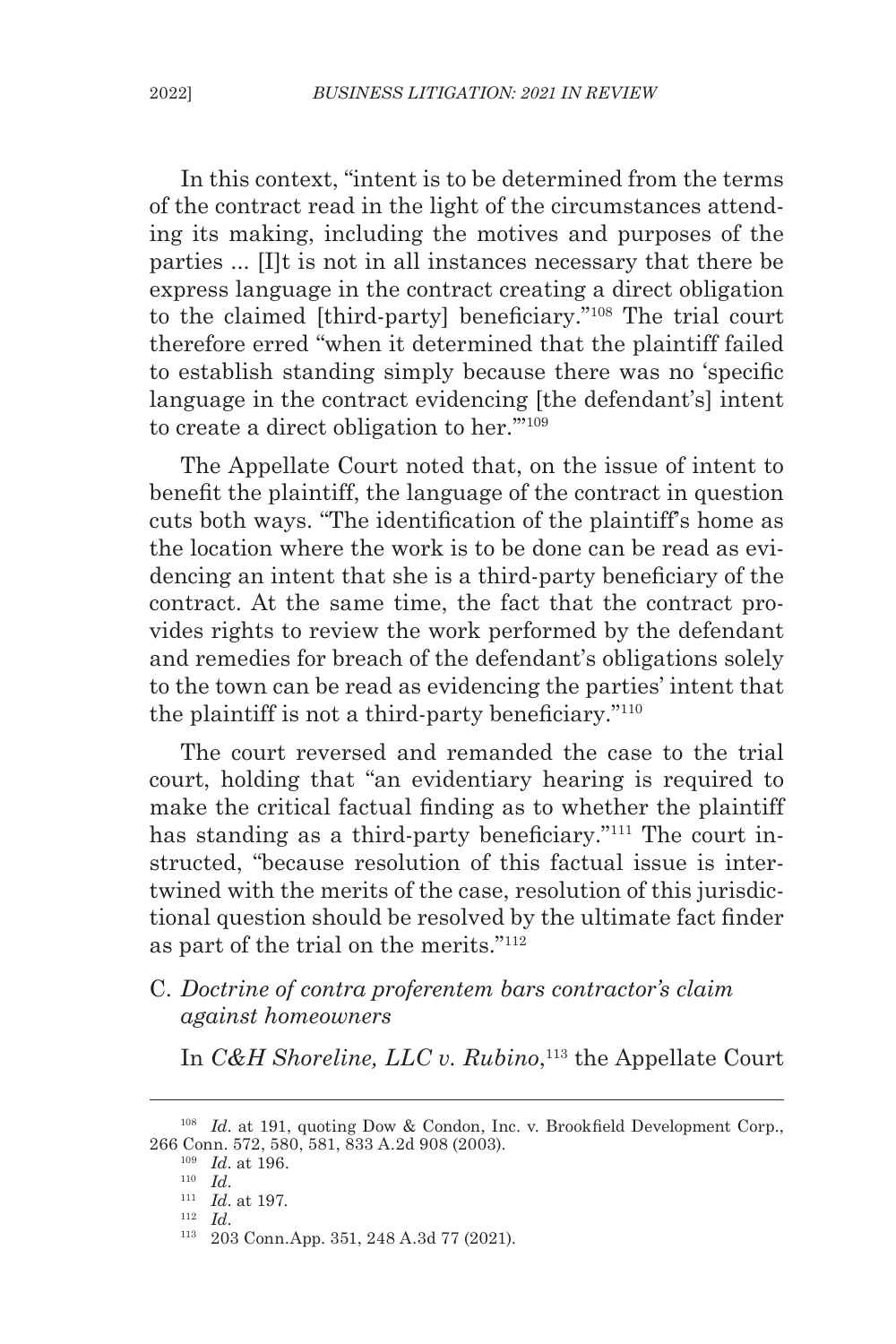used the rule of contra proferentem, by which ambiguities in a written instrument are construed against the drafter, to bar a commercial party's claim for nonpayment under its own preprinted contract.

The plaintiff, doing business as 'Servpro,' had been hired by the defendants to clean their summer home after a flood caused by bursting pipes. The relationship was governed by a written contract provided by the plaintiff. The defendants refused to pay the plaintiff for its work, claiming a lack of proper performance, and the plaintiff sued them for nonpayment. The plaintiff brought suit more than 18 months after the dispute arose.

The defendants asserted a special defense based on paragraph seven of the contract, which provided as follows: "Any claim by Client for faulty performance, for nonperformance or breach under this Contract for damages shall be made in writing to Provider within sixty (60) days after completion of services. Failure to make such a written claim for any matter which could have been corrected by Provider shall be deemed a waiver by Client. NO ACTION, REGARDLESS OF FORM, RELATING TO THE SUBJECT MATTER OF THIS CON-TRACT MAY BE BROUGHT MORE THAN ONE (1) YEAR AFTER THE CLAIMING PARTY KNEW OR SHOULD HAVE KNOWN OF THE CAUSE OF ACTION."114

The parties offered differing interpretations of this provision. The plaintiff argued "because the first two sentences of paragraph 7 relate solely to claims brought by the 'Client,' it necessarily follows that the term 'Claiming Party' in the third sentence refers only to the customer."115 Thus, the oneyear limitation period would have no effect on claims asserted by the plaintiff as "Provider." The defendants countered that "Claiming Party" was a "newly introduced term" that refers to "any party bringing a cause of action relating to the parties' agreement."116

<sup>&</sup>lt;sup>114</sup> *Id.* at 353.<br><sup>115</sup> *Id.* at 357.

<sup>&</sup>lt;sup>116</sup> *Id.* at 358.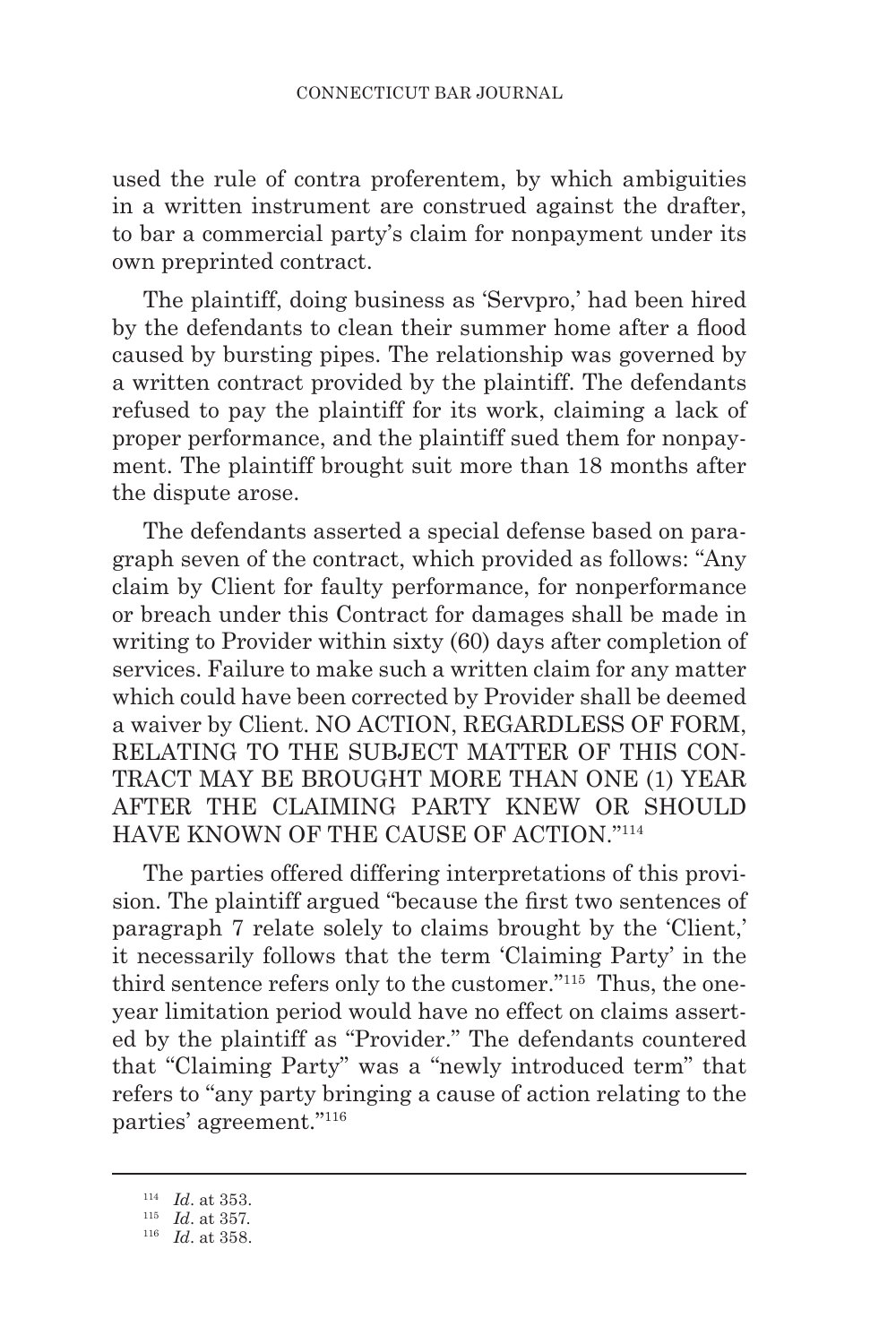The Appellate Court found paragraph seven to be ambiguous, and noted that the plaintiff "does not suggest that there is any countervailing extrinsic evidence to support a finding that the parties understood the third sentence to apply only to claims brought by the 'Client' or 'Customer.'"117 Accordingly, given the undisputed fact that the parties' agreement was a contract of adhesion supplied by the plaintiff, the court applied the rule of contra proferentem to paragraph seven, "which resolves the ambiguity against the plaintiff as the undisputed drafter. … and conclude[d] that the one year limitation period contained therein applies to any contracting party asserting a cause of action."118 The court affirmed the trial court's judgment for the defendants.

The plaintiff's complaint was in six counts, including claims for unjust enrichment, quantum meruit, and negligent misrepresentation. Without specifically pointing out that it was doing so, the Appellate Court effectively held that the contract language at issue, which barred "[any] action, regardless of form, relating to the subject matter of this contract," covered claims sounding in quasi-contract and tort.

#### IV. Closely Held Businesses

#### A. *Appellate Court affirms finding of implied partnership*

In *Villanueva v. Villanueva*, 119 the Appellate Court affirmed the trial court's finding that the plaintiff and defendant had entered into an implied partnership, a family landscaping business.

The court noted that an implied contract may be "inferred from the conduct of the parties though not expressed in words."120 Here, the trial court found "strong evidence the parties were *de facto* partners."121 Although the defendant had initially been hired by the plaintiff as an employee, the

 $\frac{117}{118}$  *Id.* at 359.

<sup>118</sup> *Id*. 119 206 Conn.App. 36, 260 A.3d 568 (2021).

<sup>120</sup> *Id*. at 41. 121 *Id*.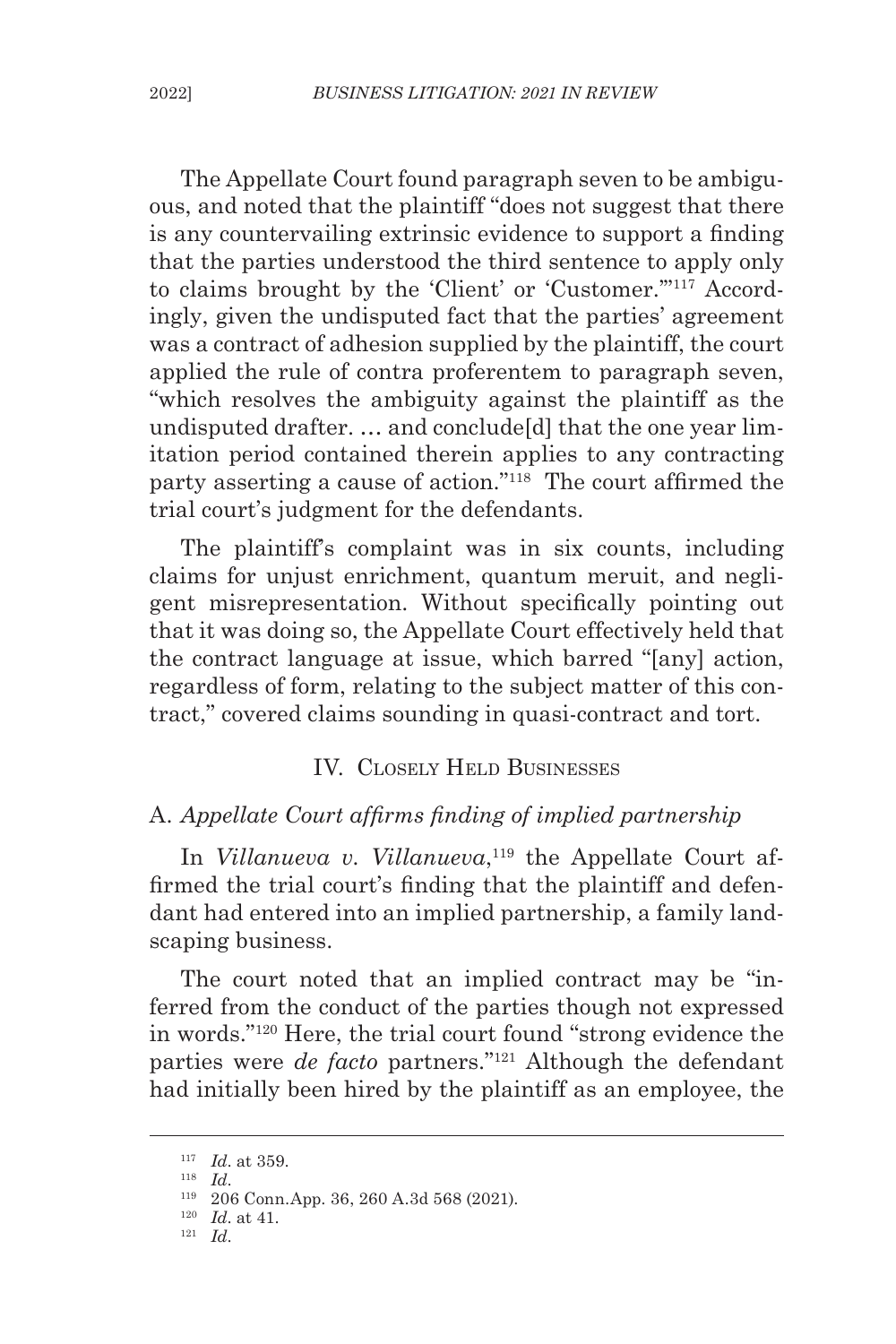court observed that "in later years, they regarded each other as partners compensated by withdrawals from the business accounts for personal expenses, which may be characterized as draws and distributions; not salary. … [T]hey acted as mutual agents and jointly managed the business and shared its profits. … Their joint purchase of real estate using corporate [sic] funds epitomized the informal understanding between the brothers. The informal nature of distributions and draws, and the absence of contrary credible proof, suggests they were equal partners. The totality of evidence satisfied the test for formation of a partnership  $\ldots$ <sup>"122</sup>

The defendant argued that a finding of implied partnership "cannot survive the plaintiff's own denial that any such agreement existed," but the trial court had found that "by his conduct, the plaintiff manifested an intent to operate the business alongside the defendant" as a partner.<sup>123</sup> In the trial court's memorandum of decision,<sup>124</sup> the court had cited the Connecticut Supreme Court's decision in *Connecticut Light and Power Co. v. Proctor*125 for the proposition that "conduct of one party, from which the other may reasonably draw the inference of a promise, is effective in law as a promise. …As long as the conduct of [the] party is volitional and that party knows or reasonably ought to know that the other party might reasonably infer from the conduct an assent to contract, such conduct will amount to a manifestation of assent."

The Appellate Court concluded that the trial court's factual finding of an implied partnership was not clearly erroneous, and affirmed the judgment below.

#### B. *Fiduciary duty between partners required full disclosure of terms of partner loan to partnership*

In *ASPIC, LLC v. Poitier*,<sup>126</sup> real estate partner A loaned funds to the venture and took back promissory notes from

<sup>&</sup>lt;sup>122</sup> *Id.* at 41, 42.<br><sup>123</sup> *Id.* at 42.

<sup>&</sup>lt;sup>124</sup> 2019 WL 6327396 (Conn.Super. October 30, 2019).<br><sup>125</sup> 324 Conn. 245, 259-260, 152 A.3d 470 (2016).

 $126$  324 Conn. 215, 259-260, 152 1150 116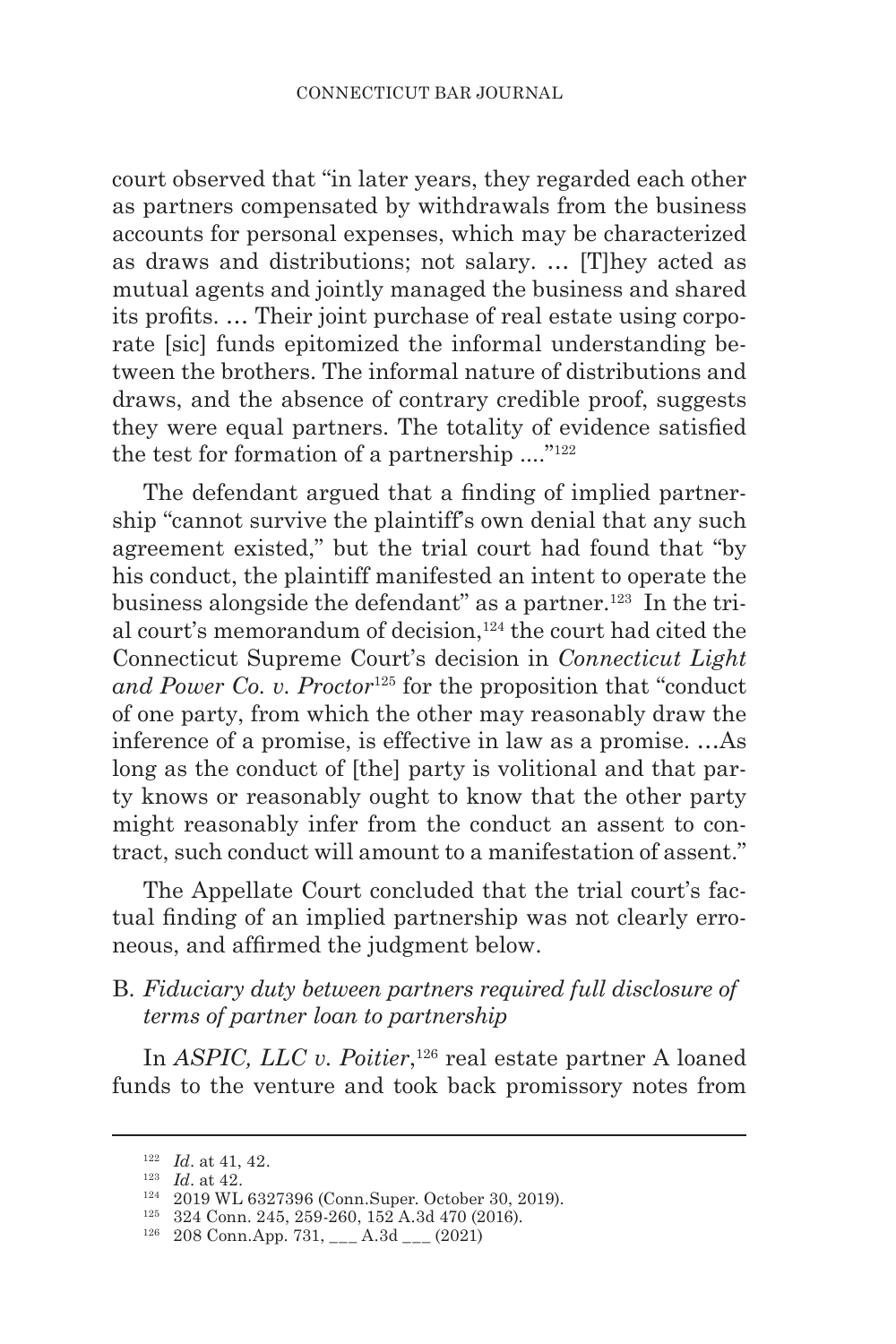the partnership, but he failed to fully apprise partner B of the transactions. The Appellate Court ruled that under the circumstances, partner B could not be held personally liable for the partnership debts.

The case involved notes that were obligations of four limited partnerships, collectively known as the Court Hill Partnerships (Court Hill). Court Hill owned low-income rental properties in the New Haven area. Each partnership had the same three general partners, and each had a partnership agreement imposing unlimited personal liability on all the general partners for partnership debts.

Unbeknownst to one of the partners, Poitier, another partner, Harp, signed two notes totaling almost \$3 million on behalf of Court Hill, one to Harp personally and one to a company owned by Harp, called Renaissance Management Company, Inc. (Renaissance Management).<sup>127</sup> In so doing, Harp purported to obligate the other partners, including Poitier, personally. The plaintiff, an assignee of the notes, brought suit against Poitier.

Poitier raised various defenses, including the contention that Harp's execution of the notes had been in breach of his fiduciary duty to Poitier.<sup>128</sup> The trial court agreed: following a bench trial, the court rendered judgment for the defendant, based on that special defense.

On appeal, the plaintiff disputed the trial court's finding that the defendant had lacked notice of the promissory notes. The plaintiff cited various communications in which Harp had informed Poitier about Court Hill's financial straits, asked Poitier to inject needed funds, proposed buying out his interest and that of the third partner, and warned Poitier that absent a buyout, "I will simply borrow the additional funds available to me and assign my collateral debts from Court Hill to [the plaintiff]."129 The plaintiff also pointed to

<sup>127</sup> *Id*. at 736.

<sup>&</sup>lt;sup>128</sup> The plaintiff acquired the notes after they were in default and therefore did not have the status of a holder in due course under General Statutes § 42a-3-302(a). Accordingly, the plaintiff took the notes subject to all defenses. *Id*. at 742. <sup>129</sup> *Id.* at 744.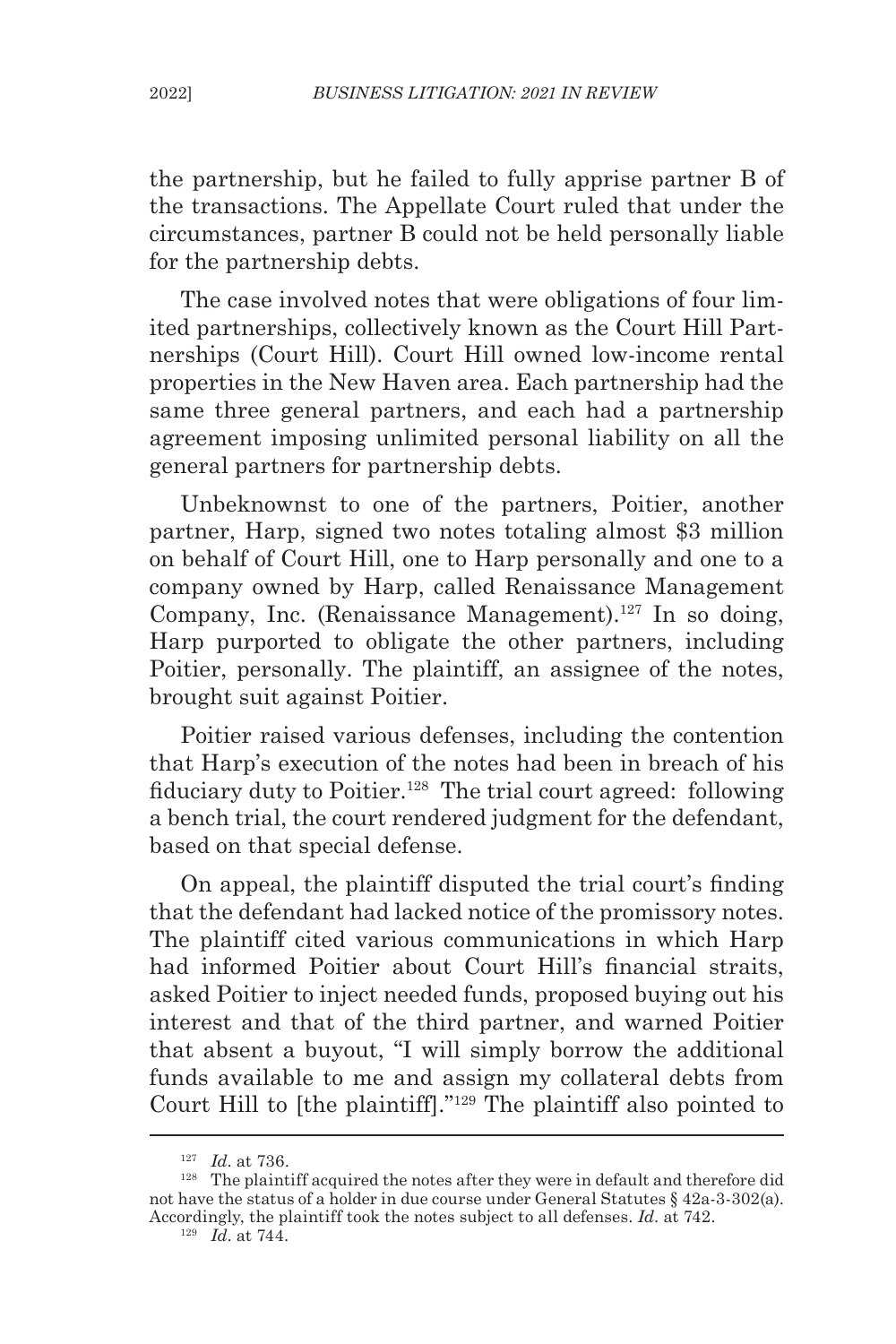Court Hill's audited financial statements, which showed the payables owing to Harp and Renaissance Management.

But the Appellate Court agreed with the trial court that the plaintiff did not adequately prove notice to Poitier of the specific obligations at issue. "[N]either the letters nor the audited financial statements constitute evidence of Harp notifying the defendant of his intent to issue promissory notes totaling more than \$3 million on behalf of Court Hill to himself and to Renaissance Management… Owning accounts receivable, even if confirmed by Court Hill's audited financial statements, is materially different from being the holder of a promissory note that provides a clear and explicit obligation to pay the amount set forth in the note pursuant to specific terms…In addition, the [notes] gave Harp and Renaissance Management remedies not available to them without the notes."130

# C*. Distinction between earnings and dividends proves crucial in divorce decree*

In *Boyd-Mullineaux v. Mullineaux*, 131 a divorce case, the Appellate Court drew a dividing line between the defendant's income for services rendered to a small business, which was subject to apportionment with the plaintiff as alimony and child support, and distributions that the defendant received as a member of a limited liability partnership, which were not.

In 2013, the parties entered into a marital separation agreement, which was incorporated into the court's divorce decree. That agreement required the defendant to pay alimony and child support based on percentages of his "Gross Annual Income Earned from Employment," defined as "any and all earnings of any nature whatsoever actually received by the [defendant] in the form of cash or cash equivalents, or which the [defendant] is entitled to receive, from any and all sources relating to the services rendered by the [defendant] by way of his past, current or future employment ...."132 At

<sup>130</sup> *Id*. at 747, 748.

<sup>131</sup> 203 Conn.App. 664, 249 A.3d 759 (2021). 132 *Id*. at 668.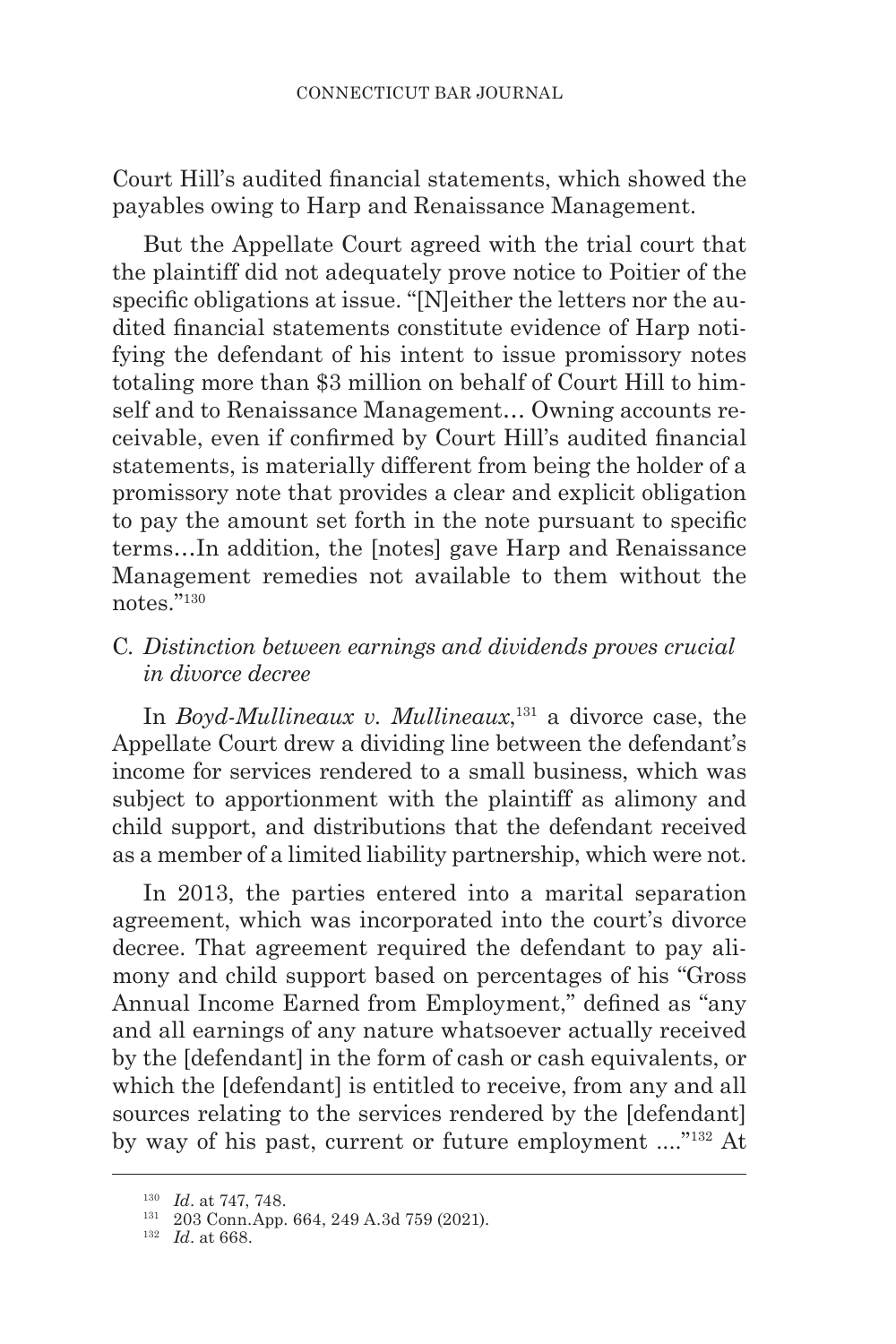the time, the defendant was employed as a managing director of an investment company called Liquidity Finance, LLC.

A year later, the defendant acquired a membership interest in an affiliated entity, Liquidity Finance, LLP. In that capacity, he received member distributions, while continuing to earn commission income as an employee of the LLC. He did not include his member distributions when calculating his support obligations. The plaintiff challenged this approach, claiming "the distributions were related to the defendant's employment, and, therefore, were included in the definition of earned income from employment contained in the parties' separation agreement."133

The Appellate Court ruled that the trial court properly rejected this argument. The court noted that the defendant's two income streams were governed by two separate written agreements, a service agreement with the LLC and a members' agreement with the LLP.<sup>134</sup> Under the latter agreement, members were required to make capital contributions, and received profits based on their "relevant proportion."<sup>135</sup> The agreement did not require employment by the LLC as a condition of membership.136 The separation agreement's definition of earned income from employment specifically excluded "[c]apital [g]ains, interest and dividends, and all other income earned by the [defendant] due to his investment of assets distributed to him in connection with this dissolution proceeding…"137

The court also addressed an issue that often arises in the law of small businesses: conflating termination of the employment relationship with termination of the ownership relationship. The plaintiff argued that under the LLP membership agreement, "if the defendant leaves his employment with the LLC, his capital account would be paid back to him and he would no longer qualify for further profit distributions

<sup>137</sup> *Id*.

<sup>&</sup>lt;sup>133</sup> *Id.* at 666.<br><sup>134</sup> *Id.* at 669.

<sup>&</sup>lt;sup>135</sup> *Id.* 136 *Id.* at 671.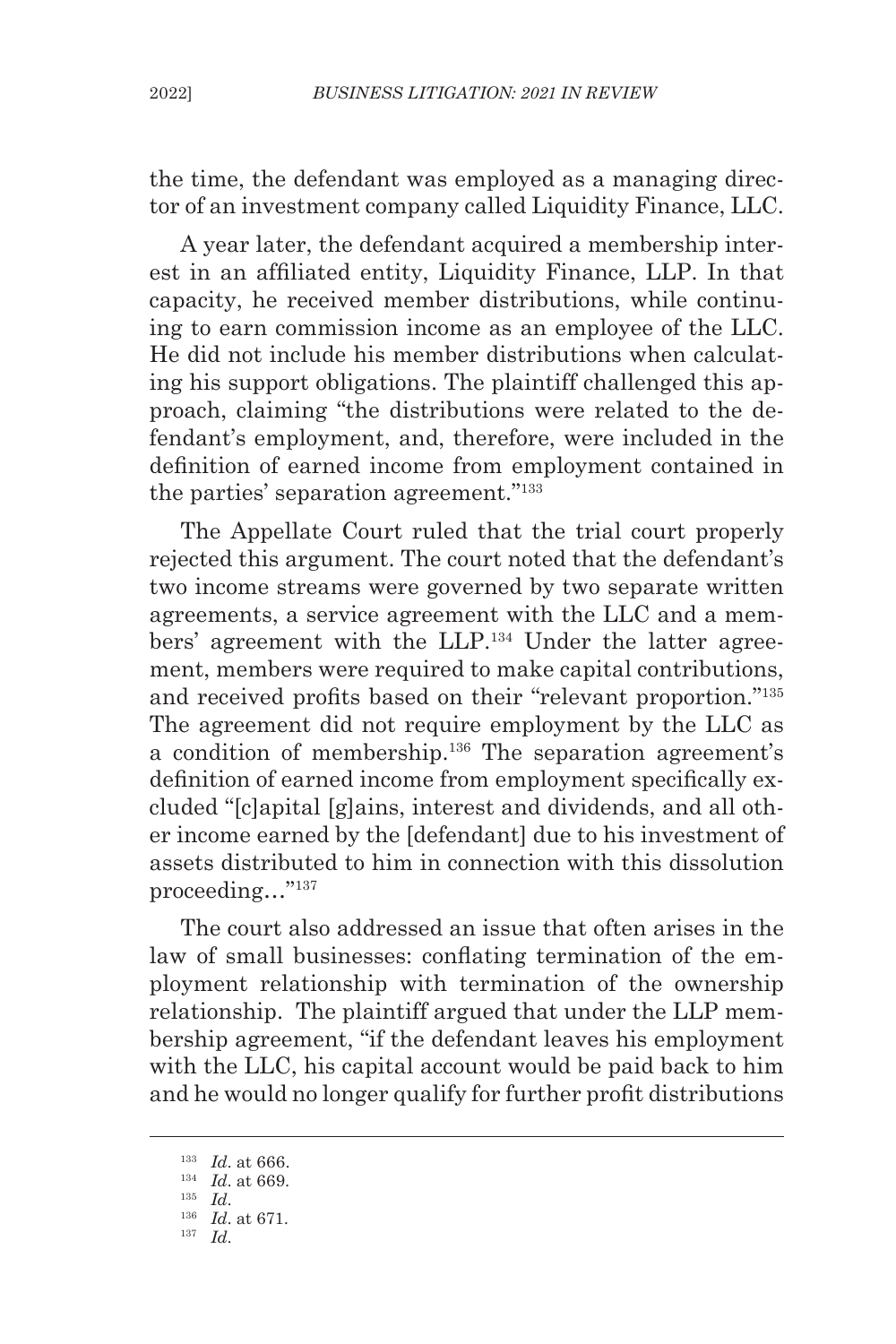as a member of the LLP."138 But the court rejected that argument as a "misreading of the members' agreement," which actually provided, "a *member who leaves the LLP* shall have his capital returned to him."139

### V. Remedies and Defenses

A*. Supreme Court finds lack of minimum contacts to support jurisdiction over Austrian company in breach of contract case*

The Connecticut Supreme Court's decision in *North Sails Group, LLC v. Boards & More GmbH*, 140 a breach of contract case, featured an exhaustive "minimum contacts" analysis in connection with a jurisdictional challenge raised by the defendant, Boards & More GmbH (B&M), a company based in Austria. A divided Supreme Court affirmed the trial court's judgment dismissing the action.

The plaintiff, a Connecticut company, brought suit in Connecticut against the defendant, a surfing products company, for breach of an agreement under which the plaintiff had licensed the "North Surf" tradename and trademark to the defendant. The initial licensing agreement had spanned ten years, 1990 to 2000, followed by a new agreement in 2000 that had a one-year term but provided for yearly renewal.<sup>141</sup> The plaintiff alleged that the defendant breached the parties' contract by launching its own trademark and replacing the plaintiff's North Surf trademark on its products with its own.

The defendant moved to dismiss on the grounds of lack of personal jurisdiction. The trial court granted the motion, concluding that "because the actions that allegedly constituted a breach of contract had occurred in Europe, not in Connecticut, the defendants lacked sufficient minimum contacts with Connecticut, and the exercise of personal jurisdic-

<sup>138</sup> *Id*. at 671.

<sup>&</sup>lt;sup>139</sup> *Id.* at 671; emphasis supplied by the court.

<sup>140</sup> 340 Conn. 266, \_\_\_ A.3d \_\_\_ (2021). 141 *Id*. at 271, 272.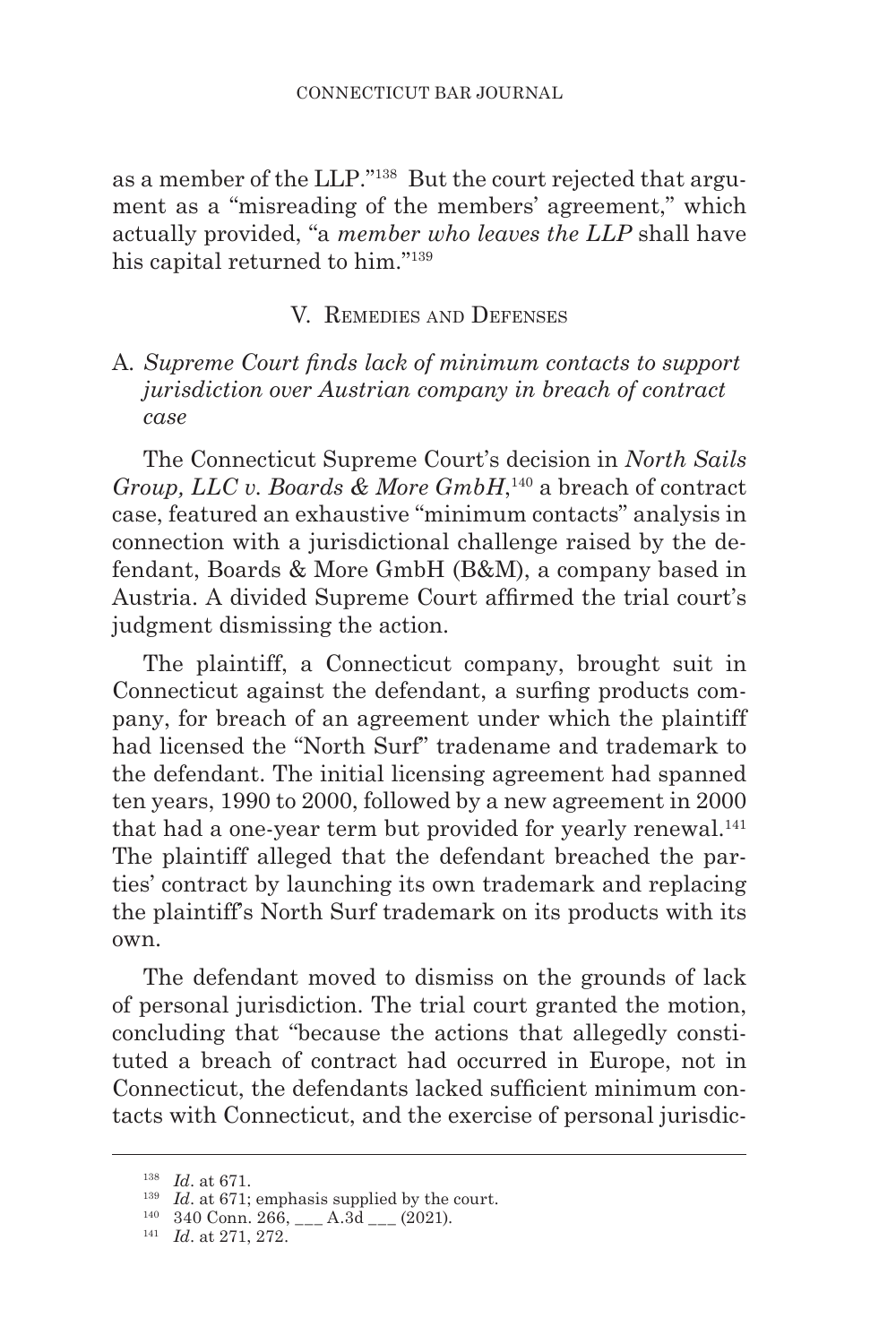tion over them would offend principles of due process."142 The plaintiff appealed, and the Supreme Court transferred the appeal from the Appellate Court to itself.

The Connecticut Supreme Court analyzed the case under the framework of the United States Supreme Court's decision in *Burger King v. Rudzewicz*. 143 In *Burger King*, the court noted that under the Due Process Clause, an individual has a "liberty interest in not being subject to the binding judgments of a forum with which he has established no meaningful 'contacts, ties, or relations."<sup>144</sup> It follows that individuals are constitutionally entitled to "fair warning that a particular activity may subject [them] to the jurisdiction of a foreign sovereign."145 The constitutional touchstone is "whether the defendant purposefully established 'minimum contacts' in the forum."146

The Connecticut Supreme Court noted, "[t]o determine whether a single contract suffices to establish the minimum contacts necessary for the exercise of specific jurisdiction over a nonresident defendant, courts review the totality of the circumstances surrounding that relationship to determine whether the defendant, by its actions, purposefully has availed itself of the benefits of the forum state."147

The court's task is to "determine whether the contract and its surrounding circumstances demonstrate that the nonresident defendant 'reach[ed] out beyond one state and create[d] continuing relationships and obligations with citizens of another state ....'"148 When that is the case, "the nonresident defendant is understood to have purposefully availed itself of the benefit of its activities in the forum state," making it fair to subject the defendant to suit there for claims arising from those activities.<sup>149</sup>

<sup>142</sup> *Id*. at 273.

<sup>143</sup> 471 U.S. 462 (1985).

<sup>144</sup> 471 U.S. at 471, 472, quoting International Shoe Co. v. Washington, 326 U.S. 310, 319 (1945). 145 *Id*. at 472, quoting Shaffner v. Heitner, 433 U.S. 186, 218 (1977) (Stevens,

J., concurring).

<sup>146</sup> *Id*. at 474.

<sup>147</sup> 340 Conn. at 277.

<sup>148</sup> *Id*. at 278, quoting *Burger King*, 471 U.S. at 473.

<sup>149</sup> *Id*. at 278.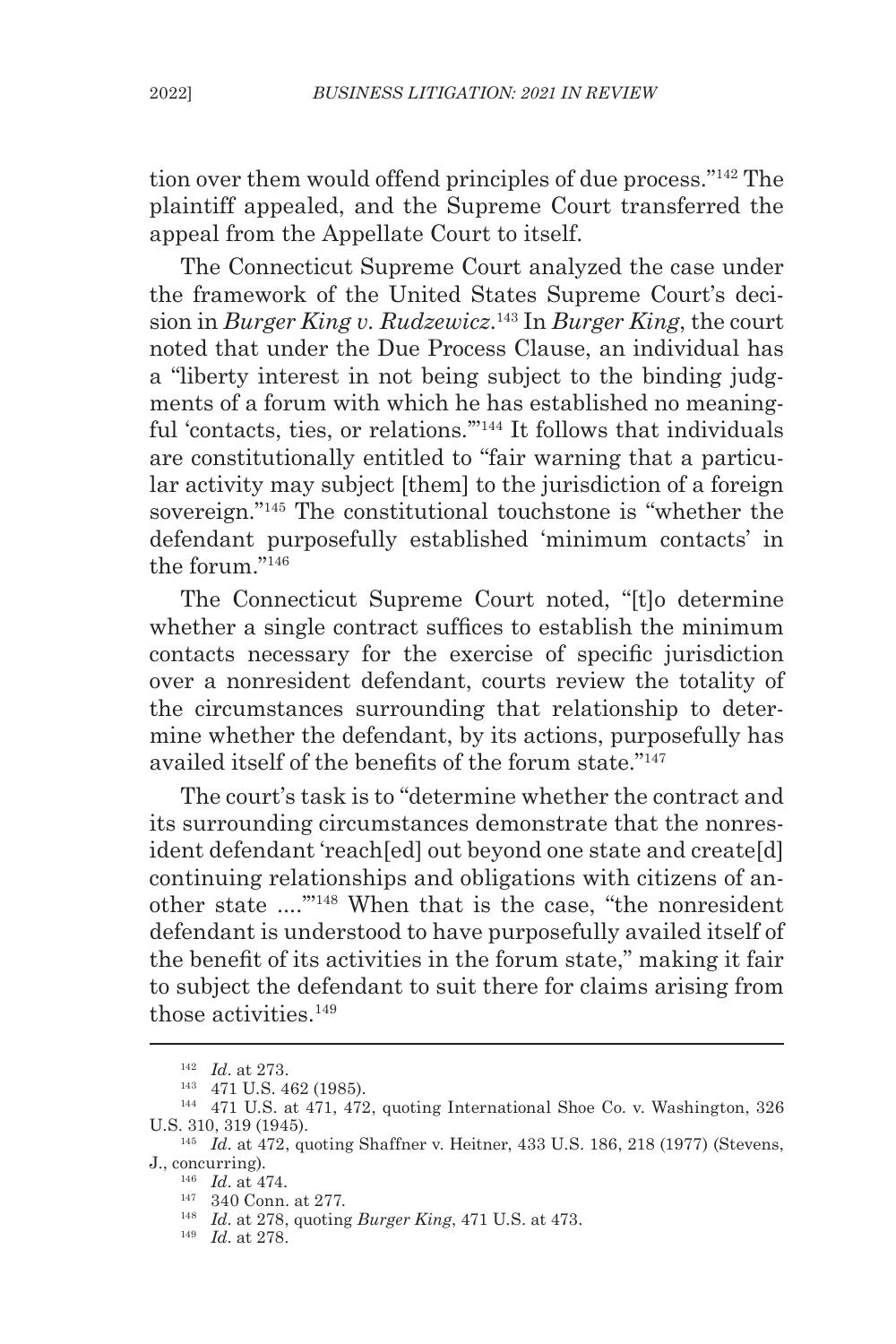Courts must take a "'highly realistic approach that recognizes that a contract is ordinarily but an intermediate step serving to tie up prior business negotiations with future consequences which themselves are the real object of the business transaction. ... It is these factors—*prior negotiations and contemplated future consequences, along with the terms of the contract and the parties' actual course of dealing*—that must be evaluated in determining whether the defendant purposefully established minimum contacts with the forum."<sup>150</sup>

Through this lens, the court evaluated the contacts between the defendant and Connecticut, and found them insufficient to constitute "minimum contacts" that would constitutionally support jurisdiction.

In its effort to establish minimum contacts, the plaintiff "relie[d] heavily on the long-term relationship between the parties."151 But although the initial license deal between the parties had a ten-year term, the agreement in effect at the time of the alleged breach was a one-year deal that provided for yearly renewal. Thus, unlike the franchise agreement in *Burger King*, the parties "did not anticipate a relationship for a specific amount of time."152 Also, the court observed that the subject contract "did not envision an interactive, highly regulated relationship."153 "[I]t is not the length of the relationship, but the quality of the relationship—i.e., the extent the defendant has purposefully reached into the forum—that matters most for determining forum contacts."154

The court observed that one relevant factor is "whether the defendant reached into the forum, including whether the defendant initiated contact."155 Here, the plaintiff offered no evidence that the defendant had "purposefully 'reached out' to the forum state by initiating contact with the plaintiff."156 Nor did the defendant "reach into" the Connecticut forum

<sup>150</sup> *Id*. at 279, quoting *Burger King*, 471 U.S. at 479. (Emphasis in original.)

<sup>151</sup> *Id*. at 286.

<sup>152</sup> *Id*. at 287. 153 *Id*.

<sup>&</sup>lt;sup>155</sup> *Id.* at 289.

<sup>156</sup> *Id*. at 291.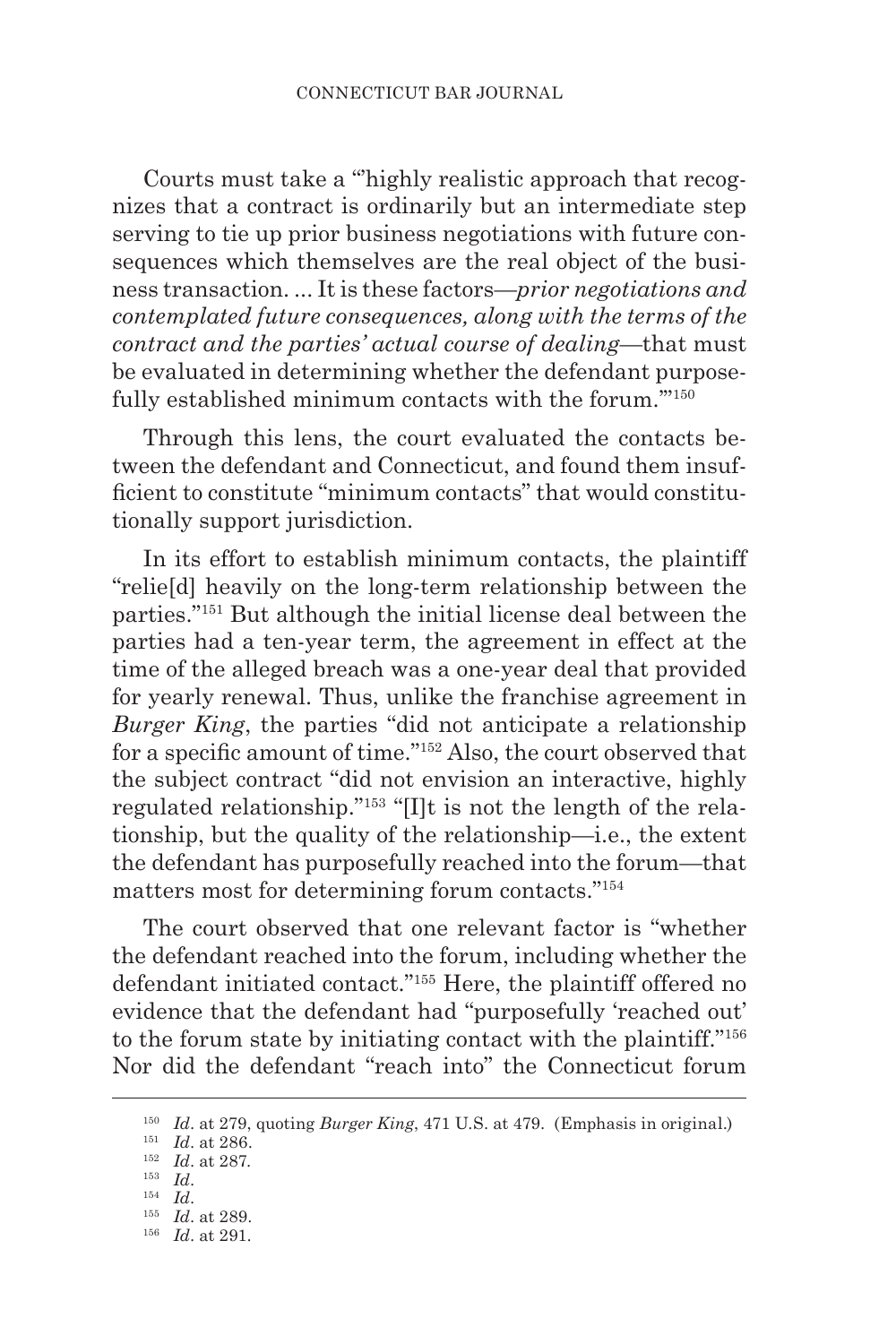through a physical presence here. "Physical presence may include maintaining offices, employees, real or personal property, or an agent for service of process in the forum state, none of which B&M maintains in the present case."<sup>157</sup>

Physical presence "also may include traveling to the forum to negotiate, execute, or perform the contract,"158 but the plaintiff could point to only "a single visit to the forum [by a representative of the defendant] after the contract was executed."159 "[A] single visit to the forum is of minimal weight when considered under the totality of the circumstances, especially when, as here, the defendant did not initiate contact, and the contract does not require performance by the defendant in the forum."160

The court also considered the jurisdiction in which the contract was to be performed. The plaintiff pointed out that it would "perform its obligations from and suffer any consequences in Connecticut,"161 but "it is the defendant's contacts with the forum state, not those of the plaintiff, that are relevant."162 Thus, "[n]one of the plaintiff's forum contacts—its performance in the forum, its use of the royalty funds in the forum, its sales and marketing in the forum, any harm it suffers in the forum—is relevant to determining whether the defendant has minimum contacts with the forum."163

As for the defendant, it "never conducted any business in Connecticut," and did "not perform its contractual obligations in Connecticut, [nor did] the contract … require it to do so."164 The contract did not require the defendant to render payments to the plaintiff at its office in Connecticut; instead, B&M sent its quarterly license fees to a bank designated by the plaintiff, which was located in Milwaukee, Wisconsin.165

<sup>165</sup> *Id*. at 271.

<sup>157</sup> *Id*. at 292.

<sup>&</sup>lt;sup>158</sup> *Id.* at 293.<br><sup>159</sup> *Id.* at 291.

<sup>&</sup>lt;sup>160</sup> *Id.* at 293.

<sup>161</sup> *Id*. at 296.

<sup>162</sup> *Id*. at 276. <sup>163</sup> *Id*. at 297.

<sup>164</sup> *Id*. at 299.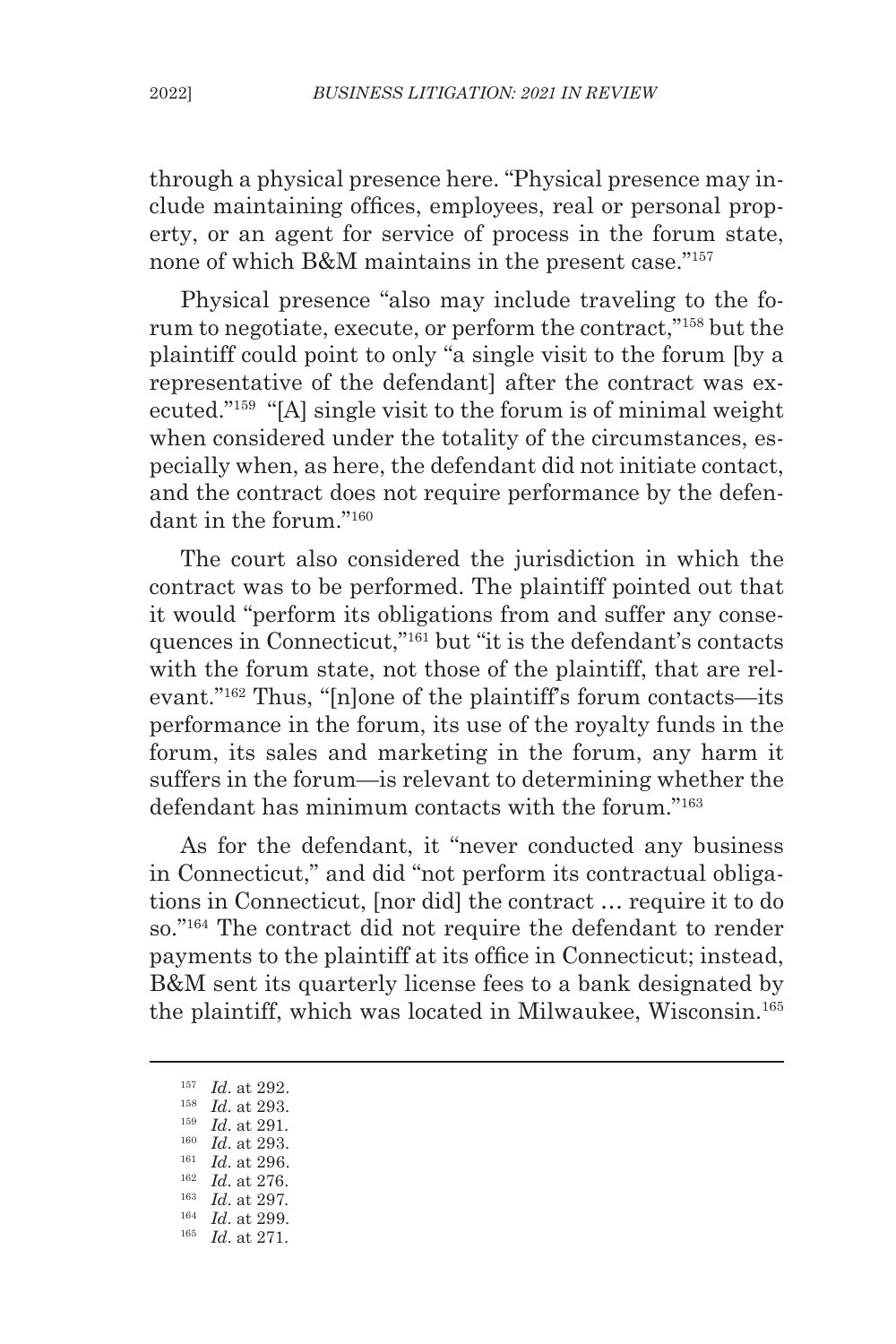The absence of contract performance in Connecticut "weighs heavily against finding minimum contacts."<sup>166</sup>

The plaintiff also pointed out its numerous communications with the defendant, directed to and from its office in Connecticut, concerning the contractual relationship. The parties indeed "communicated regularly and consistently regarding the contract, including communications regarding [the defendant's] payment of royalties. …. The parties also communicated via e-mail regarding the alleged breach of contract at issue."167 But such communications "do not weigh in favor of jurisdiction because they were ancillary to the performance of the contract rather than demonstrative of continuous collaboration between the parties."168

The court went on to compare the contractual relationship at issue in the *Burger King* case with the one before the court. From its corporate headquarters in Florida, Burger King "imposed many requirements on franchisees and, thus, controlled the defendant's daily operations. Among other things, Burger King regulated the defendant's accounting and insurance practices, hours of operation, building layout, service and cleanliness standards, as well as the range, quality, appearance, size, taste, and processing of menu items. … [Burger King's] control over the [defendant's] business required him to consistently and continuously reach out to Florida to obtain authorization for the operation of his business, thereby establishing purposeful availment and providing him with notice that he could be sued in Florida."169

The court found these factors to be largely absent from the relationship between North Sails and B&M. The contract at issue

[did] not require B&M to conduct its business in any particular fashion or require it to comply with any decisions the plaintiff makes regarding its business operations be-

<sup>166</sup> *Id*. 167 *Id*. at 301, 302.

<sup>168</sup> *Id*. at 302.

<sup>169</sup> *Id*. at 311, 312.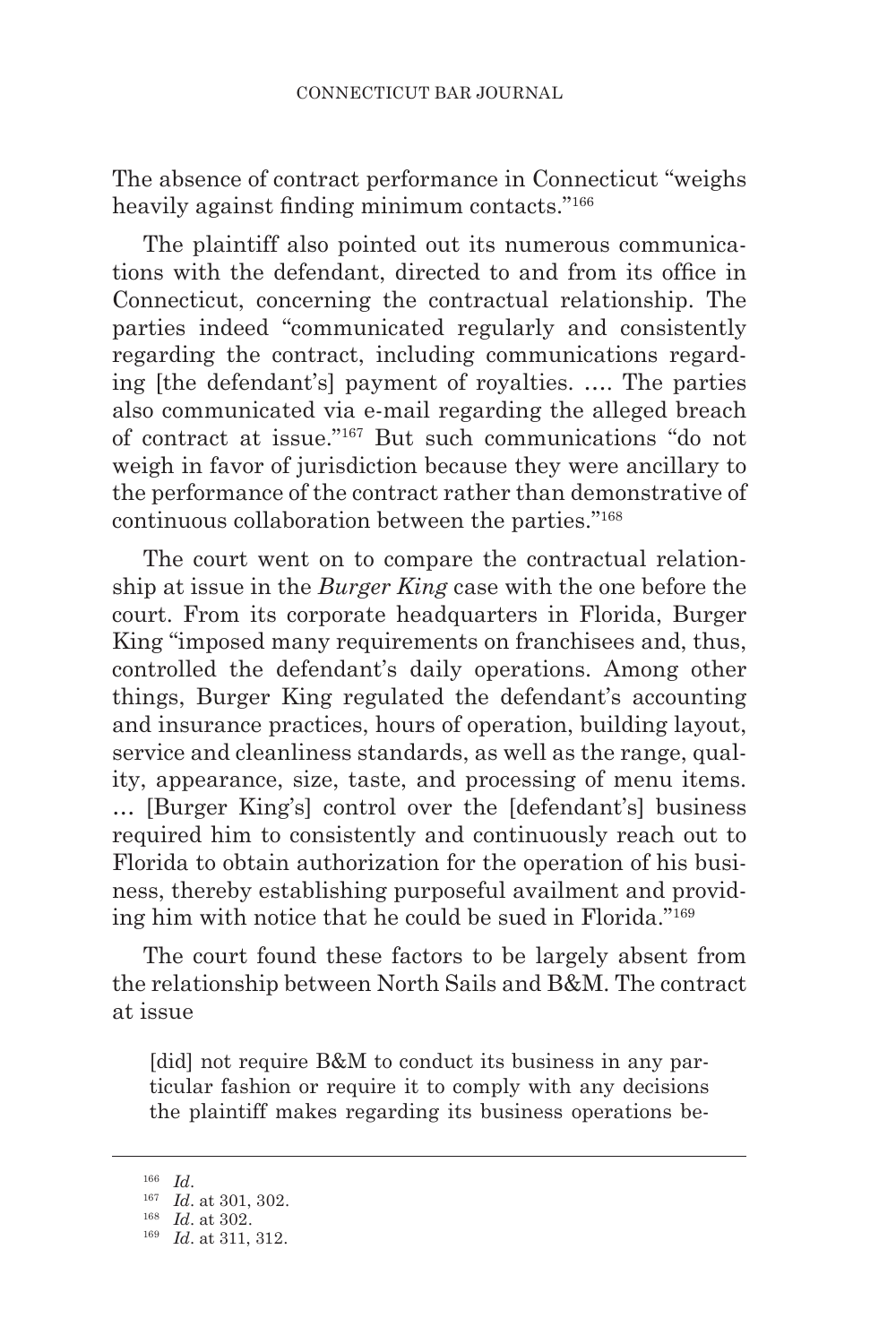yond those relating to the use of the trademarks and trade name. Although the agreement permits the plaintiff to inspect B&M's premises and the licensed products, as well as to audit B&M, these oversight measures do not highly regulate B&M's business—and certainly not in the same way Burger King possessed almost complete control and authority over the defendant's restaurant in Burger King. Rather, the agreement's oversight provisions regulate only B&M's use of the plaintiff's trademarks and trade name.<sup>170</sup>

The court went on to observe:

[a]lthough the licensing agreement requires B&M to obtain approval from the plaintiff as to the design of certain licensed products, the plaintiff is not authorized to regulate the daily operations of B&M's business. Unlike in *Burger King*, in which the defendant consistently and continuously had to reach out to Florida to obtain authorization for the operation of his business, B&M was not required to reach out to Connecticut to run its business. Rather, the limited supervisory contractual provisions, such as the right to inspect and the right to receive royalty reports, are ancillary and incidental to the licensing agreement.<sup>171</sup>

On this basis, the court agreed with the trial court that there had been an absence of "minimum contacts" sufficient to support jurisdiction, and affirmed the judgment below.

Justice Ecker, joined by Justice Kahn, penned a vigorous 85-page dissent. In their view, "[t]he simple fact of the matter is that B&M made a voluntary, informed choice to enter into a long-term contractual relationship with North Sails, and it did so knowing full well that North Sails would perform its principal obligations under the contract—including filing, processing, maintaining, and protecting the parties' rights to and the value of the North Marks trade name from its headquarters in Milford."172 The dissenters faulted the majority for "fail[ing] to give any weight at all to the fact

<sup>170</sup> *Id*. at 312.

<sup>&</sup>lt;sup>171</sup> *Id.* <br><sup>172</sup> *Id.* at 326.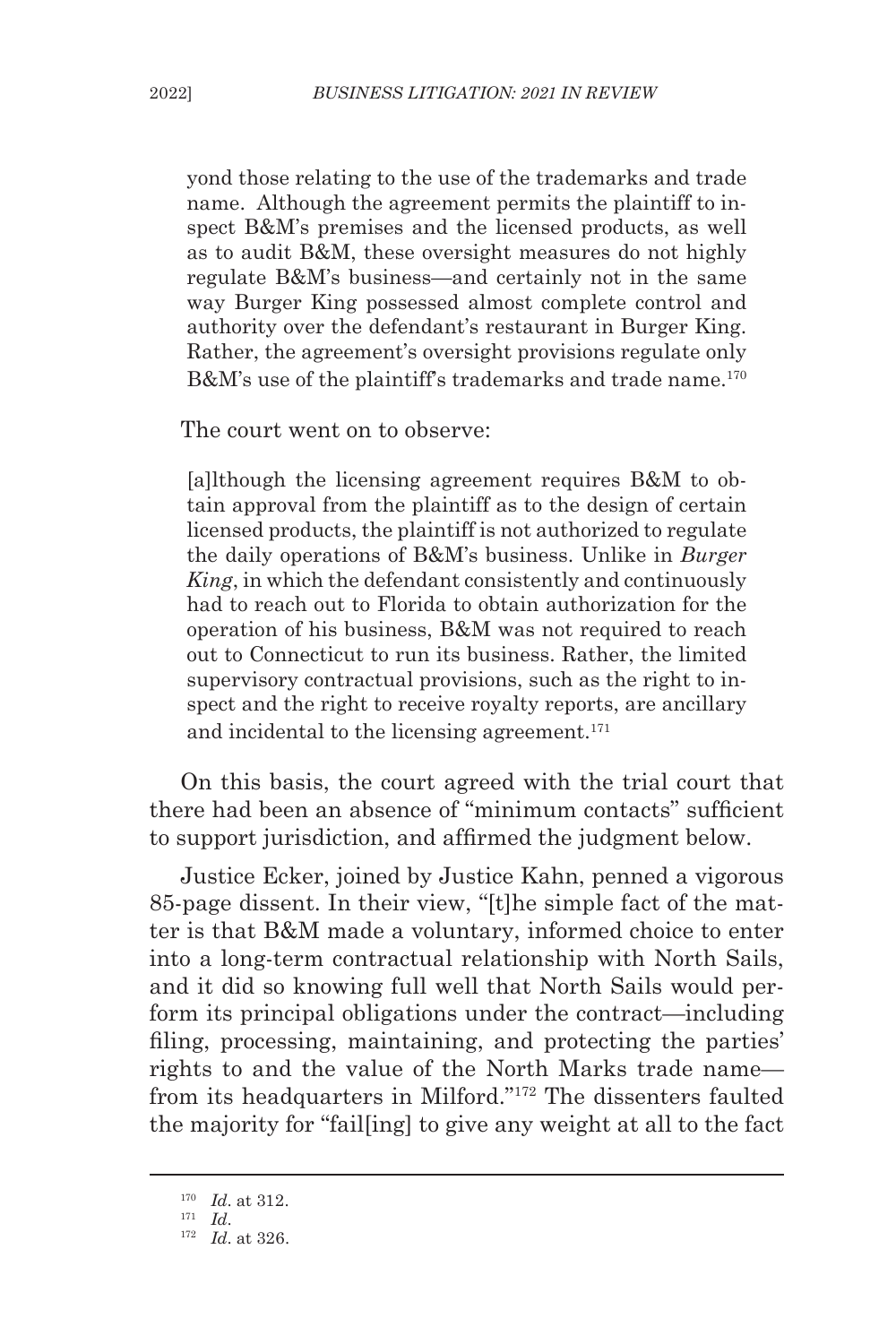that the parties were engaged in a decades long business partnership rather than a single product sale or some one-off contractual arrangement."173

The dissenters also took issue with the majority's analysis of the U.S. Supreme Court's decision in the *Burger King*  case. In their view, that case "holds, in broad, clear, and unequivocal terms, that creating continuing contractual obligations with a forum resident subjects a foreign defendant to jurisdiction in the forum."<sup>174</sup>

In the view of the dissenters, the lesson of *Burger King*  is "[w]hen a commercial entity knowingly and voluntarily *chooses* to become business partners with a resident of a state, and follows through by engaging in a long-term relationship, it necessarily accepts a connection with the state itself—its laws, economy, transportation and communication infrastructure, and other residents—in all sorts of ways, both predictable and unexpected, such that it should reasonably anticipate the possibility that a contract related dispute may be adjudicated by that state's courts."<sup>175</sup>

### B. *Supreme Court clarifies standard for awarding attorneys' fees under CUTPA*

In *Stone v. East Coast Swappers, LLC*, 176 the Connecticut Supreme Court clarified the standards that apply to awards of attorney's fees to prevailing plaintiffs in cases under the Connecticut Unfair Trade Practices Act, General Statutes Section 42-110a et seq. ("CUTPA").

Following a courtside trial, the plaintiff obtained a judgment against the defendant, an automobile repair business, in the amount of \$8,300. In the memorandum of decision, the trial court held that the plaintiff had "proven a violation of CUTPA [but had] not proven the evil motive or malice necessary to award punitive damages," and on the same basis,

<sup>173</sup> *Id*. at 336.

<sup>174</sup> *Id*. at 340.

<sup>175</sup> *Id*. at 344.

<sup>176</sup> 337 Conn. 589, 255 A.3d 851 (2021). The author argued the appeal for the plaintiff.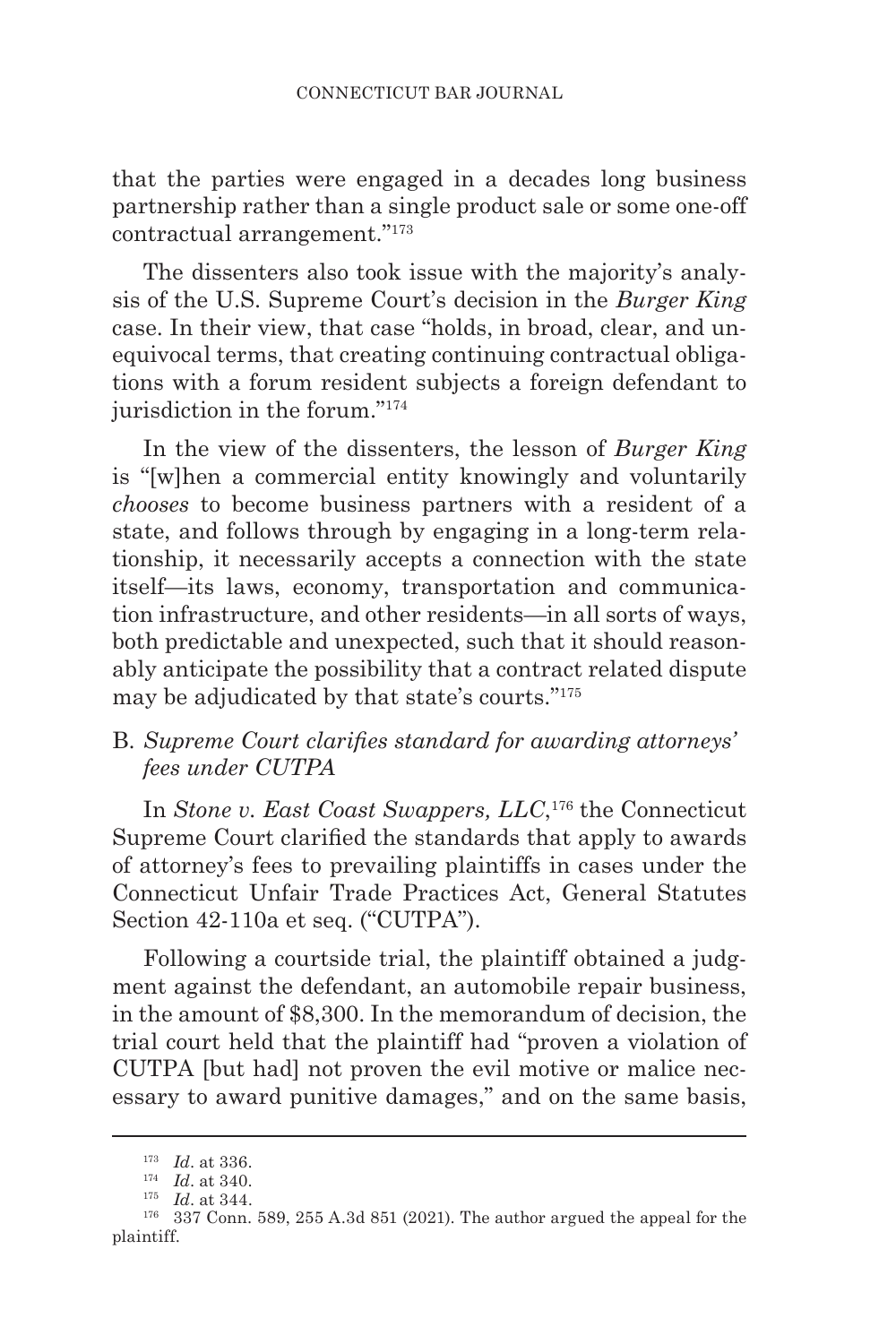pre-emptively denied any award of attorney's fees.177 On appeal, the plaintiff contended that the trial court abused its discretion in refusing to award attorney's fees. The Appellate Court affirmed the judgment below.<sup>178</sup>

Following a grant of the plaintiff's petition for certification to appeal, the Supreme Court agreed with the plaintiff that the trial court erred when it "relied on the same factors to deny attorneys' fees as it did to deny punitive damages."179 In so doing, the court "failed to recognize the different purposes that attorney's fees and punitive damages serve under CUTPA."180 The purpose of the former is "to foster the use of private attorneys in vindicating the public goal of ferreting out unfair trade practices in consumer transactions by commercial actors generally," while the latter is "focused on deterrence and punishment of particular commercial actors."181 "[I]n exercising its discretion, a trial court must consider the purpose of CUTPA attorney's fees when deciding whether a prevailing plaintiff should be awarded such fees."182

The Supreme Court found that it was an abuse of discretion for the trial court to apply "the more demanding test for awarding punitive damages – intentional, wanton, malicious, or evil conduct- as its rationale for not awarding attorney's fees."183 The court reversed the judgment below with respect to the denial of attorneys' fees, and remanded the case for further proceedings.

# C. *Multiple actions arising from the same construction project raise claim preclusion and issue preclusion issues*

The Appellate Court's decision in *Strazza Building & Construction, Inc. v. Harris*184 addressed important issues about claim preclusion and issue preclusion in the context of

<sup>177</sup> *Id*. at 596-598.

<sup>&</sup>lt;sup>178</sup> The Appellate Court decision is reported at 191 Conn. App. 63, 213 A.3d 499 (2019).

<sup>179</sup> *Id*. at 611.

<sup>180</sup> *Id*. at 610.

<sup>181</sup> *Id*. at 603. <sup>182</sup> *Id*. at 609.

<sup>183</sup> *Id*. at 610, 611.

<sup>184</sup> 207 Conn. App. 649, 262 A.3d 996 (2021).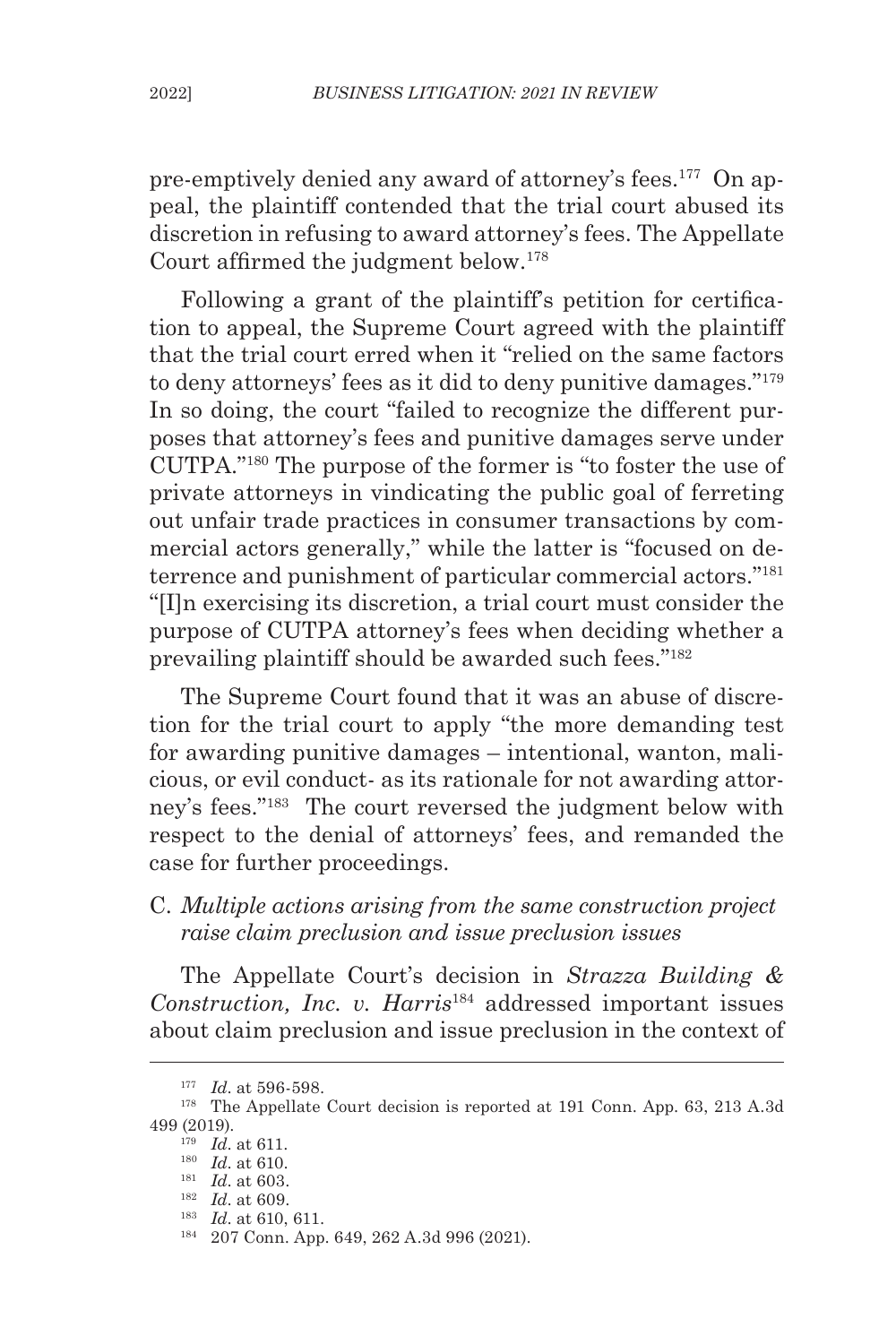a construction case. The plaintiff, the general contractor for a house renovation project, sought to foreclose a mechanic's lien for sums allegedly due from the property owner. One of the plaintiff's subcontractors, which had performed plumbing work, had filed its own mechanic's lien.

In a separate, earlier proceeding (subcontractor case), the property owner applied to discharge the plumbing subcontractor's lien. Following a trial in the subcontractor case, as to which the general contractor was not a party, the court discharged the lien.

The court in the subcontractor case noted that under established law, "a subcontractor only can enforce a mechanic's lien to the extent that there is unpaid contract debt owed to the general contractor by the owner."185 Thus, to determine the viability of the plumbing subcontractor's lien, the court had to decide if there was a "lienable fund" measured by what, if anything, was owing to the general contractor. This required findings about work performed by the general contractor and other subcontractors, who were nonparties to the subcontractor case. The court in that case determined that there was no lienable fund.

When the general contractor sought to foreclose its own mechanic's lien, the property owner moved for summary judgment. Citing the decision in the subcontractor case, the owner asserted that the general contractor was in privity with its subcontractor, and therefore was bound by that earlier decision on the grounds of res judicata and collateral estoppel. The owner relied on the Connecticut Supreme Court's decision in *Girolametti v. Michael Horton Associates, Inc.*,<sup>186</sup> in which the court held "when a property owner and a general contractor enter into binding, unrestricted arbitration to resolve disputes arising from a construction project, subcontractors are presumptively in privity with the general contractor with respect to the preclusive effects of the arbitration on subsequent litigation arising from the project."

<sup>185</sup> *Id*. at 654.

<sup>186</sup> 332 Conn. 67, 87, 208 A.3d 1223 (2019).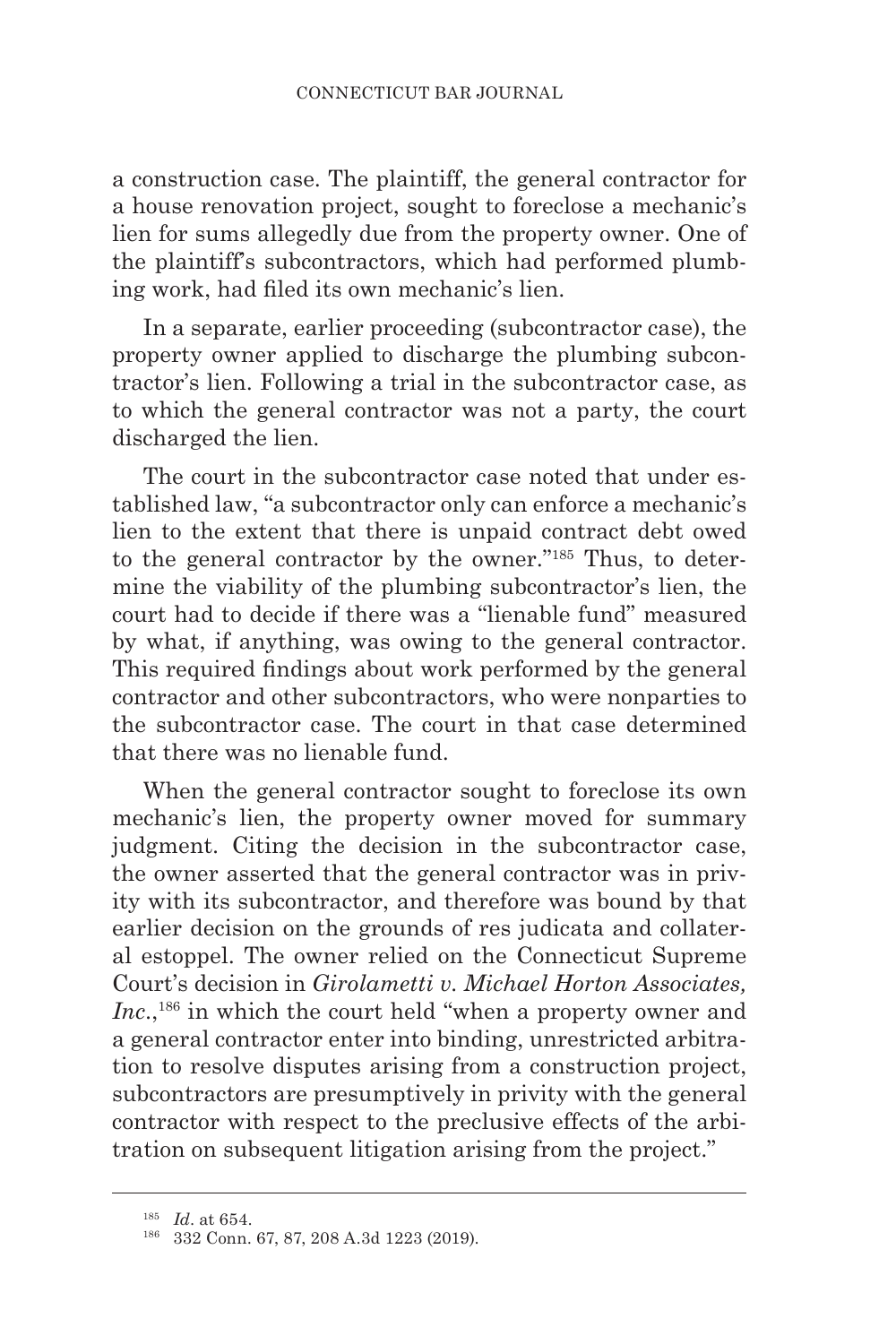The trial court denied the owner's motion, and the Appellate Court affirmed, agreeing that the decision in favor of the property owner in the subcontractor case did not dispose of the subsequent claim by the general contractor.<sup>187</sup> The court distinguished *Girolametti* on the basis that, in that case, "the presumption of privity arises from the 'flow down' obligation that a general contractor owes to a subcontractor… [G]eneral contractors are vicariously or derivatively liable for the work of their subcontractors."<sup>188</sup> But, "the opposite is not necessarily true, meaning that there is no corresponding 'flow up' obligation that extends from a subcontractor to a general contractor<sup>"189</sup>

More particularly, in *Girolametti*, "[t]he first action involved the general contractor who presumably had involvement in all aspects of the job," and accordingly "the owner, who was a party to the first proceeding brought by the general contractor, was bound by the rulings in that case when subsequent cases were brought by the subcontractors ..."<sup>190</sup> The owner "had every opportunity to assert any claim that he might have against a [subcontractor] in the case against the general contractor."191

But, in the present case, "the opposite was true."192 The earlier decision in the subcontractor case included findings about "many portions of the renovations and improvements to the subject property with which [the plumbing subcontractor] had virtually no involvement."<sup>193</sup> The plumbing subcontractor "would not have firsthand knowledge [of] or significant involvement [in] many aspects of the required performance of other areas of necessary performance under the general contract."194 Accordingly, under the circumstances, "a genuine is-

<sup>194</sup> *Id.* at 664.

<sup>&</sup>lt;sup>187</sup> The court noted, "Generally, the denial of a motion for summary judgment is not appealable, but the denial of a motion for summary judgment predicated on the doctrine of res judicata is a final judgment for purposes of appeal." 207 Conn. App. at 651, n.2.

 $\frac{188}{189}$   $\frac{Id.}{Id.}$  at 662.

<sup>189</sup> *Id*. 190 *Id*. at 664.

<sup>191</sup> *Id*. 192 *Id*. at 663.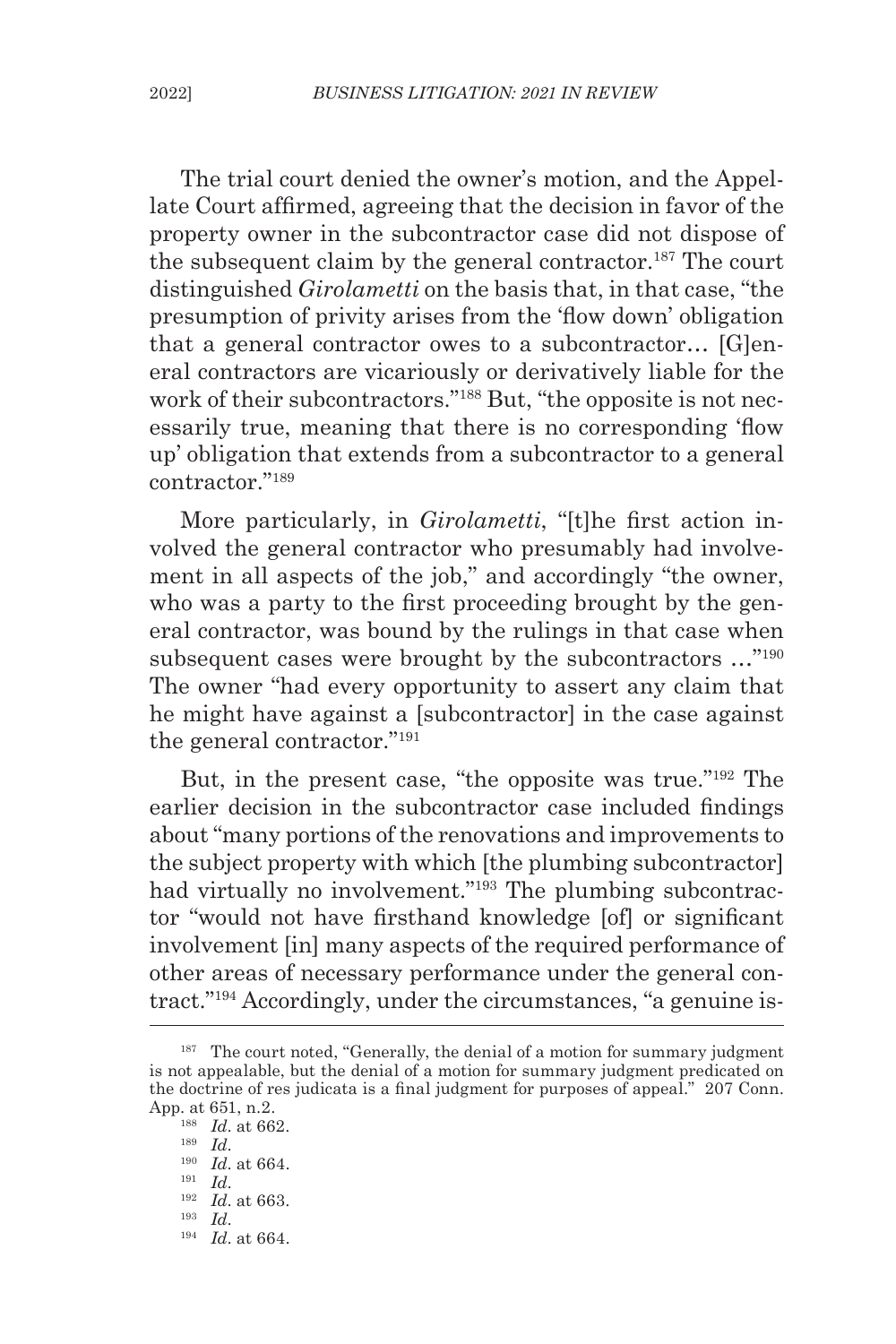sue of material fact existed as to the question of whether [the general contractor's] interests were sufficiently represented" in the subcontractor case.195 It followed that the property owner could not establish, as a matter of law, that res judicata or collateral estoppel barred the general contractor's claims.

### D. *Appellate Court provides guidance on statute of limitations tolling doctrines*

The Appellate Court's decision in *Medical Device Solutions, LLC v. Aferzon*196 provides useful guidance about three tolling doctrines that relate to the running of a statute of limitations: fraudulent concealment, continuing course of conduct and continuing violation.

In 2004, the plaintiff, a medical device designer and developer, and the first named defendant, Dr. Joseph Aferzon, a neurosurgeon and inventor, entered into an agreement concerning a spinal fusion device conceived by Aferzon. Under the agreement, the plaintiff would provide detailed drawings and a prototype of the device, and would receive fifty percent of the total compensation from sales of the device or versions thereof.

The plaintiff developed a prototype that was successfully tested in a cadaver, but afterward shifted to a modified design, and provided new drawings to Aferzon. In the meantime, Aferzon became dissatisfied with the plaintiff's work, and worked on the device on his own and with his son. Aferzon and his son obtained a patent on the modified device, and he and another doctor formed a company, the defendant International Spinal Innovations, LLC (ISI), to monetize it. Meanwhile, Aferzon ignored repeated inquiries from the plaintiff about the status of the project.<sup>197</sup>

ISI licensed the device, and between 2010 and 2019, the company received a series of royalty payments aggregating more than three million dollars.<sup>198</sup> None of this money was shared with the plaintiff.

<sup>195</sup> *Id*. at 663.

 $196$  207 Conn.App. 707, \_\_\_ A.3d \_\_\_ (2021).

<sup>197</sup> *Id*. at 718.

<sup>198</sup> *Id*. at 719.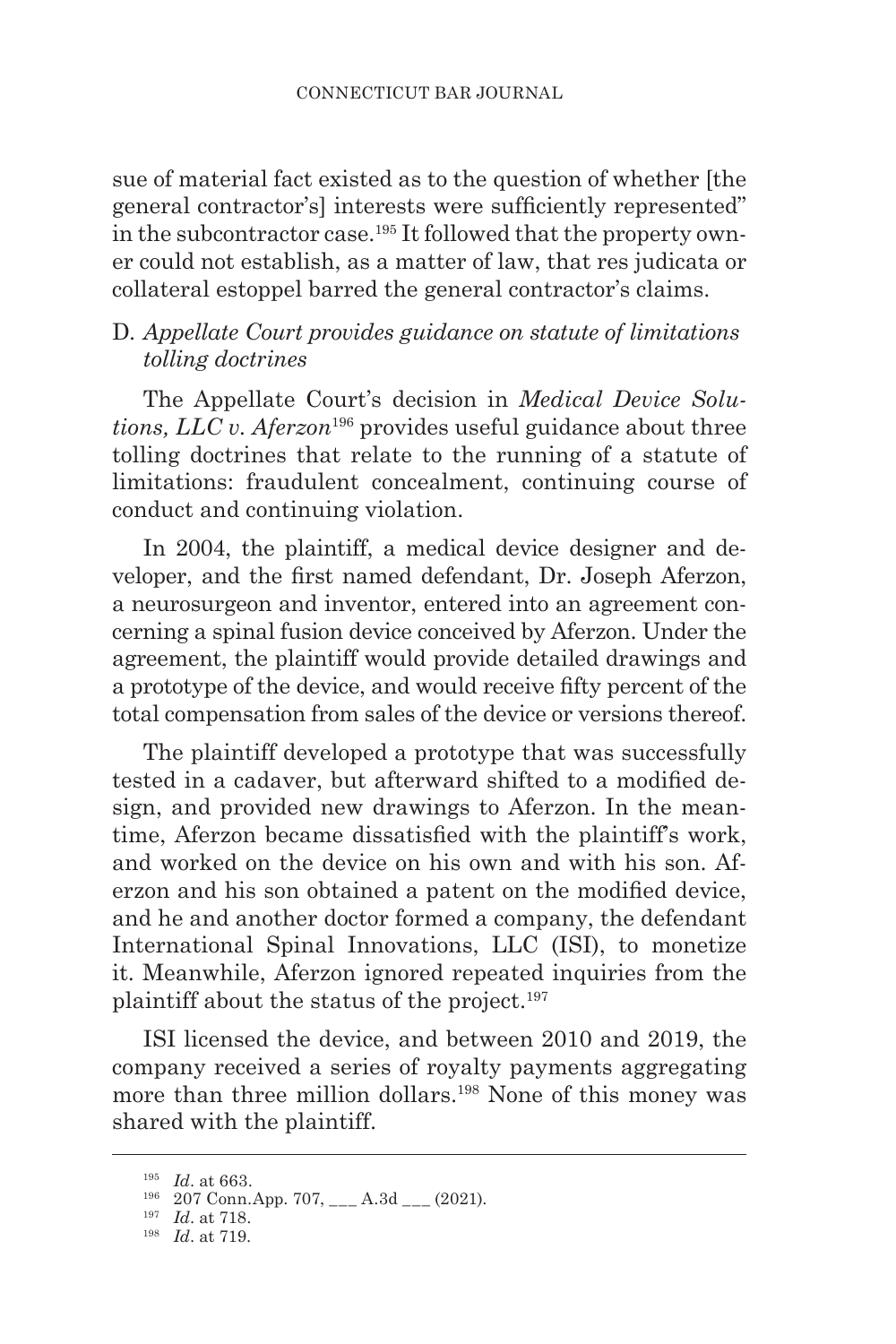In 2017, the plaintiff learned by happenstance that Aferzon had successfully developed and monetized a spinal fusion device. The plaintiff brought suit in 2018, and following a courtside trial, prevailed on claims of breach of contract and violation of the Connecticut Unfair Trade Practices Act, General Statutes Section 42-110a et seq. (CUTPA). The court awarded the plaintiff fifty percent of all the royalty payments received by ISI, reaching back to the first payment received in 2010. In response to the defendants' contention that recovery of the earlier payments was barred by the applicable statutes of limitation, the trial court concluded that the running of the limitation periods had been tolled by both the fraudulent concealment doctrine and continuing course of conduct doctrine.199

The trial court noted, "the first breach of the agreement that could have justified a lawsuit was in 2010,' when ISI first received a royalty payment."200 But in finding fraudulent concealment, the court relied in substantial part on various acts and willful omissions by Aferzon that preceded that first payment. These included a letter in 2006 to the plaintiff in which Aferzon falsely claimed that the project was dormant; Aferzon's deliberate failure to reply to two inquiring emails from the plaintiff in 2008; and Aferzon's transfer of his patent rights to ISI.

The Appellate Court ruled that, for purposes of the fraudulent concealment analysis, it was error for the trial court to rely on events that occurred before the plaintiff's cause of action accrued. Under established law, "merely concealing [the] existence of wrongdoing is insufficient" to support the application of this doctrine.<sup>201</sup> Rather, "[t]o prove fraudulent concealment, the plaintiff must demonstrate the defendant's *actual awareness* of the facts necessary to establish the plaintiff's *cause of action* and its intentional concealment of these facts."202 As to Aferzon's acts and omissions before

<sup>199</sup> *Id*. at 723, 724.

<sup>200</sup> *Id*. at 747.

<sup>201</sup> *Id*. at 748.

<sup>202</sup> *Id*. at 747. (Emphasis in original.)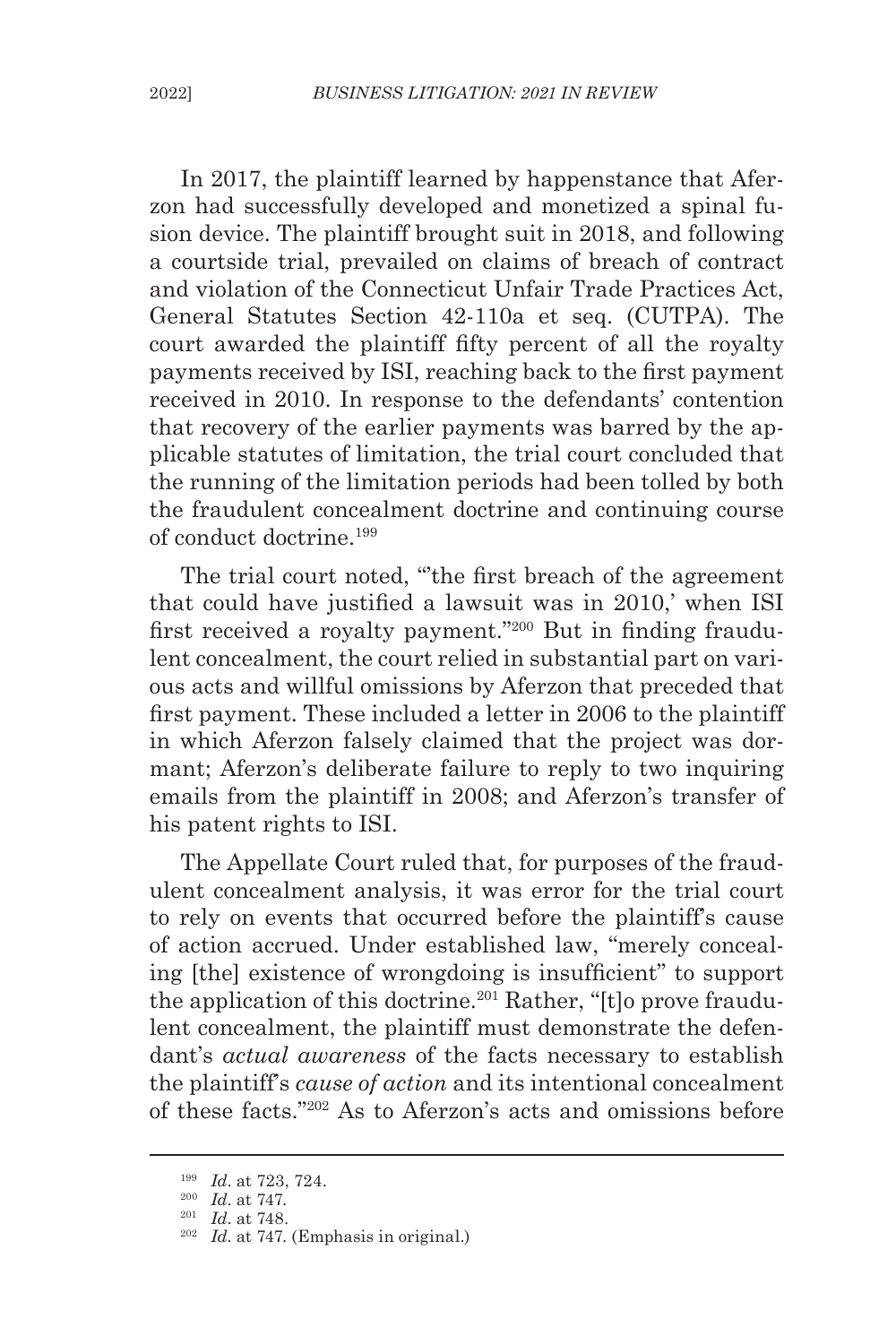2010, "[t]he facts necessary to establish the cause of action did not [yet] exist … so it was impossible at those times for Aferzon either to have had actual awareness of the plaintiff's nonexistent cause of action for breach of contract or to have intentionally concealed such a cause of action from the plaintiff."203

The Appellate Court noted that the trial court had also relied on Aferzon's nondisclosure to the plaintiff of the royalty payments received by ISI. But absent a fiduciary duty, "mere nondisclosure paired with an ordinary contractual duty to disclose is insufficient to establish fraudulent concealment."204 Applying the "clear, precise and unequivocal evidence" standard of proof to the issue at hand,"205 the Appellate Court concluded that the trial court had erred in applying the fraudulent concealment doctrine to the defendants' actions.

The Appellate Court then addressed the trial court's conclusion that the limitation periods had also been tolled by the continuing course of conduct doctrine. The trial court had characterized the defendants' actions as "a series of distinct breaches" of Aferzon's duty, "[u]nder the contract, each time the device made money … to notify [the plaintiff] and pay it 50 percent of the total compensation."206 The trial court "then engaged in a discussion of both continuing violation analysis and the continuing course of conduct doctrine, referring to them interchangeably,"207 before concluding that the continuing course of conduct doctrine applied.208

The Appellate Court ruled that this too was error, because "the nature of the defendants' breaches is incompatible with the continuing course of conduct doctrine."209 That doctrine applies when "the act or omission that commences the limitation period [is] not discrete and attributable to a

<sup>206</sup> *Id*. at 755.

<sup>203</sup> *Id*. at 748.

<sup>204</sup> *Id*. at 751.

<sup>205</sup> *Id*. at 745.

<sup>207</sup> *Id*. 208 *Id*. at 756.

<sup>209</sup> *Id*.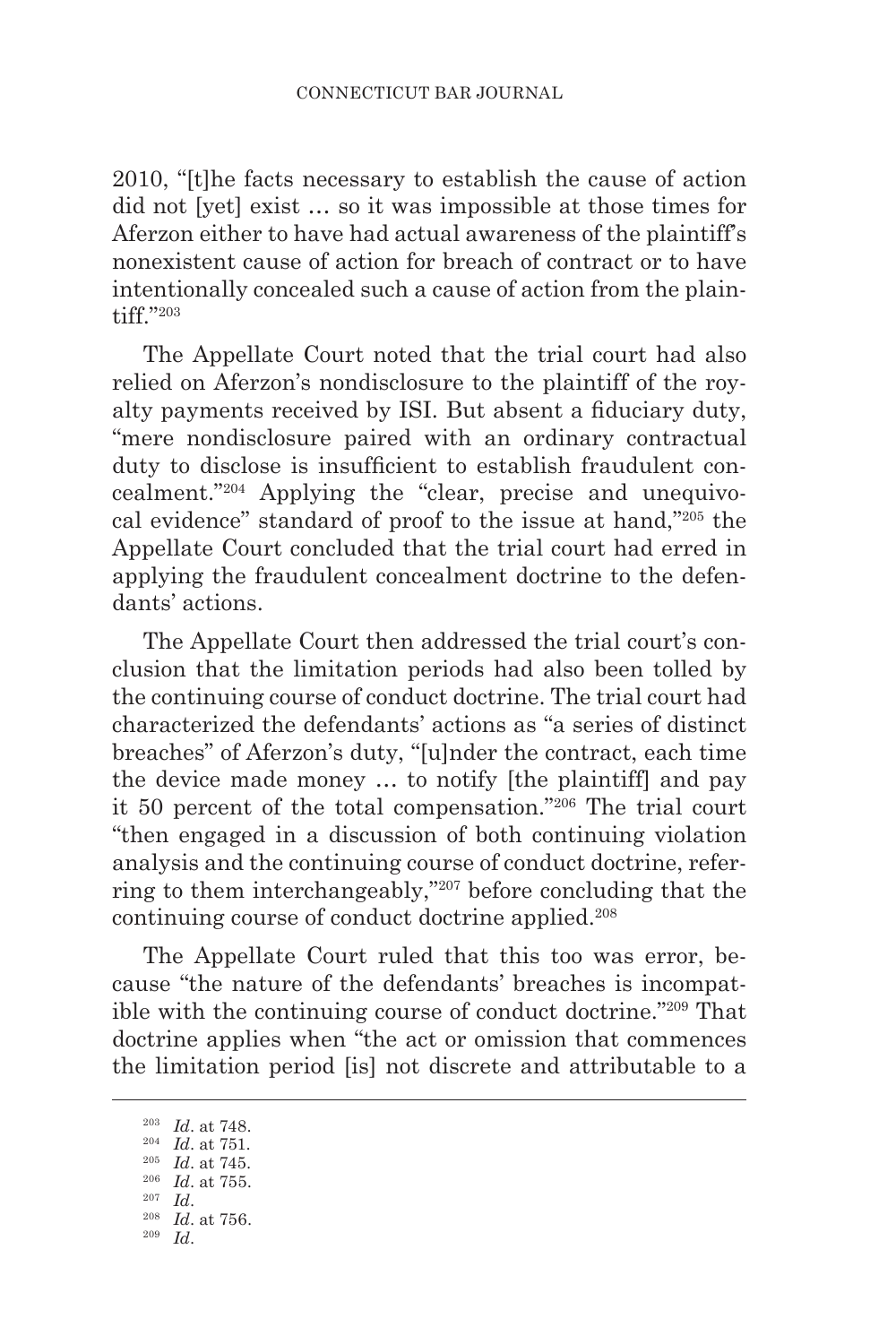fixed point in time … under circumstances where [i]t may be impossible to pinpoint the exact date of a particular negligent act or omission that caused injury."210 One example is a case involving "the negligent failure of a physician to warn a patient of the harmful side effects of a drug that the physician had prescribed and that the patient had continued to ingest over a period of time."211

But here, "the defendants repeatedly breached the agreement, and every breach is readily identifiable … [the evidence] clearly delineat[ed] the date and amount of each distinct royalty payment which the defendants received … without notifying the plaintiff."<sup>212</sup> This is an example of a continuing violation, as to which tolling does not apply. "[T] he damages from each discrete act … would be readily calculable without waiting for the entire series of acts to end. There would be no excuse for the delay."213 The case at hand "involves a series of separate breaches to which the continuing course of conduct doctrine does not apply because each such breach caused separate damages that were readily calculable at the time of breach."214 Indeed, the continuing course of conduct doctrine "is one classically applicable to causes of action in tort, rather than in contract," and it is questionable "whether the doctrine should ever be applied to breach of contract claims."215

#### E*. Probate Court decree collaterally estops later tortious interference claim*

In *Solon v. Slater*,<sup>216</sup> the widow of Michael Solon (decedent) sued the decedent's son and attorney for tortiously interfering with the amendment of his will and their prenuptial agreement in ways that would have benefited her. Before she commenced suit, the Probate Court issued a de-

<sup>210</sup> *Id*. at 759.

<sup>211</sup> *Id*. at 758.

 $\frac{^{212}}{^{213}}$   $\frac{Id.}{Id.}$  at 759.

<sup>213</sup> *Id*. 214 *Id*. at 761.

<sup>&</sup>lt;sup>216</sup> 204 Conn. App. 647, 253 A.3d 503 (2021).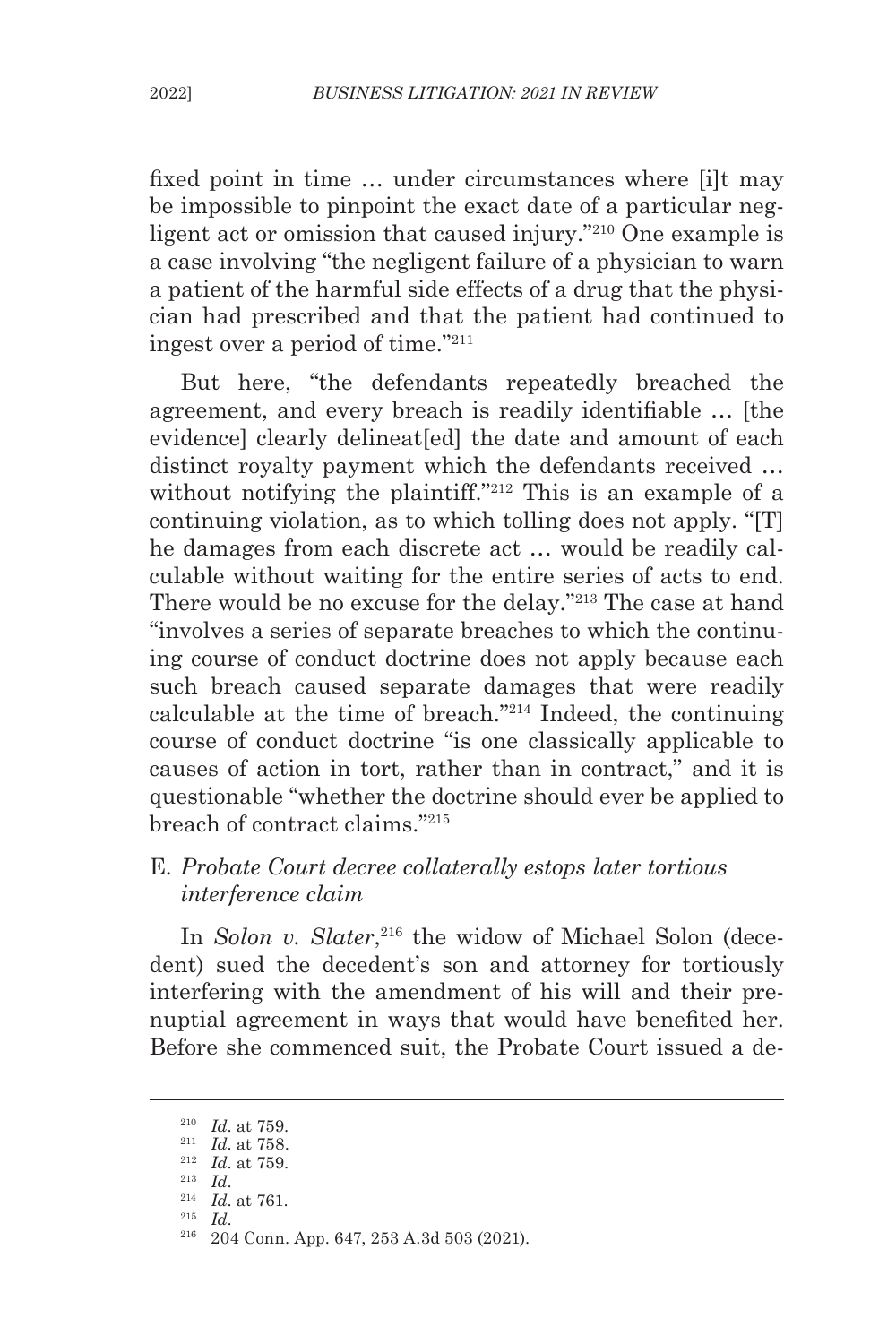cree admitting the decedent's will, after a contested hearing at which the plaintiff claimed undue influence on the part of the defendants. The plaintiff did not appeal from the probate decree.

The defendants moved for summary judgment on the tortious interference claims, asserting that, because of the Probate Court decree, she was collaterally estopped from asserting them. The trial court agreed, and granted the defendants' motion.

The Appellate Court affirmed. The court identified the elements, under established Connecticut law, of claims for undue influence and tortious interference, and noted, "In support of her claims of tortious interference, the plaintiff relies on the same factual predicate that she offered in support of her undue influence claim in Probate Court."217 Those common allegations were that "the decedent's 2014 will was executed 'under the influence and control' of the defendants" and "the antenuptial agreement was not modified … because the defendants… '…forcibly removed and essentially kidnapped [the decedent] from the marital home ... so [that the decedent] would be in their complete control and custody and under their influence and manipulation.'"<sup>218</sup>

The Appellate Court noted that the Probate Court "already has determined that the aforementioned factual predicate on which the plaintiff relies to support her tortious interference claims does not rise to a level of impropriety, of whatever character, by the defendants such as to affect the disposition of the decedent's estate."219 The court concluded that the plaintiff was improperly "attempting to relitigate the propriety of the defendants' conduct with respect to the disposition of the decedent's estate."220 Accordingly, the trial court had properly applied the doctrine of collateral estoppel to bar her tortious interference claims.

<sup>217</sup> *Id*. at 663.

<sup>218</sup> *Id*. at 663, 664.

<sup>219</sup> *Id*. at 664.

<sup>220</sup> *Id*. at 665.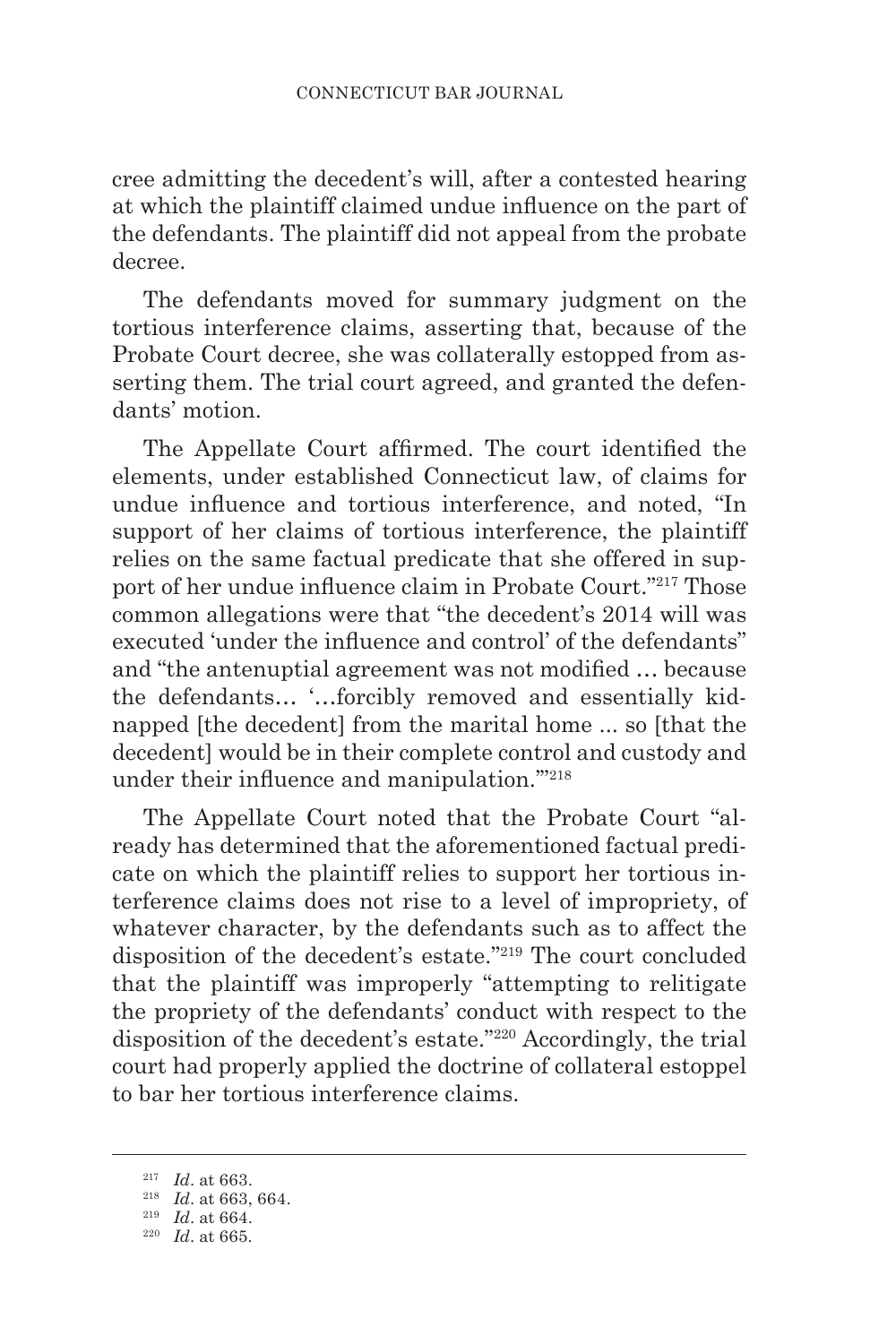### F. *Exchange of emails gives rise to summarily enforceable settlement agreement*

In *Wittman v. Intense Movers, Inc.*,<sup>221</sup> the Appellate Court enforced the trial court's order summarily enforcing a settlement agreement evidenced by a memorandum of understanding, followed up by a formal settlement agreement transmitted by email but never signed.

The plaintiffs, shareholders in a closely held corporation, brought an action to dissolve the company. Defendant Alexander Leute, who was another shareholder, filed a notice of intent to purchase the plaintiffs' shares in lieu of dissolution, pursuant to General Statutes Section 33-900(b).

The parties subsequently executed a memorandum of understanding, which as characterized by the court, "resolv[ed] the primary issues" while providing "the parties would enter into a more detailed settlement that would provide, among other things, the necessary terms to effectuate the plaintiffs' transfer of their shares."222 To that end, the parties followed up with numerous emails concerning the proposed settlement agreement.

In November of 2018, Mr. Leute sent an email to counsel for the plaintiffs, concerning the most recent draft agreement, requesting a change but also saying "[e]verything else looks good. I will have this signed and sent over to you ASAP once that small change is made and I will have the check mailed out as well."223 Counsel for the plaintiffs promptly made the requested change and tendered the revised agreement, but Mr. Leute refused to sign it, claiming the parties had understood that the agreement was contingent upon him obtaining the necessary financing.

The trial court found that the parties had entered into an enforceable settlement agreement, and that the agreement unambiguously did not include a financing contingency. The court granted the plaintiffs' motion for an order summarily

<sup>221</sup> 202 Conn. App. 87, 245 A.3d 479 (2021).

 $^{222}$  *Id.* at 90.

<sup>223</sup> *Id*. at 94.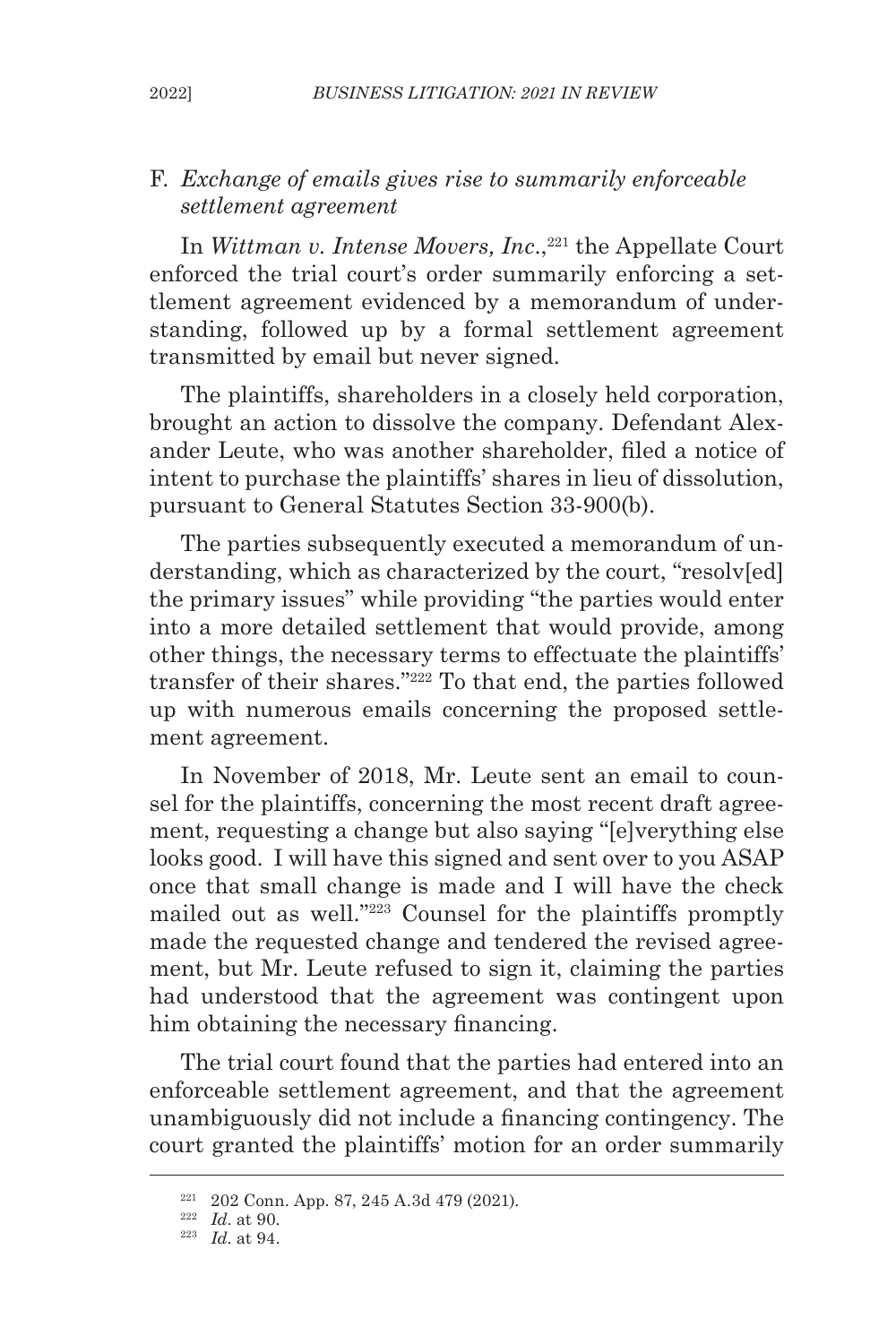enforcing the agreement. The Appellate Court affirmed, concluding that the defendants had "failed to establish that the court improperly enforced the settlement agreement, which consisted of the signed memorandum of understanding as supplemented by the unsigned settlement document with its attachments."224

# G. *Constitutional limits on punitive damages held inapplicable to awards of statutory damages*

In *Your Mansion Real Estate, LLC v. RCN Capital Funding, LLC*, 225 the Appellate Court ruled that constitutional constraints on awards of punitive damages do not apply to awards of statutory damages. The plaintiff, the owner of a parcel of real estate, sued the defendant, the mortgagee of the property, for failing to timely tender a release of the mortgage after it had been paid off, in violation of General Statutes Section 49-8(c). The statute provides that, if a mortgagee fails to provide a release within sixty days of a written request for the same, the mortgagee shall thereafter be liable for the greater of actual damages or statutory damages in the amount of \$200 per week, up to a cap of \$5,000.

The defendant's delivery of a release was more than two years late. Because the plaintiff stipulated that it had not suffered actual harm, the trial court awarded the plaintiff statutory damages, in the maximum sum of \$5,000.

The defendant argued that, given the absence of actual harm, the imposition of statutory damages violated its right to due process under the Fourteenth Amendment of the Constitution, pursuant to the principles articulated by the United States Supreme Court in *BMW of North America, Inc. v.*  Gore.<sup>226</sup> Under that decision, one factor a court should consider when reviewing awards of punitive damages is "the disparity between the harm or potential harm suffered by [the plaintiff] and [the] punitive damages award."<sup>227</sup>

<sup>224</sup> *Id*. at 105.

 $225$  206 Conn. App. 316, 261 A.3d 110 (2021).

<sup>226</sup> 517 U.S. 559 (1996).

<sup>&</sup>lt;sup>227</sup> 206 Conn. App. at 333, 334, quoting BMW of North America, Inc. v. Gore, 517 U.S. 559 at 575.